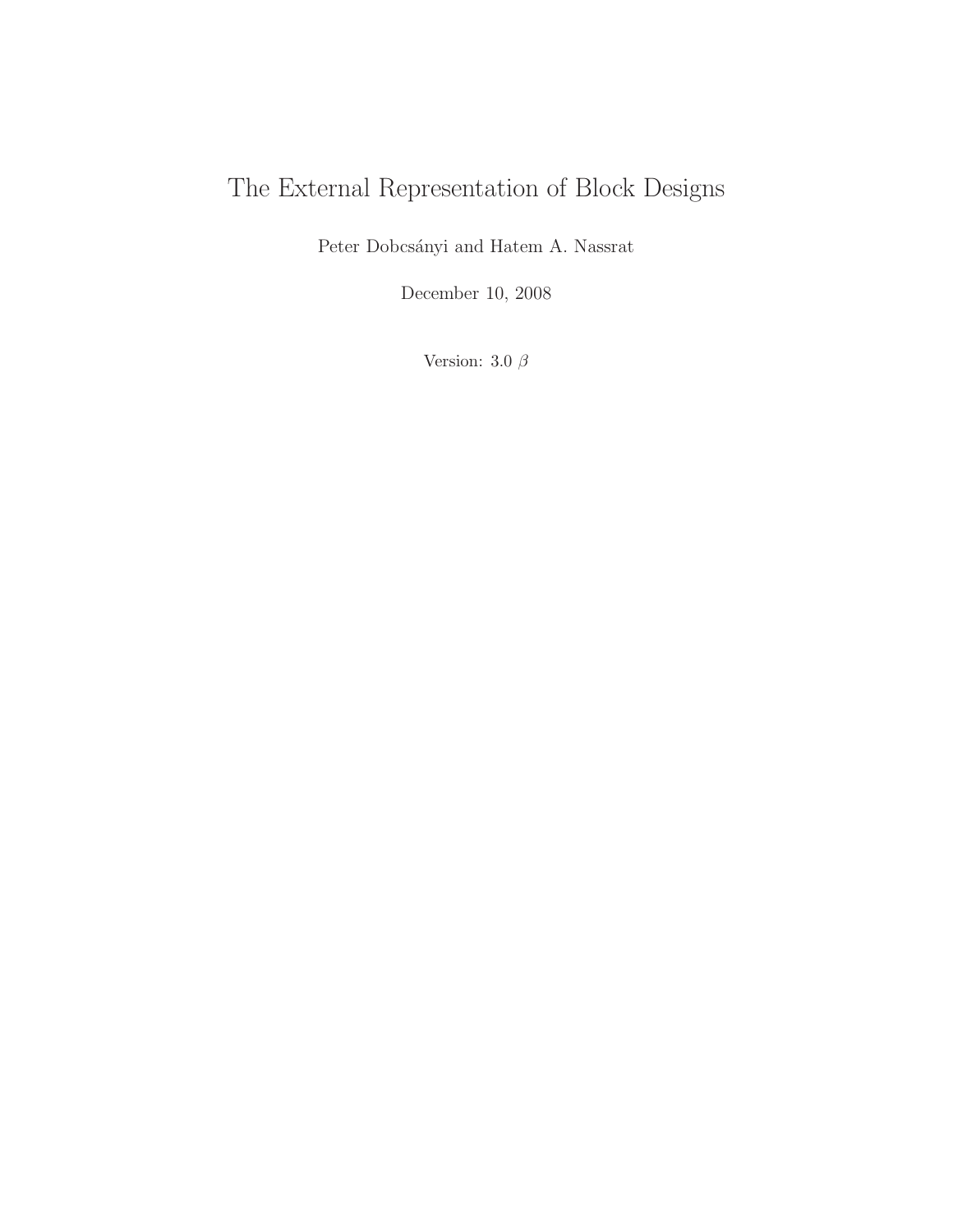Copyright © 2008 Peter Dobcsányi, and Hatem A. Nassrat.

Permission is granted to copy, distribute and/or modify this document under the terms of the GNU Free Documentation License, Version 1.2 or any later version published by the Free Software Foundation; with the Invariant Section DESIGN.RNC, no Front-Cover Texts, and no Back-Cover Texts. A copy of the license can be read at [gnu.org/copyleft/fdl.html](http://www.gnu.org/copyleft/fdl.html) .

This document and the information contained herein is provided on an "AS IS" basis and the Authors DISCLAIM ALL WARRANTIES, EXPRESS OR IMPLIED, INCLUDING BUT NOT LIMITED TO ANY WARRANTY THAT THE USE OF THE INFORMATION HEREIN WILL NOT INFRINGE ANY RIGHTS OR ANY IMPLIED WARRANTIES OF MERCHANTABILITY OR FITNESS FOR A PARTICULAR PURPOSE.

This document is based on The External Representation of Block Designs v1.1 by Peter J. Cameron, Peter Dobcsányi, John P. Morgan, and Leonard H. Soicher [\[8\]](#page-44-0).

Please send comments, questions, bug reports to [extrep at designtheory dot org](mailto:extrep@designtheory.org) .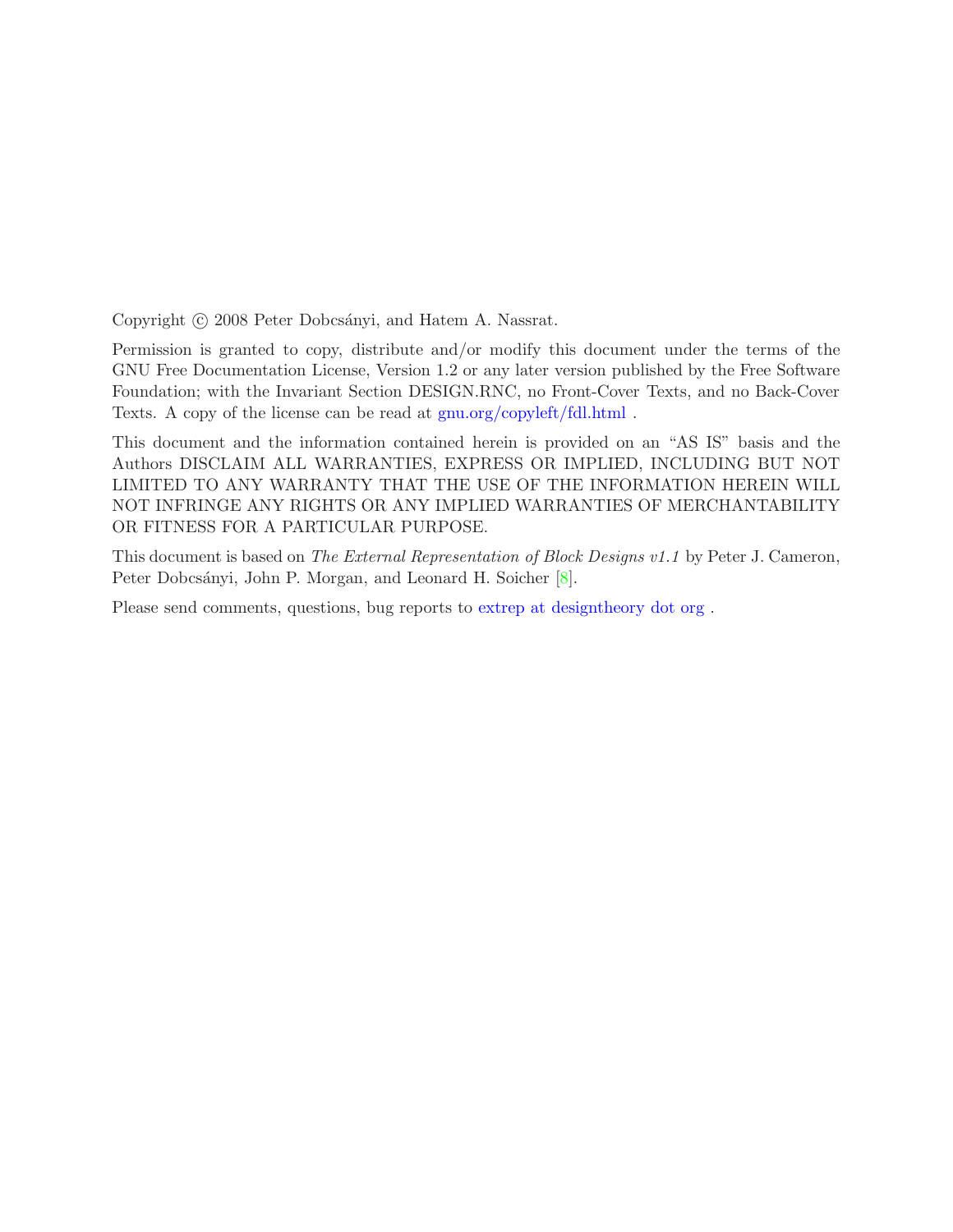## Contents

| 1                       |                      | <b>Introduction</b>                    | $\bf{5}$         |  |
|-------------------------|----------------------|----------------------------------------|------------------|--|
|                         | 1.1                  |                                        | $\overline{5}$   |  |
| $\overline{\mathbf{2}}$ |                      | What is a Block Design?                | $\boldsymbol{6}$ |  |
| $\bf{3}$                |                      | The Concept of External Representation | $\overline{7}$   |  |
| 4                       |                      | <b>Schema Language</b>                 | 8                |  |
| $\bf{5}$                |                      | <b>Indexing and Functions</b>          | 9                |  |
|                         | 5.1                  |                                        | 9                |  |
|                         | 5.2                  |                                        | 11               |  |
| 6                       |                      | <b>Permutation groups</b>              | 12               |  |
| 7                       |                      | <b>Numerical Data Types</b>            | 15               |  |
| 8                       | <b>Block Designs</b> |                                        |                  |  |
|                         | 8.1                  |                                        | 16               |  |
|                         | 8.2                  |                                        | 17               |  |
|                         | 8.3                  |                                        | 19               |  |
|                         |                      | 8.3.1                                  | <b>20</b>        |  |
|                         |                      | 8.3.2                                  | 21               |  |
|                         |                      | 8.3.3                                  | 22               |  |
|                         |                      | 8.3.4                                  | 24               |  |
|                         |                      | 8.3.5                                  | 24               |  |
|                         | 8.4                  |                                        | 25               |  |
|                         | 8.5                  |                                        | 26               |  |
|                         | 8.6                  |                                        | 28               |  |
|                         |                      | 8.6.1                                  | 31               |  |
|                         |                      | 8.6.2                                  | 31               |  |
|                         |                      | 8.6.3                                  | 32               |  |
|                         |                      | 8.6.4                                  | 32               |  |
|                         |                      | 8.6.5                                  |                  |  |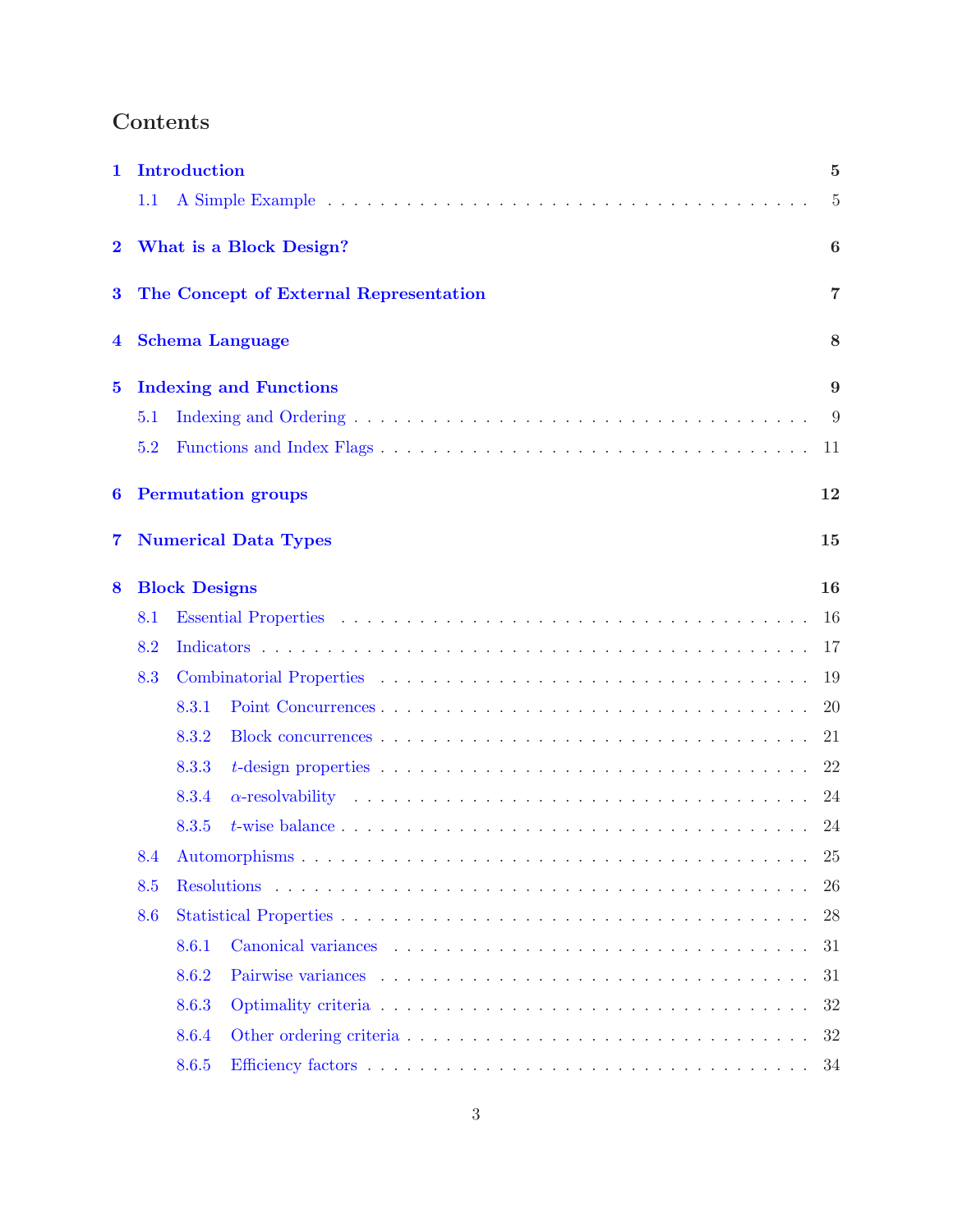| 8.6.6                                   |                                                                                  |    |  |  |  |
|-----------------------------------------|----------------------------------------------------------------------------------|----|--|--|--|
| 8.6.7                                   |                                                                                  |    |  |  |  |
| 8.6.8                                   | Design orderings based on the information matrix $\dots \dots \dots \dots \dots$ |    |  |  |  |
|                                         | 9 Lists of Block Designs                                                         | 42 |  |  |  |
| 44<br><b>10 Implementation Policies</b> |                                                                                  |    |  |  |  |
| A Design Schema                         |                                                                                  |    |  |  |  |
| <b>B</b> An example                     |                                                                                  | 54 |  |  |  |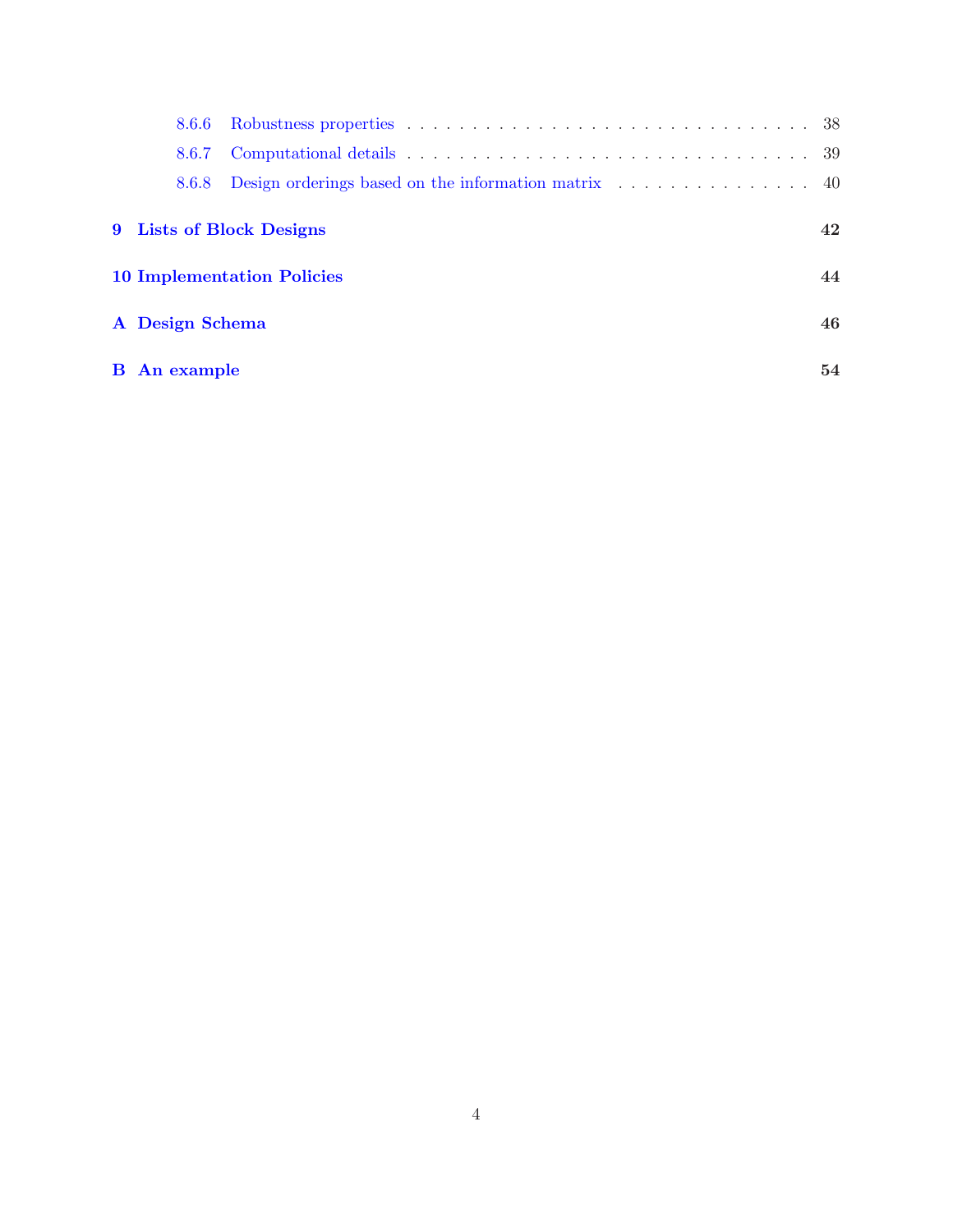## <span id="page-4-0"></span>1 Introduction

This document should be of interest to those working in combinatorial or statistical design theory, as well as those interested in the development of standard electronic formats for mathematical objects.

The *External Representation of Designs* is to be used to store designs and their combinatorial, group theoretical and statistical properties in a standard platform-independent manner (external means external to any software). This will allow for the straightforward exchange of designs and their properties between various computer systems, including databases and web servers, and combinatorial, group theoretical and statistical packages. The external representation will also be used for outside submissions to our design database.

We have concentrated our initial development effort in the area of block designs, and in this document we present our standard for the External Representation of Block Designs. We shall give a full explanation and provide examples. We have tried to make the document readable by non-experts, since we don't expect everyone to be an expert in all the areas covered.

## <span id="page-4-1"></span>1.1 A Simple Example

We start with a simple example. It is a list of designs, in our external representation, containing a single design, known as the Fano plane.

```
{
  "type" : "block_design",
  "id" : "t2-v7-b7-r3-k3-L1-0",
  "v" : 7,
  "b" : 7,
  "blocks" : [
    [0, 1, 2], [0, 3, 4], [0, 5, 6], [1, 3, 5], [1, 4, 6], [2, 3, 6],[2, 4, 5]
 ]
}
```
The design is described in JSON. Later in this document we discuss why we have chosen JSON for the specification of block designs. For now, if we look at the example above code, we will see listed within the list structure under the key designs the specification of the named design: it has  $v = 7$  points,  $b = 7$  blocks, and the seven blocks are listed (the first one being [0, 1, 2]). The design also includes a string identifier. This identifier is a remiminent of the previous Ext Rep [\[8\]](#page-44-0). This attribute will be discussed in the section [\(8.1\)](#page-15-1) discussing essential properties of block designs.

In JSON there are two main structure and a set of basic data types. The main structures being the list structure and the object structure. If you are familiar with scripting languages like python, and JavaScript the JSON list structure is identical in syntax. Where elements of a list are separated by commas. The object structure denotes a mapping data structure where a key maps to a value. Both list elements and object values can be any JSON data type or structure where as object keys need to be a basic data type. These data structures are used to build the external representation of block designs described in this document. Design properties are represented by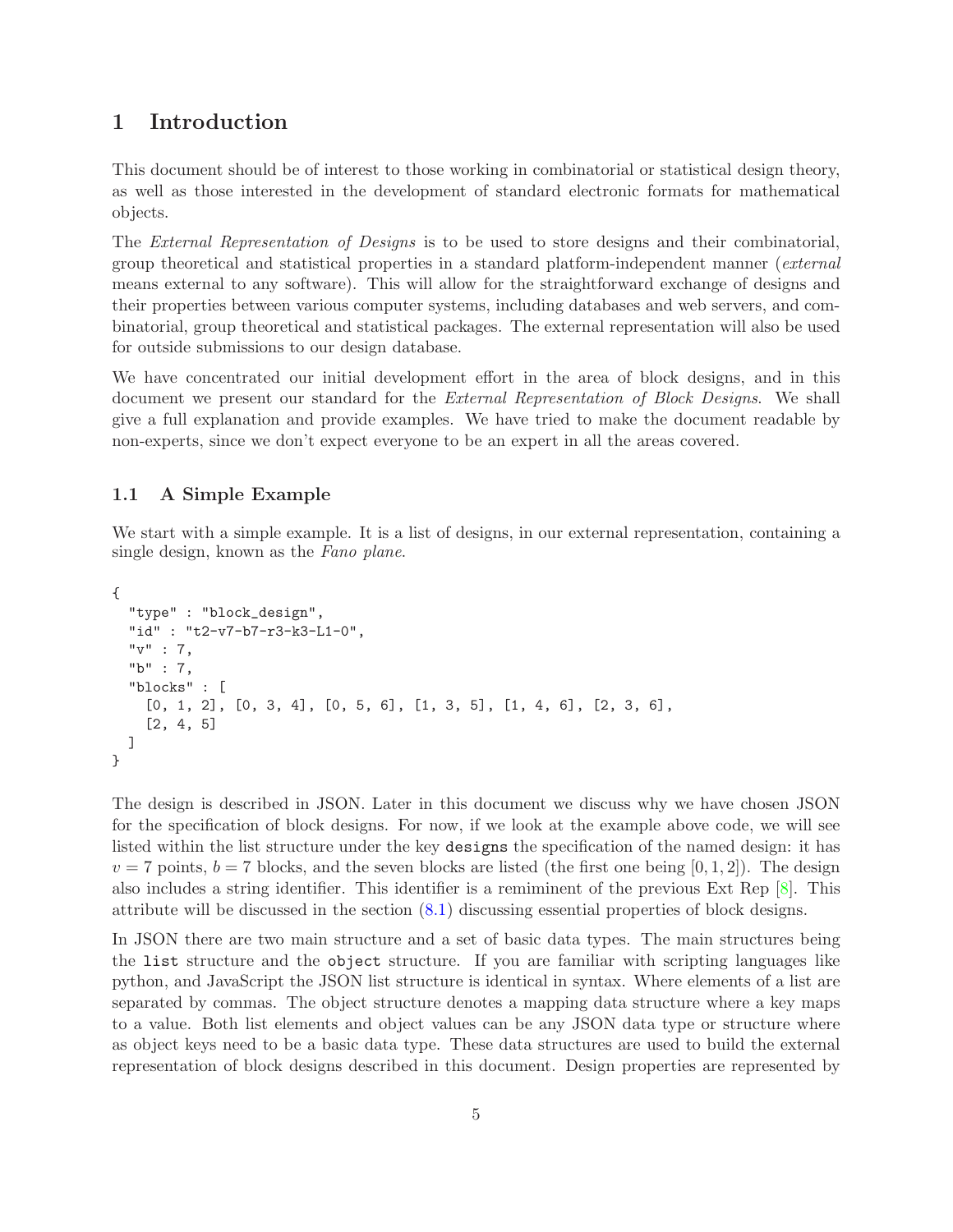keys within the various JSON objects within one design, where in some cases for compression they have been grouped into a simple list structure when appropriate.

This document contains our specification of an "external representation" of block designs, together with an explanation of the terms used, and some justification for doing it in the way we have chosen.

## <span id="page-5-0"></span>2 What is a Block Design?

Block designs are viewed in different ways by combinatorialists and statisticians. To a statistician, a block design is a set of "plots" or "experimental units" which carries a partition into "blocks", and a function from this set to the set of "treatments". A combinatorialist regards the set of treatments as basic (and usually calls them "points"), and identifies each block with the multiset of treatments occurring on plots in that block; thus, a block design is a set of points together with a multiset of multisets of points.

A multiset is essentially the same thing as a sorted list which may contain repeated items. In this documentation, and in the external representation of block designs, we represent a multiset as a list in square brackets [ ],

For the purpose of this specification, we have chosen to use the representation as a multiset of multisets.

Here is a small example. Suppose that we have six plots, numbered  $1, 2, 3, 4, 5, 6$ , with blocks  $[1, 2, 3]$ and [4, 5, 6]. Suppose that treatment A is applied to plots 1, 2, 4, 5, and treatment B to plots 3 and 6. Then we represent the block design as having point set  $[A, B]$  and blocks  $[[A, A, B], [A, A, B]]$ . (Since the lists are sorted, we would represent the design in same way even if, say, treatment B was applied to plots 1 and 5.) The names of the plots have disappeared, but the plots can be recovered as incident point-block pairs or "flags". We always represent block designs in this way.

In this example, blocks have the awkward property that they are multisets (rather than sets) of points. While this does occur in practice, we have decided to exclude such designs for the time being, for various reasons. A block design is called *binary* if no treatment occurs more than once in a block, that is, if the blocks are represented by sets (rather than general multisets) of points. All block designs in this document will be binary.

Here is an example of a binary design. It is the Fano plane from the Introduction, viewed in a slightly different way. There are 21 plots, partitioned into seven blocks of three; there are seven treatments, numbered from 0 to 6, as shown in the following table (whose columns represent the blocks):

|            | 3 | 5 | 3             | 4                | 3     |                |
|------------|---|---|---------------|------------------|-------|----------------|
| $\epsilon$ |   | 6 | $\mathcal{L}$ | $\boldsymbol{6}$ | $\,6$ | $\overline{5}$ |

Further details can be found in the items on block designs in the [Encyclopaedia](http://designtheory.org/library/encyc) of Design Theory, or in our survey paper [\[3\]](#page-43-1).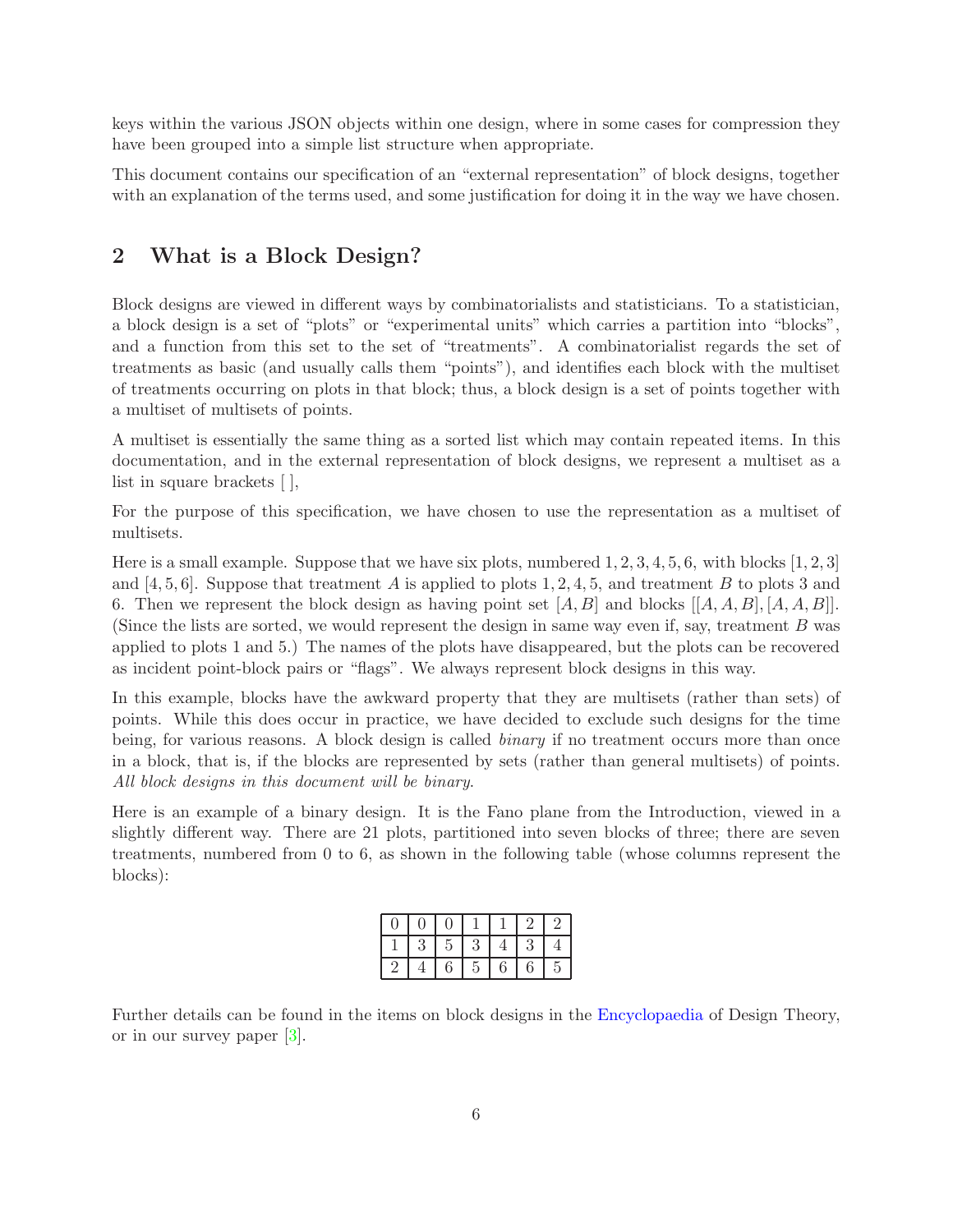## <span id="page-6-0"></span>3 The Concept of External Representation

The concept of External Representation of designs can be best understood through its role in the operation of the [Design Theory Resource Server](http://designtheory.org) (DTRS). DTRS has many faces, it will be an ever growing database of designs, application server, web server for design related online documents, software repository etc. The main purpose of the external representation is to provide a platform independent method for information exchange about designs. With other words, the external representation acts as a communication protocol specialized for "talking about designs". This protocol is used in communication between various components of DTRS and its users. Here the concept "users" covers both human and software agents. Some examples for such communicating agents: database back-end for storing designs, middle layers between the database and the web and/or application servers, a researcher uploading some particular collection of designs, a user searching for designs having given properties, a statistical application program directly accessing the DTRS database etc. While these agents are free to use any internal representation of designs, they must use the standard external representation when they communicate with each other.

The external representation is used in three main areas:

- 1. An external representation is a formalism to encode various classes of designs as mathematical objects together with their most important properties. Many of these properties are complex mathematical objects in their own right.
- 2. The external representation can define invariants of a given list of designs. The use of such invariants provides a method for formulating complex queries about designs. A query will be expressed in terms of list invariants and the reply to this query will be a list of designs satisfying these invariants.
- 3. The external representation will be used as a specification tool to determine the content and, to some extent, the structure of the DTRS design database. Note, however, the database's internal representation can (and probably will) be quite different from this format.

Based on the above functionalities, we have determined the main technical requirements for an external representation as it follows.

- It can express the particular mathematical structures.
- It represents a hierarchical structure: a rooted, labelled tree.
- It is hardware/software platform independent and text based.
- It can be easily parsed.

To satisfy the above requirements the authors of [\[8\]](#page-44-0) discussed multiple options. They looked into Lisp S-expressions and XML as possibilities for their external representation. And decided to use XML to implement their external representations versions 1.1 [\[8\]](#page-44-0) and 2.0 [\[7\]](#page-43-2). The main driving force behind their decision was due to the practical considerations, since there are a wide variety of tools available to parse and print XML formats. However, when working with XML one quickly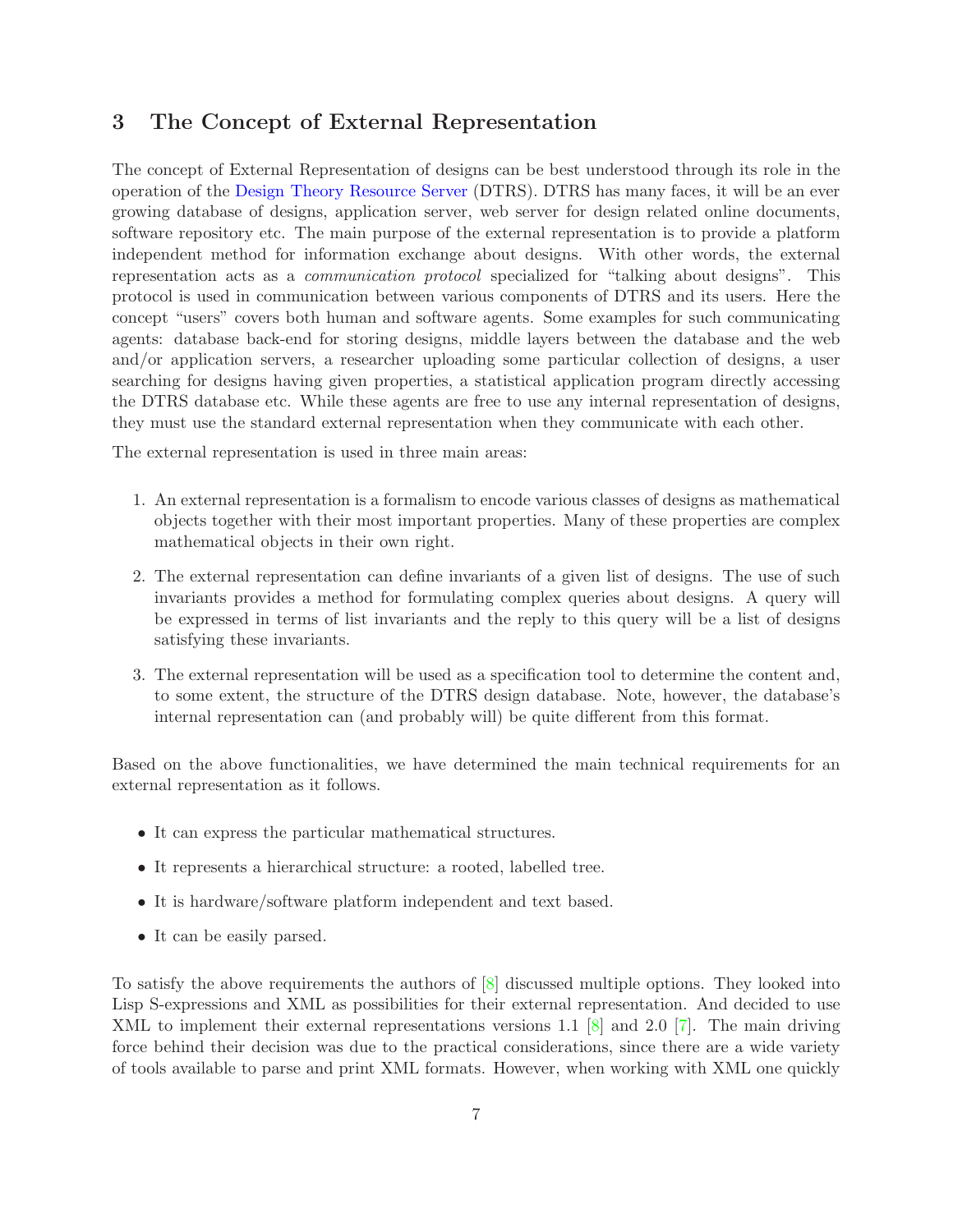sees that it takes time for the human eye to find information within an XML document. This paper proposes the external representation for block designs version 3.0 implemented in JavaScript Object Notation (JSON) [\[10\]](#page-44-1). This languages has many advantages over its predecessor XML in terms of readability and reduced syntax. It does not carry the verbose quality of XML where tags that denote subtrees require repetition. It is also more readable since it is easy to see the native tree structure using the JSON data structures. It also satisfies the requirements for transfer of our mathematical content due to its native support for numbers, booleans and strings when needed. The example snippet displayed earlier along with more to come expose these qualities. Since its creation in 2006 JSON has grown very popular in the data exchange realm due to its simplicity and many parsers/dumpers have been written in many programming languages [\[1\]](#page-43-3) which emphasizes its practicality as a communication protocol.

In this documentation we focus on encoding block designs and their properties, while considering human readability. This focus deals mainly with the first element in the quoted list of areas that the external representation of block designs deals with. The other two functionalities and other types of designs are subjects of further research and development.

In order to document the external representation trees implemented in JSON we use a novel schema language reminiscent of the Relax NG [\[2\]](#page-43-4) schema language for XML. The complete schema can be seen in Appendix A of this document. Snippets will be placed within the sections of this document to explain the related external representation structures and the JSON structures they produce.

## <span id="page-7-0"></span>4 Schema Language

When discussing a data representation a schema language is essential in order to explain how the data looks and how it may be formed. Although examples may help explain how the data should be presented, a formal schema is required to guide the users and serve as a reference when writing complying documents. This schema is quite simple and is meant to resemble the language of choice for the external representation (JSON) as to simplify the understanding process.

The schematic description of a JSON structure is the structure itself. In addition it is augmented with some of the standard BNF symbols, specifically the ones listed in the following table:

|        | Grouping                 |  |  |
|--------|--------------------------|--|--|
|        | Optional                 |  |  |
|        | An OR expression         |  |  |
| $\ast$ | Repition of zero or more |  |  |
|        | Repition of one or more  |  |  |

These symbols are used slightly differently in our schema than their use in standard BNF. In our schema the binary operators ?  $\vert * \vert * \vert$  are placed prior to the entity they act upon. This choice was made to add readability to the schema, especially when using large sub-structures in the schema.

Since all of our internal tree node identifiers, represented by "object keys" in JSON structures, are strings that do not contain any white space or similar special characters, we have removed the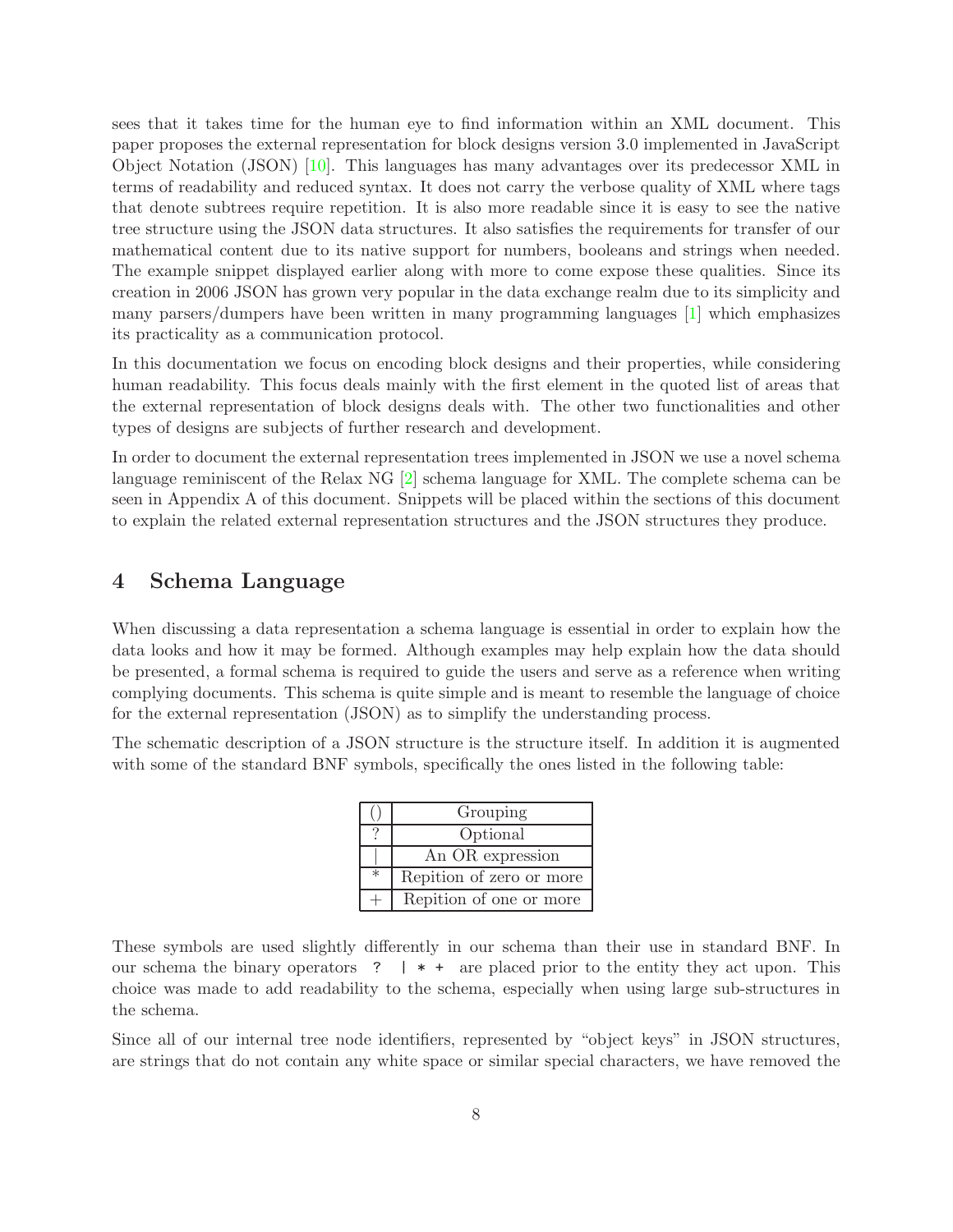quotation marks needed in JSON from the schema language. Similarly some quotation marks were removed from string literals in the value segments of the structure when they need not be there. This makes the schema languages easier to see and read. Otherwise any character appearing in the schema is expected to be in a conforming "Ext Rep" v3.0 (short for external representation) document. Needless to say, that the BNF symbols serve as syntax drivers and the produced expansion is what the conforming document should match. The following example will help explain the rest of the features of our simple schema language:

```
<sub>map</sub> = {</sub>
   ( <preimage> | <preimage_cardinality> | blank ) ,
   image : ( <number> | not_applicable )
};
\langlepreimage> = preimage : [
     $integer *( , $integer )
   | [ $integer *( , $integer ) ] *( , [ $integer *( , $integer ) ] )
   | entire_domain
];
<preimage_cardinality> = preimage_cardinality : $integer ;
<number> = $integer | $float | <rational> ;
\{
```
From the above example we can see how basic data types are represented in this schema language. The basic data types in JSON are number, string, and boolean [\[10\]](#page-44-1). In our schema we split number into either integer, floating point or rational  $(\frac{a}{b})$ . Each of these types are represented in the schema when preceded with a  $\frac{1}{2}$  sign. The angle brackets ( $\lt$ ) surrounding the identifiers denote a place holder. They can match a definition, i.e. when they are being defined, and they would precede an equal  $(=)$  sign. These place holders may also occur within a definition, signifying that they should be replaced with what was defined upon them. It is a rule for this schema language that in order to use a place holder it has to be previously defined in the file. Documents which conform to our schema are said to be "Extrep v3 Compliant".

## <span id="page-8-0"></span>5 Indexing and Functions

We describe here some conventions referring to the indexing of objects, and the representation of functions.

## <span id="page-8-1"></span>5.1 Indexing and Ordering

We adopt the convention that, if a block design has  $v$  points, then the points are the integers  $0, 1, \ldots, v-1$ . This is a combination of two assumptions: the points are ordered; and the index set starts at 0 (rather than 1).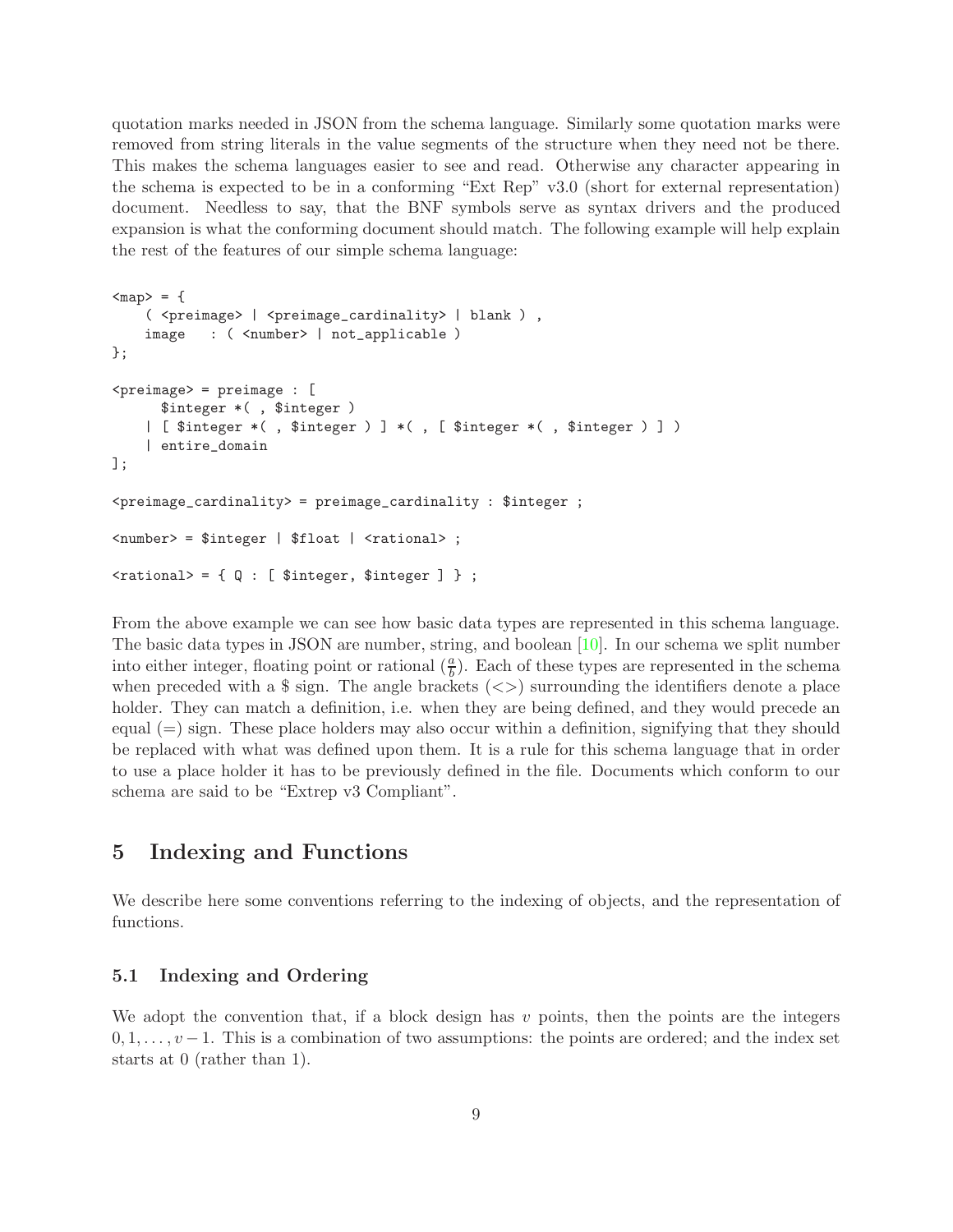There are several choices of ordering of sets (or multisets) of points. We have chosen to order in the following way:

- first compare the length of the two lists; the shorter comes first.
- for lists of the same length, we order lexicographically. (Recall that the lists are sorted.)

So for example, here are a few sets in order:

 $[2], [0, 1], [0, 2], [1, 2], [1, 2], [0, 1, 3], [1, 2, 3], [0, 1, 2, 3]$ 

For the purpose of defining functions on the collection of blocks, we now index these blocks from 0 to  $b-1$ , where b is the number of blocks of the design. If the above list contains all the blocks of a certain design D, then we can refer to block 5 of D, which will be the set  $[0, 1, 3]$  in this case.

The same principle can be extended to lists of lists. Assuming that the "inner" lists are already ordered, we first compare the length of the two lists, and if they are equal, we order the lists "lexicographically" (with the order previously defined between list elements). This process can be continued recursively to any level of nesting.

However, we do not require that this ordering is adhered to throughout the tree. Nevertheless, the following objects must be ordered:

- cycle type
- blocks

The following objects may be required to be ordered (they have a boolean attribute ordered):

- function on indices
- function on ksubsets of indices
- canonical variances
- canonical efficiency factors

Functions on indices, and on k-subsets of indices, are described next. For cycle types, see the section [8.4](#page-24-0) on Automorphisms.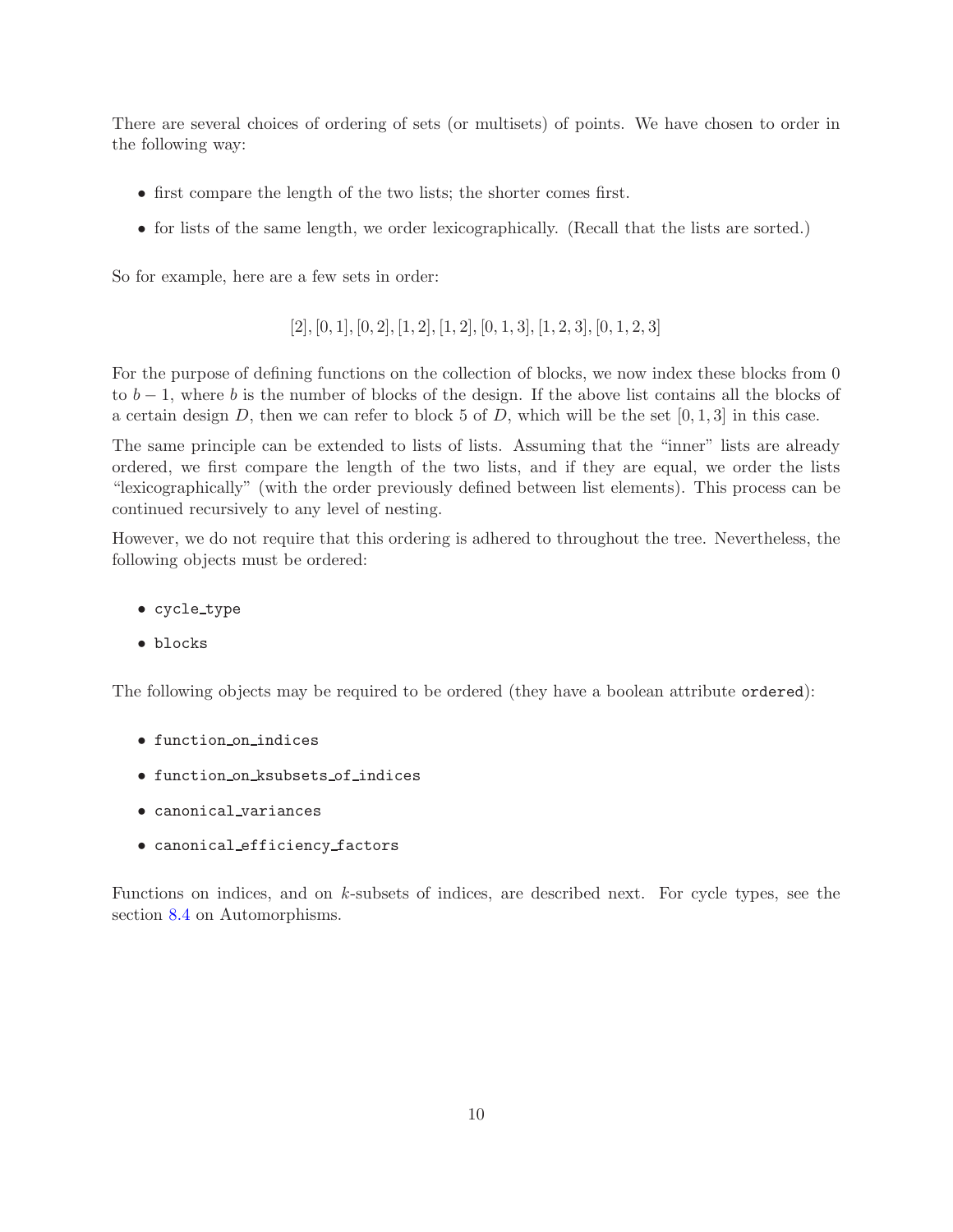## <span id="page-10-0"></span>5.2 Functions and Index Flags

A function f with finite domain can be given by listing all  $(x, f(x))$  pairs. Note that this list when spelled out in print can be a very large one, in particular, if the  $x$ -s are complex objects on their own. To help on this problem we can do several things:

• Instead of using x-s themself we use only indices referring to them. function on indices is defined to do this.

The underlying principle is that if the external representation explicitly contains the related objects in a well defined (canonical) order then, in general, we use indexing as a way to refer to these objects. Nesting, in this sense, is not allowed.

- Frequently the domain of our functions is the set of k-subsets of some of our objects. function on ksubsets o is defined for this situation.
- Regarding the  $(x, f(x))$  pair, we allow several kinds of "contractions" (see map below):
	- $-$  If different x-s map to the same image, then instead of listing all these pairs we say  $(\{x, x_1, x_2, \ldots\}, f(x))$ . If the function f has just one image  $f(x)$  we may say (entire domain,  $f(x)$ ).
	- Sometimes the user is not interested in the preimage  $\{x, x_1, x_2, \ldots\}$  of  $f(x)$ , but only in its cardinality, so we allow  $(|\{x, x_1, x_2, \ldots\}|, f(x)).$
	- Finally, we even allow leaving the preimage part of the pair blank, just giving the list of function values  $(f(x))$ .

In fact, the user may only be interested in the image cardinality, in which case the entire function body may be blank.

In more detail, the function on indices, is schematically (Section [4\)](#page-7-0) described as:

```
<function_on_indices> = {
     domain : ( points | blocks ),
     n : $integer,
     ordered : (true | unknown ),
  ?( image_cardinality : $integer , )
  ?( precision : $integer , )
   ?( title : $string , )
      maps : [ ?( <map> *( , <map> ) ) ]
};
```
This specifies a function on either points or blocks. n is the cardinality of the domain. ordered specifies whether the function entries are ordered (by preimages): if the function body is not blank and each preimage is given explicitly or (if there is just one function image) or as the one element list containing the string "entire domain" (i.e. neither as a preimage cardinality nor blank), then the value of ordered must be "true", otherwise it is "unknown". precision is required if the function values are real numbers and specifies the precision to which they have been computed. A function is given by a sequence of map's, each of which is specified as follows: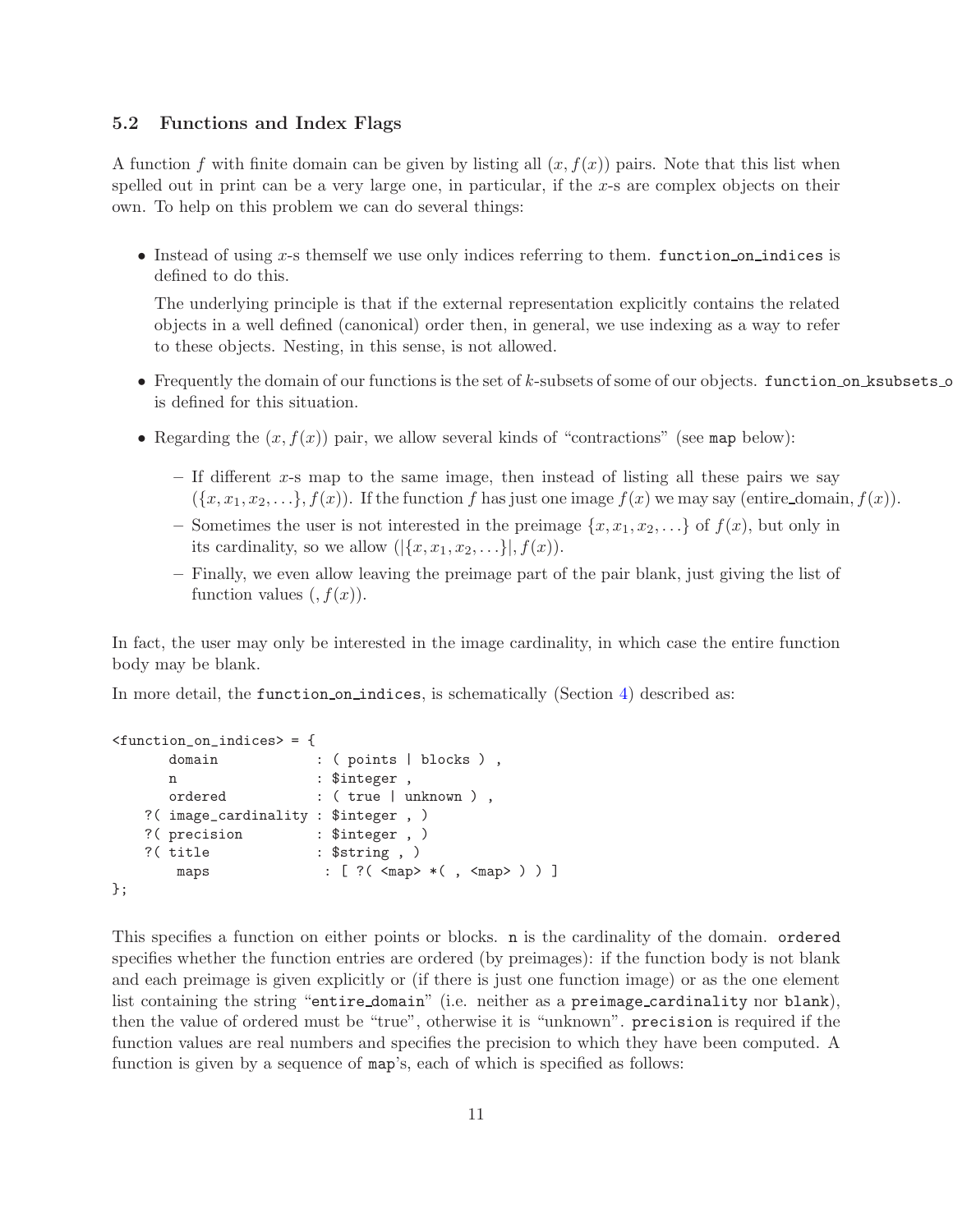```
<sub>map</sub> = {</sub>
    ( <preimage> | <preimage_cardinality> | blank ) ,
    image : ( <number> | not_applicable )
};
\langlepreimage> = preimage : [
      $integer *( , $integer )
    | [ $integer *( , $integer ) ] *( , [ $integer *( , $integer ) ] )
    | entire_domain
];
<preimage_cardinality> = preimage_cardinality : $integer ;
```
For an example of the use of function on indices, see section [8.5](#page-25-0) on Resolutions.

The function on ksubsets of indices specification works in the same way when the domain consists of all sets of points or blocks of fixed size  $k$ :

```
<function_on_ksubsets_of_indices> = {
     domain_base : ( points | blocks ),
     n : $integer,
     k : $integer,
     ordered : (true | unknown ),
   ?( image_cardinality : $integer , )
   ?( precision : $integer , )
   ?( title : $string , )
      maps : [ ?( <map> *( , <map> ) ) ]
};
```
For an example of its use, see the section [8.3.1](#page-19-0) on Point concurrences.

We use the concept of index flag to store an element in a list of "fuzzy booleans":

<index\_flag> = "\$integer" : ( \$boolean | unknown ) ;

For example, we may want to record for which values of  $\alpha$  a design is  $\alpha$ -resolvable; for each value of  $\alpha$ , the answer may be "true", "false", or "unknown".

## <span id="page-11-0"></span>6 Permutation groups

Permutation groups appear in many areas of design theory, in particular as automorphism groups of designs.

The specification of an permutation group is:

```
<permutation_group> = permutation_group : {
         degree : $integer ,
        order : $integer ,
```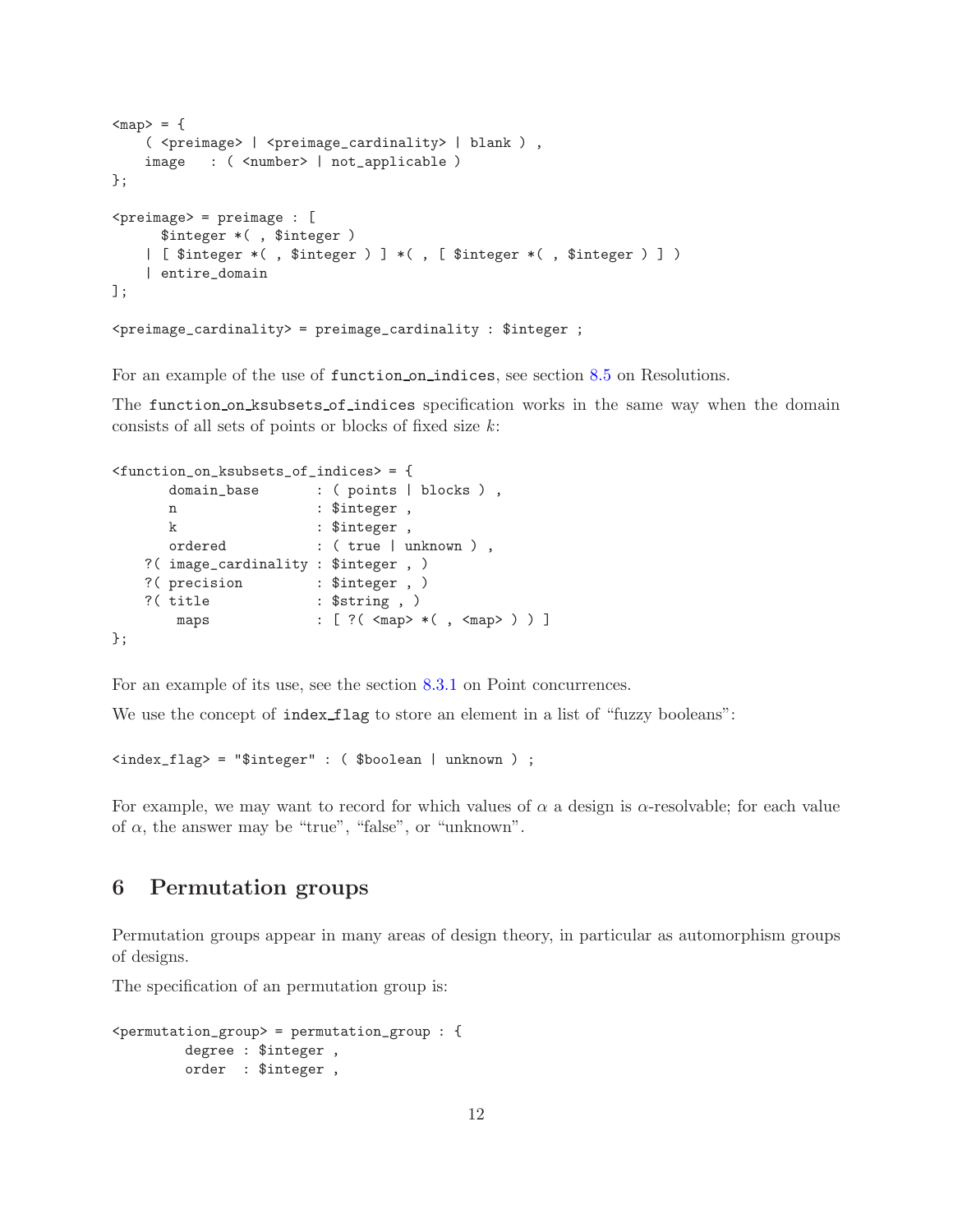```
domain : points ,
            <generators>
     ?( , <permutation_group_properties> )
};
\epsilon <permutation_group_properties> = permutation_group_properties : {
     <permutation_group_properties_member> *( , <permutation_group_properties_member> )
};
\leq \leq \leq \leq \leq \leq \leq \leq \leq \leq \leq \leq \leq \leq \leq \leq \leq \leq \leq \leq \leq \leq \leq \leq \leq \leq \leq \leq \leq \leq \leq \leq \leq \leq \leq \leq \leq\zeta permutation > = [ \sinteger *( , \sinteger ) ];
```
There are four compulsory properties:

#### degree

An attribute giving the number  $n$  of points on which the permutations are defined (the permutation group will then act on the indices  $\{0, \ldots, n-1\}$ .

#### order

An attribute giving the number of permutations in the group.

#### domain

An attribute specifying the domain indexed by the points  $0, \ldots, n-1$ .

## generators

A list of permutations which generate the group. A permutation is represented by the ordered list of its values (the images of the points  $0, \ldots, n-1$  under the permutation).

For example, the permutation group which is the automorphism group of our Fano plane can be given as:

```
"permutation_group" : {
  "degree" : 7,
  "order" : 168,
  "domain" : "points",
  "generators" : [
    [1, 0, 2, 3, 5, 4, 6], [0, 2, 1, 3, 4, 6, 5], [0, 3, 4, 1, 2, 5, 6],[0, 1, 2, 5, 6, 3, 4], [0, 1, 2, 4, 3, 6, 5]]
}
```
There are also various properties which can optionally be specified:

#### primitive

True if the group acts primitively on points. A permutation group is *primitive* if it preserves no non-trivial equivalence relation. By convention, we assume that a primitive group is transitive (that is, any point can be carried to any other by some group element). (So the trivial group acting on two points is not primitive.)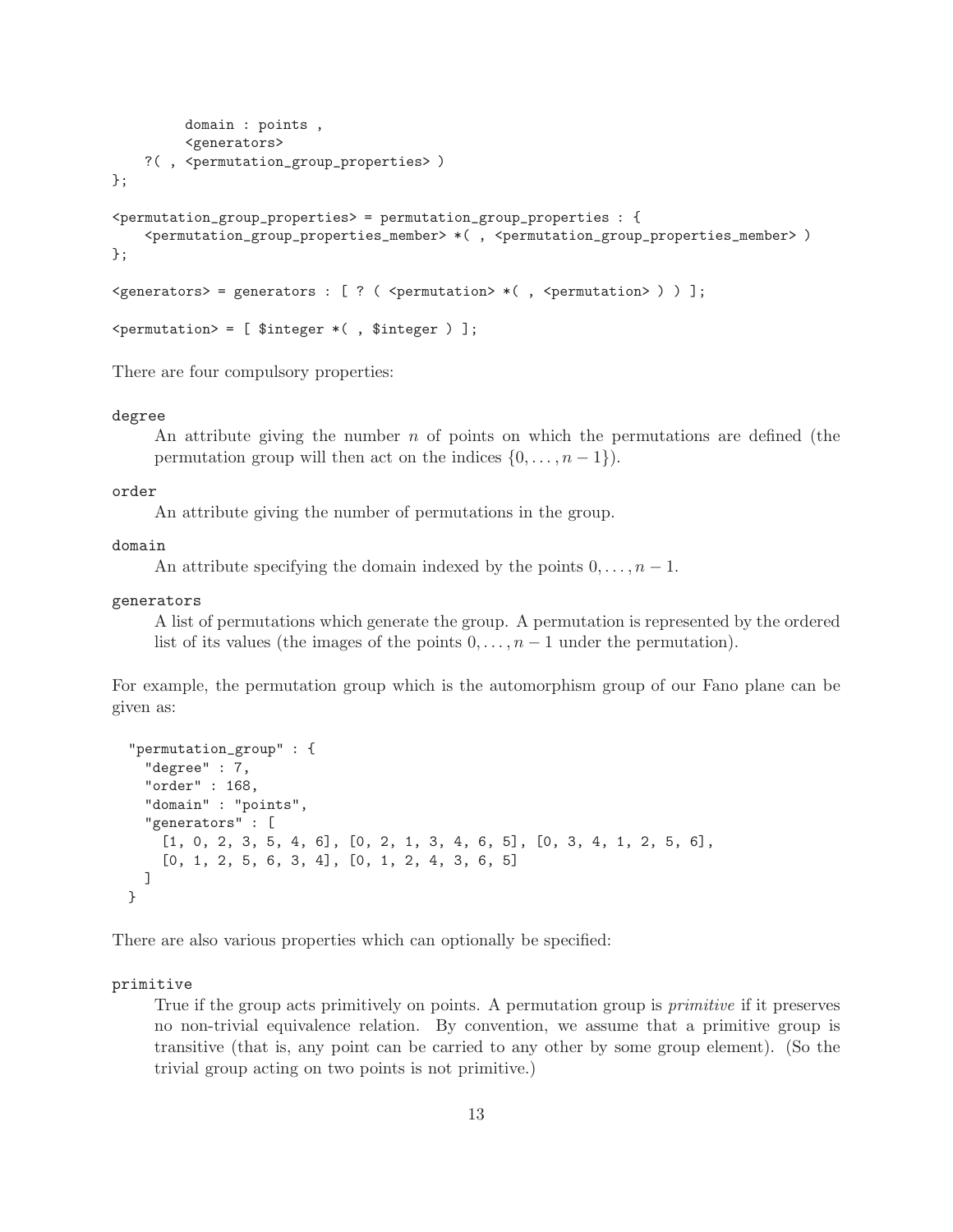### generously transitive, multiplicity free, stratifiable

Each orbit of the group acting on the set of ordered pairs of points can be represented by a matrix of zeros and ones of order  $n$  (which can be thought of as the characteristic function of the orbit). These basis matrices span the centraliser algebra of the group (the algebra of all matrices commuting with the group elements). Now the group is *generously transitive* if all the basis matrices are symmetric; it is multiplicity-free if the basis matrices commute; and it is stratifiable if the symmetrised basis matrices commute. Each concept implies its successor in the order given.

A transitive permutation group is generously transitive iff any two points can be interchanged by some element of the group; it is multiplicity-free iff no irreducible constituent of the permutation character occurs with multiplicity greater than 1; and it is stratifiable iff the orbits of the group on unordered pairs form an association scheme. All these properties are false if the group is not transitive.

#### no orbits

The number of orbits on points. The group is transitive exactly when there is just one orbit on points.

### degree transitivity

The maximum number s such that the group is s-transitive on points (that is, any s-tuple of distinct points can be carried to any other by some group element).

rank

The number of orbits of the group on the set of ordered pairs of points. Note that this is defined for any permutation group; if the group is transitive, it is equal to the number of orbits of the stabiliser of a point.

## cycle type representatives

see below

The cycle type of a permutation is the multiset of its cycle lengths (when it is written as a product of disjoint cycles). The element cycle\_type\_representative consists of a cycle type and an element of the group having that cycle type, and optionally the number of elements of the group having that cycle type. cycle\_type\_representatives is a list of these cycle\_type\_representative elements, one for each cycle type represented by an element of the group.

For the example above, there are five cycle types,  $[7]$ ,  $[1, 2, 4]$ ,  $[1, 3, 3]$ ,  $[1, 1, 1, 2, 2]$ , and  $[1, 1, 1, 1, 1, 1, 1]$ (the last being the identity). The cycle type representative for the second type is:

```
{
  "permutation" : [0, 3, 4, 5, 6, 1, 2],
  "cycle_type" : [1, 3, 3],
  "no_having_cycle_type" : 56
}
```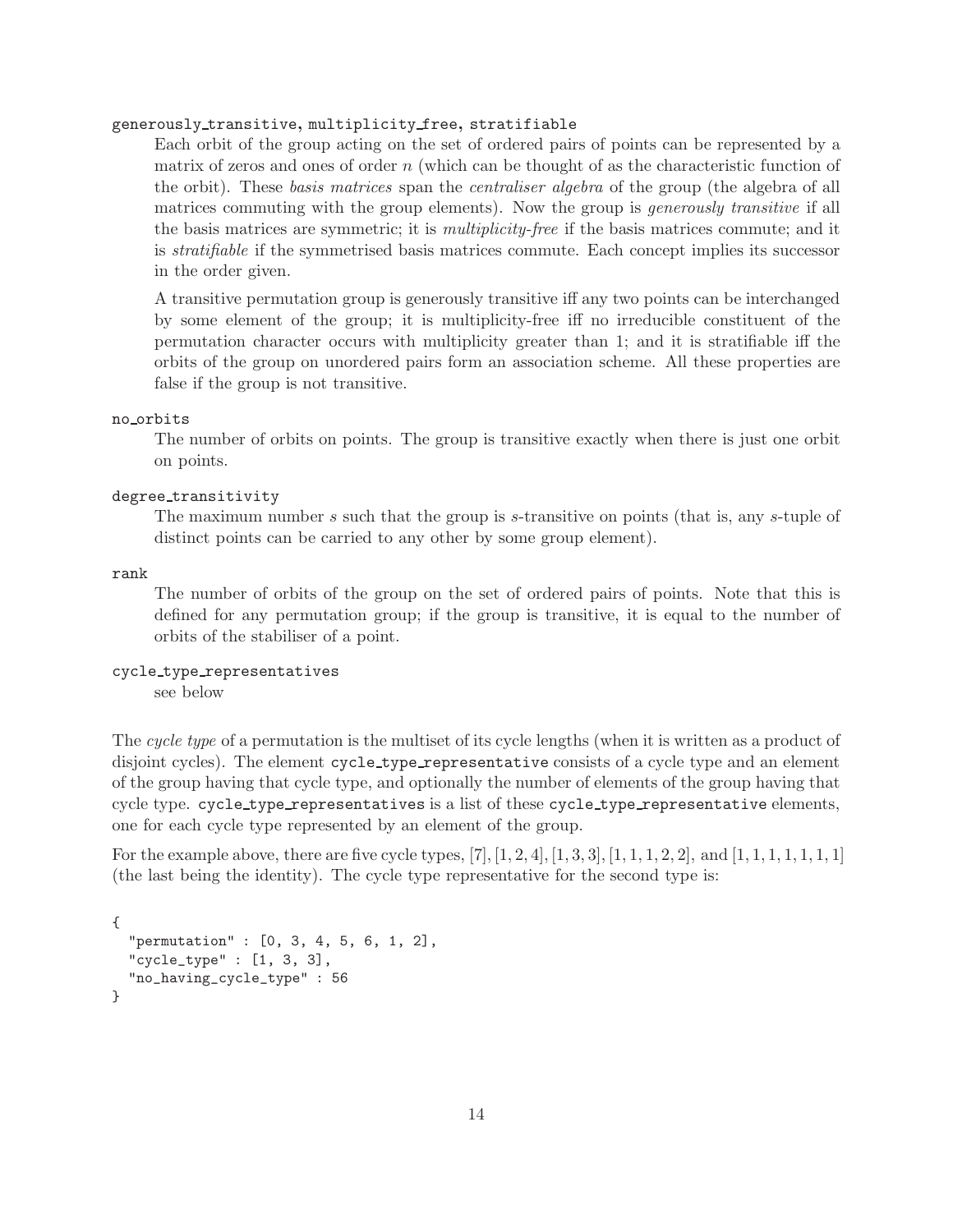## <span id="page-14-0"></span>7 Numerical Data Types

Some of the numerical data in the external representation are the result of possibly inexact computations. Basically, there are three sources of this inaccuracy:

- The inaccuracy of the finite floating point representation.
- Arithmetical errors during computation.
- Cutting short an otherwise infinite approximation process.

The end result is that, in general, numbers in the external representation can be considered correct only within certain limits. We say they are "precise" up to some significant figures (see the details below).

The external representation version 1.1 provides the following numerical data types:

- Arbitrary precision *integers* (schematically \$integer).
- Arbitrary precision *rationals* (schematically  $\langle$ **rational** $\rangle$ ) written in  $\{q : [a, b]\}$  format where  $a$  (the numerator) and  $b$  (the denominator) are both integers.
- Floating point *decimals* (schematically  $$float$ ) up to some given precision specified as the number of significant digits.

A conforming software implementation must provide the corresponding internal representations.

Here are the rules for representing numerical data in the external representation:

- If a number is the result of an inexact computation then it must be represented using the decimal data type.
- The decimal representation of an inexact number must always contain the decimal point regardless the number would round up to an integer.
- Exact numbers must be represented either using the *integer* or the *rational data type*.

The precision of decimal numbers is indicated by an optional attribute precision of particular elements. The entries from our schema which can have this attribute are:  $\text{list_of-designs}\rangle$ , <block design>, <function on ...>,

<statistical properties>. The rationale for having many elements with the optional precision attribute is to provide flexible scoping rules and avoid unnecessary repetition.

The precision attribute gives the *number of significant figures* of all decimal numbers in the tree whose root contains the attribute. This precision can be overridden by giving different precision in one or more subtrees. In general, a precision of a decimal number is the precision given in the root of the smallest subtree containing the number and with a root having a specified precision attribute. If an external representation document contains any data which is the result result of inexact computation, precision must be specified.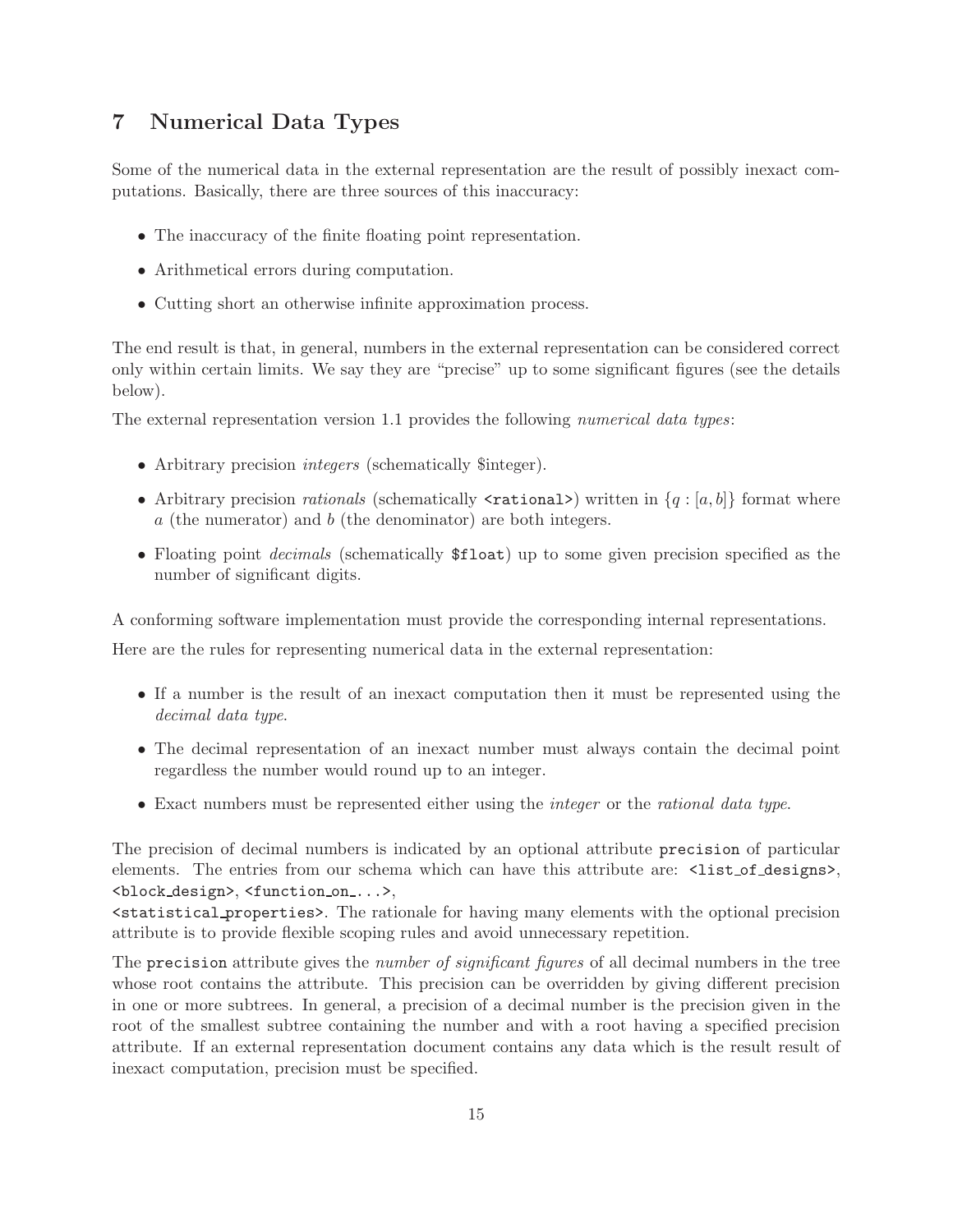## <span id="page-15-0"></span>8 Block Designs

Recall our blanket assumption that all block designs are *binary*: this means that no treatment occurs more than once in a block, so that the blocks are sets rather than general multisets. However, it can happen that the same set occurs more than once in the list of blocks; that is, the list of blocks may be a multiset. In this case we say that the design has repeated blocks.

## <span id="page-15-1"></span>8.1 Essential Properties

The specification of **block** design is as follows:

```
<block_design> = {
        type : block_design ,
        id : ($string | $integer ),
        v : $integer ,
   ?( b : $integer, )
   ?( precision : $integer , )
        <blocks>
   ?( , <point_labels> )
   ?( , <indicators> )
   ?( , <combinatorial_properties> )
   ?( , <block_design_automorphism_group> )
   ?(, <resolutions>)
   ?( , <statistical_properties> )
   ?( , <alternative_representations> )
   ?(\ , <\inf<)\ddot{\ }:
```
The first four components of the specification are:

id

An identifier for the design, unique within the given document.

v

An attribute giving the number of points.

b

An attribute giving the number of blocks (optional).

#### blocks

The list of blocks (as described above). The list must be ordered:

```

\langle block \rangle = [ $integer *(, $integer )];
```
Here is the design from the example in the Introduction, including only the components above: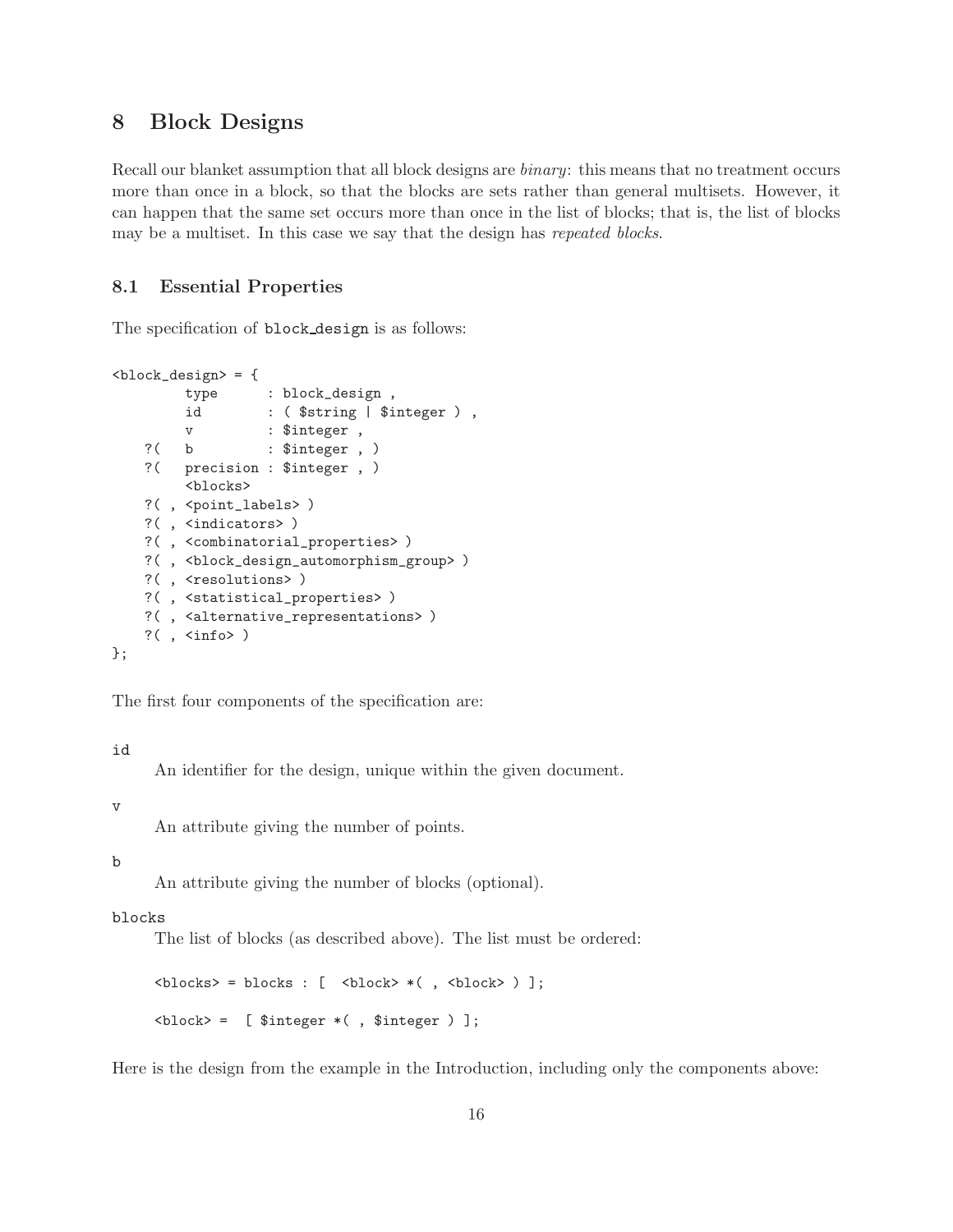```
{
  "type" : "block_design",
  "id" : "t2-v7-b7-r3-k3-L1-0",
  "v" : 7,
  "b" : 7,
  "blocks" : [
    [0, 1, 2], [0, 3, 4], [0, 5, 6], [1, 3, 5], [1, 4, 6], [2, 3, 6],[2, 4, 5]
  ]
}
```
All these components, except the attribute b, are essential. The subsequent elements are optional. The first optional element is point labels. If, for example, the design has been built from a set of points in a projective geometry, the point labels might be the coordinates of the points. More important for applications, the point labels could be the actual treatments associated to the points in the experimental plan (after randomisation). The point labels, if present, should form a list of length v.

The identifier must be unique within a given Ext Rep document. However, it cannot be guaranteed that this identifier is globally unique unless matched against a database containing all combinatorial designs. A design with some arbitrary "id" would be sent to the database for approval, once allowed in the database, a globally unique identifier would be generated.

## <span id="page-16-0"></span>8.2 Indicators

Indicators are boolean variables which record certain properties which a block design may have. We have included the following indicators:

#### repeated blocks

True if the same set occurs more than once in the list of blocks.

#### resolvable

True if the design has a *resolution*, which is a partition of the blocks into subsets called *parallel* classes or resolution classes, each of which forms a partition of the point set.

## affine resolvable

True if the design is *affine resolvable*, which means that the design is resolvable and any two blocks not in the same parallel class of a resolution meet in a constant number  $\mu$  of points. If the design is affine resolvable then we optionally give this constant  $\mu$  (unless the design consists of a single parallel class, in which case  $\mu$  is not defined).

## equireplicate

True if each point lies in a fixed number  $r$  of blocks. If so, then we also optionally give the replication number r.

### constant blocksize

True if each block contains a fixed number k of points. If so, then we optionally also give the block size k.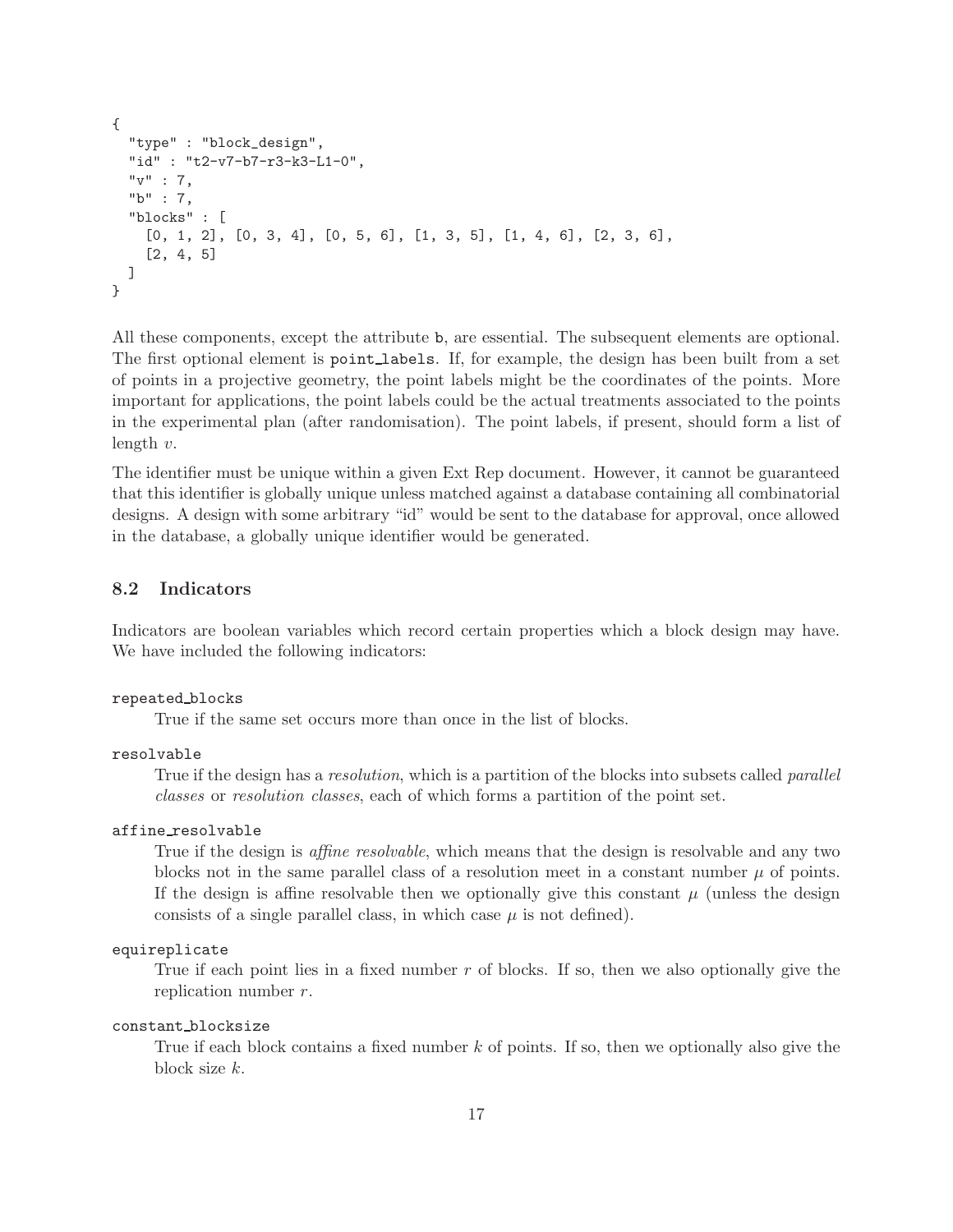#### t design

True if the block design is a t-design for some  $t > 1$ . This means that the design has constant block size and that any t points are contained in a positive constant number  $\lambda$  of blocks. If so, then we optionally give the maximum value of  $t$  for which this holds.

#### connected

True if the incidence graph of the block design is a connected graph. (The *incidence graph* or Levi graph of a block design is the bipartite graph whose vertices are the points and blocks of the design, a point and block being adjacent if the point is contained in the block.) We optionally give the number of connected components of the incidence graph.

### pairwise balanced

True if  $v > 1$  and the number of blocks containing two distinct points is a positive constant  $\lambda$ . If so, then we optionally give this  $\lambda$ .

## variance balanced

True if  $v > 1$  and the intra-block information matrix has  $v - 1$  identical, nonzero eigenvalues. Equivalently, the  $v - 1$  canonical variances are all equal (and finite). For definitions of terms used here, see section [8.6](#page-27-0) on Statistical Properties.

#### efficiency balanced

True if  $v > 1$  and the  $v-1$  statistical canonical efficiency factors are identical and nonzero. For equireplicate designs, this is equivalent to variance balanced, but not genenerally otherwise. Also see the section [8.6](#page-27-0) Statistical Properties.

## cyclic

True if the design has an automorphism which permutes all the points in a single cycle.

## one rotational

True if the design has an automorphism which fixes one point and permutes the other  $v - 1$ points in a single cycle.

In the last two cases, an automorphism with the stated properties can be found under cycle\_type\_representatives described in section [8.4](#page-24-0) on Automorphisms.

The several different sorts of balance are explained in the [Encyclopaedia.](http://designtheory.org/library/encyc) For a (binary) design with constant block size, variance balance reduces to pairwise balance. For a equireplicate (binary) design with constant block size, efficiency balance reduces to pairwise balance.

The schematic description for indicators is:

```
\langleindicators> = indicators : { \langleindicator> *(, \langleindicator> ) } ;
<indicator> =
    repeated_blocks : $boolean
   | resolvable : $boolean
   | affine_resolvable : ($boolean | { mu : $integer } )
   | equireplicate : ($boolean | { r * * * $integer } )
   | constant_blocksize : ($boolean | { k : $integer } )
```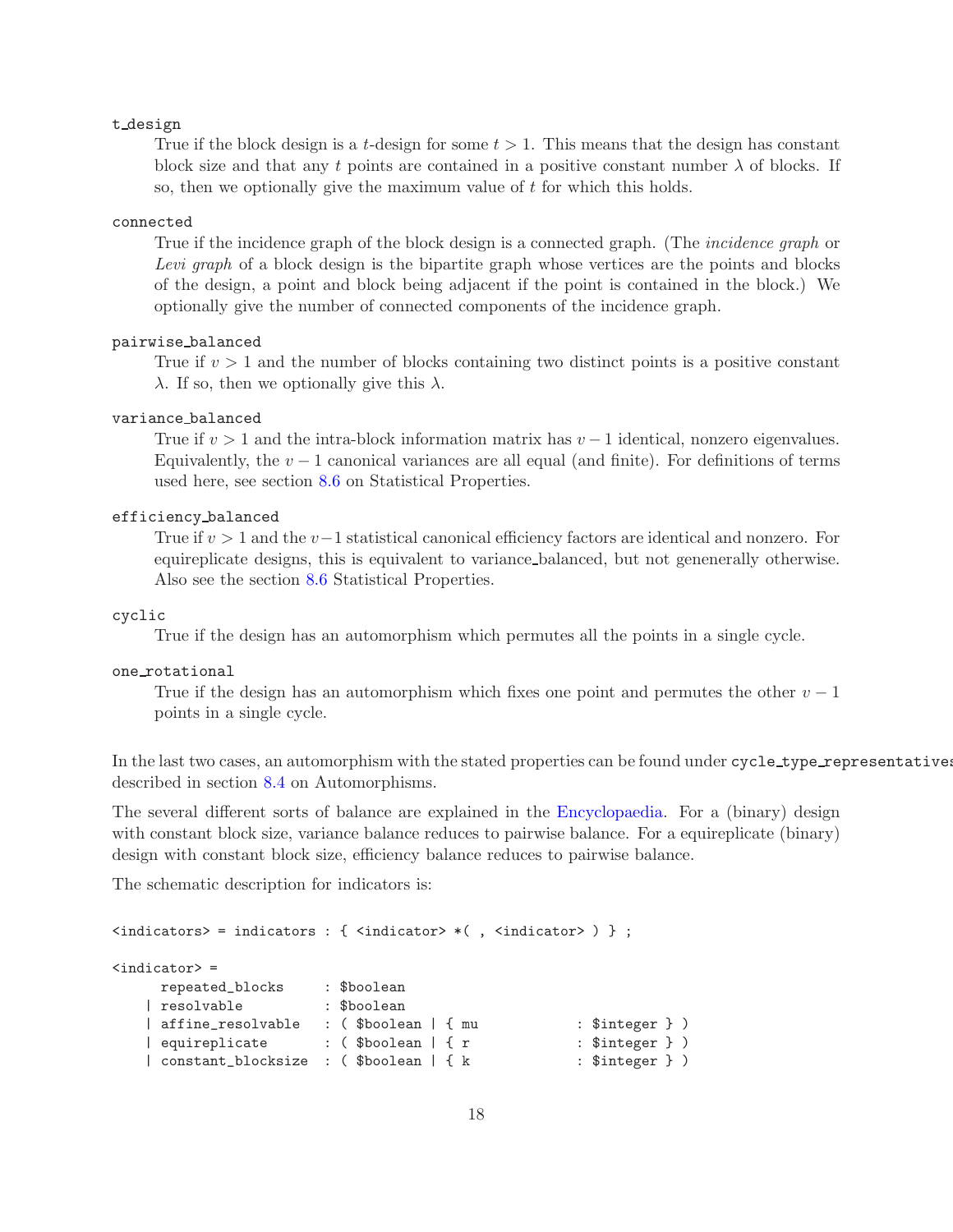```
| t_design : ( $boolean | { maximum_t : $integer } )
   | connected : ( $boolean | { no_components : $integer } )
   | pairwise_balanced : ($boolean | { lambda : $integer } )
   | variance_balanced : $boolean
   | efficiency_balanced : $boolean
   | cyclic : $boolean
   | one_rotational : $boolean
;
```
The indicators for our example are:

```
"indicators" : {
  "repeated_blocks" : false,
  "resolvable" : false,
  "affine_resolvable" : false,
  "equireplicate" : {
   "r" : 3
 },
 "constant_blocksize" : {
   "k" : 3
 },
  "t_design" : {
    "maximum_t" : 2
 },
  "connected" : {
   "no_components" : 1
 },
  "pairwise_balanced" : {
    "lambda" : 1
 },
 "variance_balanced" : true,
  "efficiency_balanced" : true,
  "cyclic" : true,
  "one_rotational" : false
}
```
## <span id="page-18-0"></span>8.3 Combinatorial Properties

Combinatorial properties are those which can be computed exactly from the list of blocks of the design. We include the following:

```
<combinatorial_properties> =
    combinatorial_properties : {
        <point_concurrences> ,
        <block_concurrences> ,
        <t_design_properties> ,
        <alpha_resolvable> ,
        <t_wise_balanced>
};
```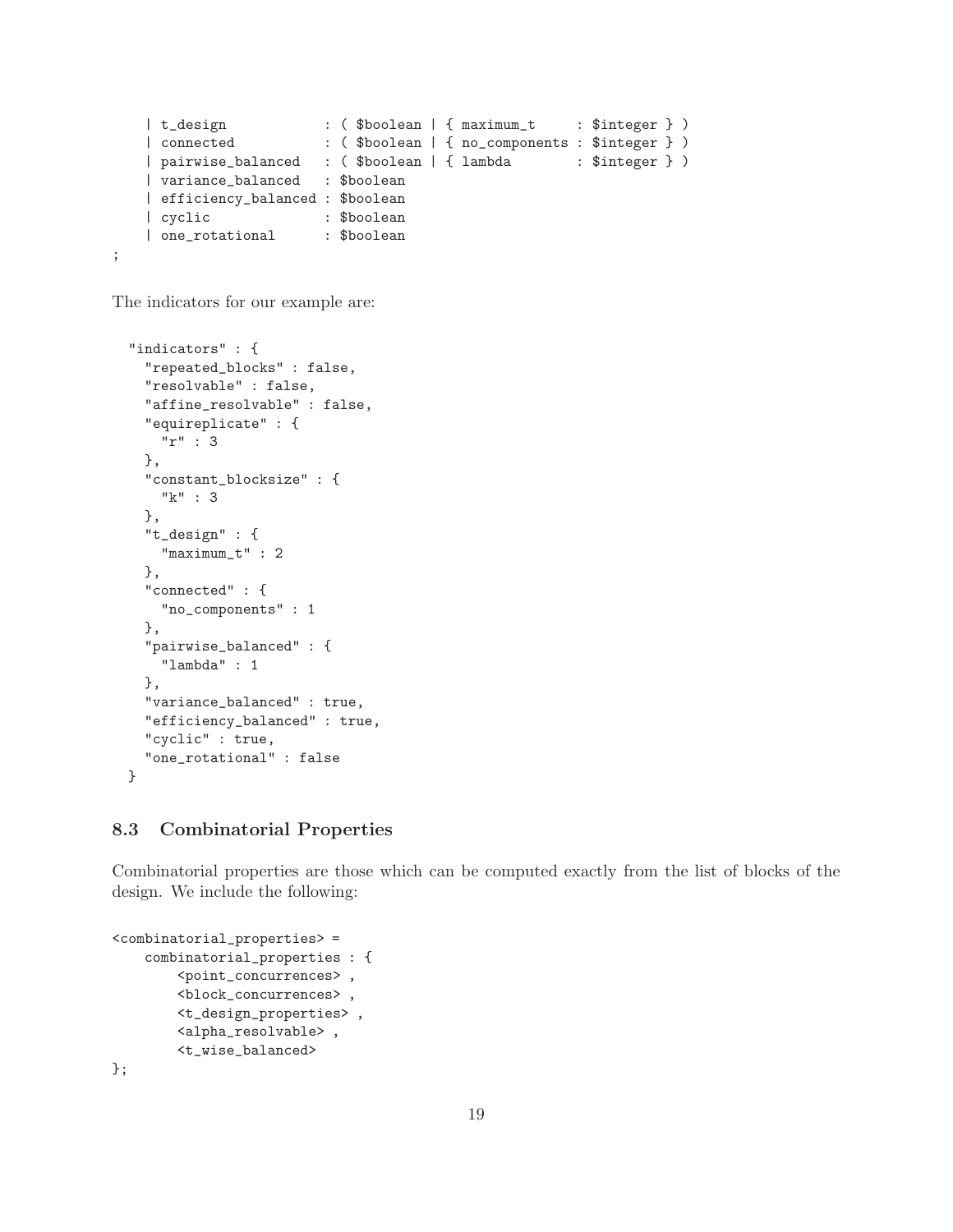```
<point_concurrences> = point_concurrences : [
    <function_on_ksubsets_of_indices> *( , <function_on_ksubsets_of_indices> )
];
<block_concurrences> = block_concurrences : [
    <function_on_ksubsets_of_indices> *( , <function_on_ksubsets_of_indices> )
];
<t_design_properties> = t_design_properties : {
   t_design_properties_member *( , t_design_properties_member )
};
<t_design_properties_member> =
      parameters : {
         t : $integer,
          v : $integer ,
         b : $integer ,
          r : $integer ,
         k : $integer ,
          lambda : $integer
     }
    | square : $boolean
    | projective_plane : $boolean
    | affine_plane : $boolean
    | steiner_system : ($boolean | { t: $integer } )
    | steiner_triple_system : $boolean
;
\langlealpha_resolvable> = { \langleindex_flag> *(, \langleindex_flag> ) };
<index_flag> = "$integer" : ( $boolean | unknown ) ;
\langle t\_wise\_balanced \rangle = { \langle t\_index\_flag \rangle * (, \langle t\_index\_flag \rangle ) } ;
<t_index_flag> = "$integer" : ( $boolean | unknown | { lambda: $integer } ) ;
```
## <span id="page-19-0"></span>8.3.1 Point Concurrences

Each entry in the point concurrences is a function on the *t*-element sets of points, for some positive integer  $t$ , giving the number of blocks containing each  $t$ -set. We use the general mechanism for function on ksubsets of indices with  $k = t$ , to do this. Note that a block design is t-wise balanced (see [8.3.5\)](#page-23-1) if and only if the point concurrence function for  $k = t$  takes only a single value.

For example, here is a small block design:

```
{
 "type" : "block_design",
 "id" : "v3-b5-r3-1",
 "v" :: 3.
```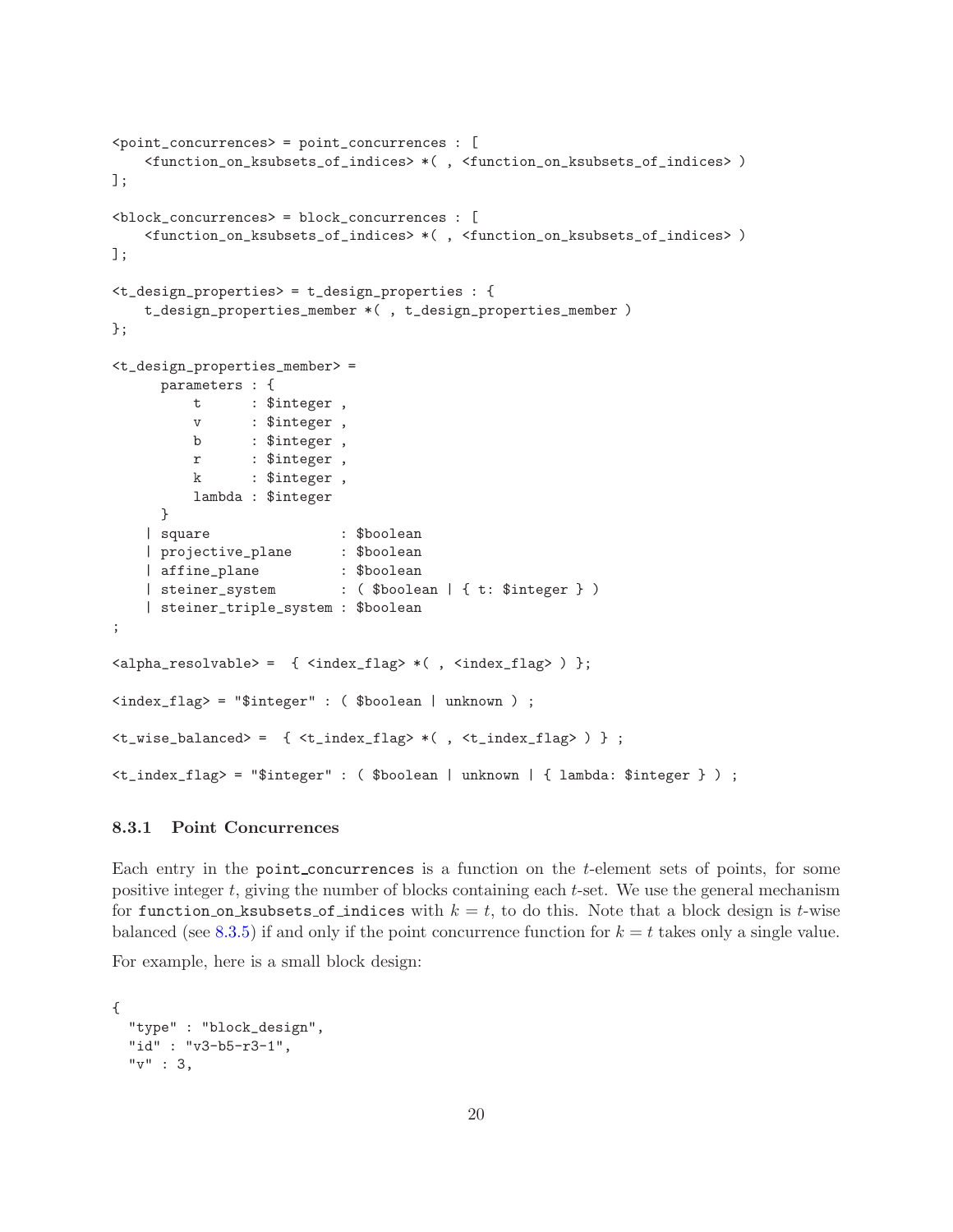```
"b" : 5,
  "blocks" : [
    [0], [2], [0, 1], [1, 2], [0, 1, 2]
  ]
}
```
and here are its *t*-wise point concurrences for  $t = 1, 2$ :

```
"point_concurrences" : [
  {
    "domain_base" : "points",
    "n" : 3,
    "k" : 1,
    "ordered" : true,
    "title" : "replication_numbers",
    "maps" : [
      {
        "preimage" : ["entire_domain"],
        "image" : 3
      }
    ]
  },
  {
    "domain_base" : "points",
    "n" : 3,
    "k" : 2,
    "ordered" : true,
    "title" : "pairwise_point_concurrences",
    "maps" : [
      {
        "preimage" : [
          [0, 2]
        ],
        "image" : 1
      },
      {
        "preimage" : [
          [0, 1], [1, 2]
        ],
        "image" : 2
      }
    ]
  }
]
```
### <span id="page-20-0"></span>8.3.2 Block concurrences

Similarly, here we record the functions giving the numbers of points in the intersection of  $t$ -sets of blocks. The blocks are indexed from 0 to  $b - 1$ , and we again use the general mechanism for function on ksubsets of indices.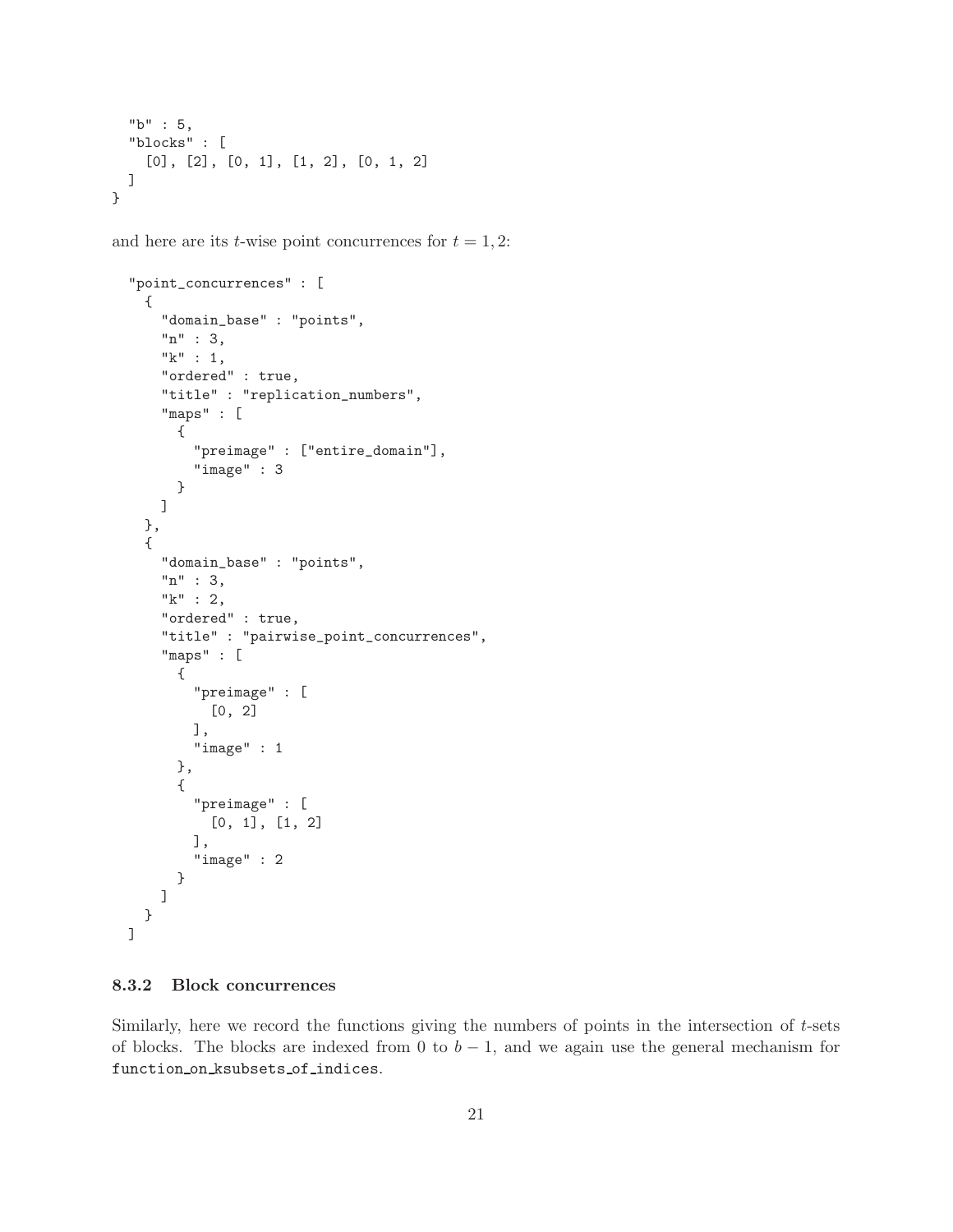In practice, we almost always use the compressed representation of this function where we give only the preimage cardinalities (as described in section [5.2](#page-10-0) on Functions and index flags).

For example, in the Fano plane, any block contains three points, and any two blocks meet in one point. This is recorded as follows:

```
"block_concurrences" : [
  {
    "domain_base" : "blocks",
    "n" : 7,
    "k" : 1,
    "ordered" : "unknown",
    "title" : "block_sizes",
    "maps" : [
      {
        "preimage_cardinality" : 7,
        "image" : 3
      }
    ]
  },
  {
    "domain_base" : "blocks",
    "n" : 7,
    "k" : 2,
    "ordered" : "unknown",
    "title" : "pairwise_block_intersection_sizes",
    "maps" : [
      {
        "preimage_cardinality" : 21,
        "image" : 1
      }
    ]
  }
]
```
## <span id="page-21-0"></span>8.3.3 t-design properties

(To be extended)

This is the area of greatest interest to combinatorialists.

Let  $t, v, k, \lambda$  be natural numbers with  $t \leq k \leq v$  and  $\lambda > 0$ . A  $t-(v, k, \lambda)$  design is a block design with the properties

- $\bullet$  there are v points;
- $\bullet$  each block contains exactly  $k$  points;
- any t points are contained in exactly  $\lambda$  blocks.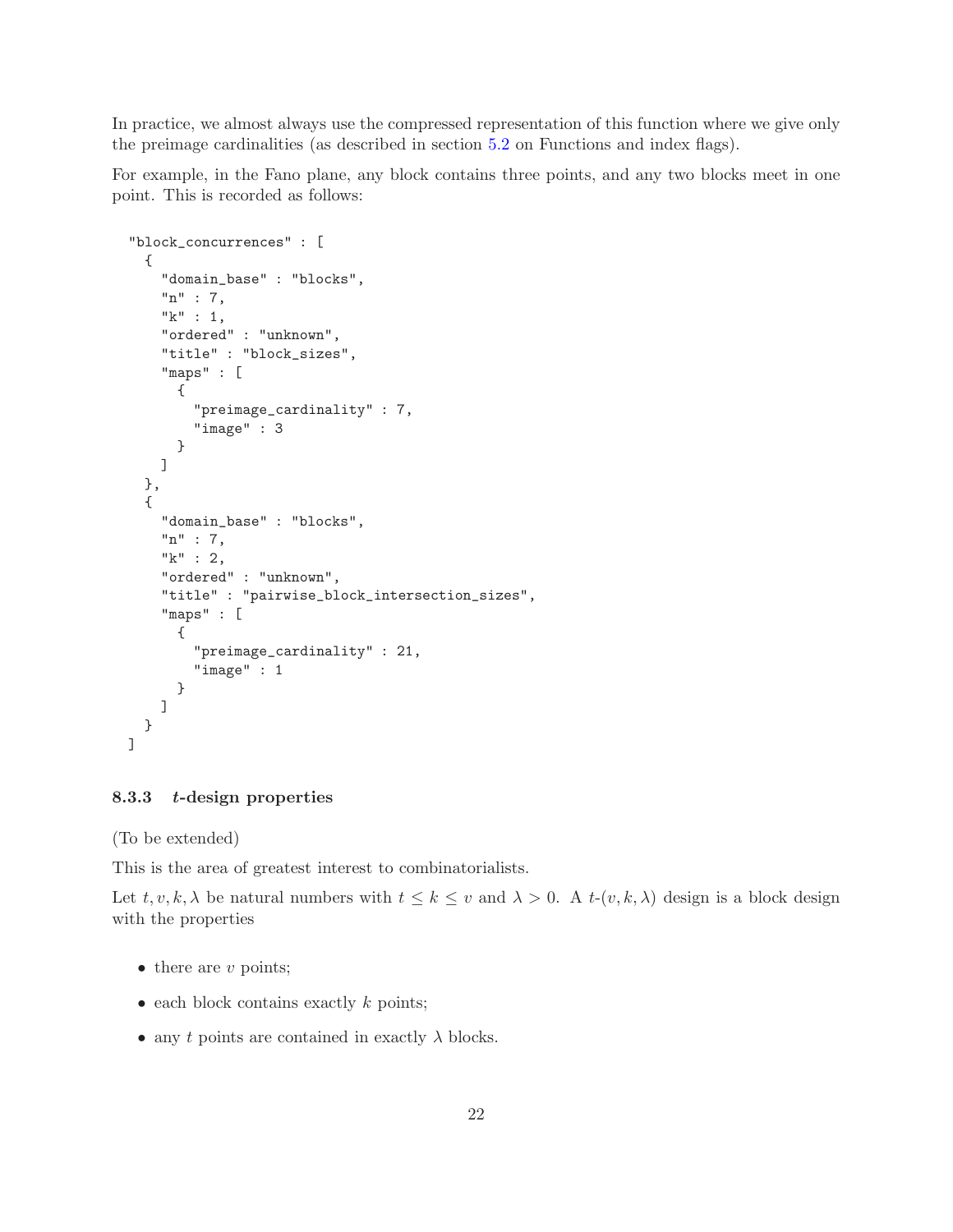A t-design is a block design which is a  $t-(v, k, \lambda)$  design for some  $v, k, \lambda$ .

If our design is a t-design for some  $t > 1$ , we record in the element  $t$ -design-properties the attributes  $t, v, b, r, k, \lambda$ . Here v and b have their usual meaning, r and k are the replication number and block size, and t and  $\lambda$  have the properties of the definition. We do not guarantee that the design is not a t'-design for some  $t' > t$ . (On the other hand, a t-design is also an s-design for any  $s < t.$ 

We also record some properties of the *t*-design. At present, we have the following:

#### square

True if the numbers of points and blocks are equal.

#### projective plane

True if the design is a projective plane.

#### affine plane

True if the design is an affine plane.

#### steiner\_system

True if the design is a  $t-(v, k, 1)$  design for some  $t, v, k$ . We also optioanlly record the relevant value of  $t$  (which may not be the same as the attribute called  $t$ ).

#### steiner triple system

True if the design is a  $2 - (v, 3, 1)$  design.

For example, the t-design properties of the Fano plane are as follows:

```
"t_design_properties" : {
  "parameters" : {
    "t" : 2,
    "v" : 7,
    "b" : 7,
    "r" : 3,
    "k" : 3,
    "lambda" : 1
 },
  "square" : true,
  "projective_plane" : true,
  "affine_plane" : false,
  "steiner_system" : {
    "t" : 2
 },
  "steiner_triple_system" : true
}
```
More properties will be included here. Among others, these will include different specific types of t-designs, and intersection triangles for Steiner systems.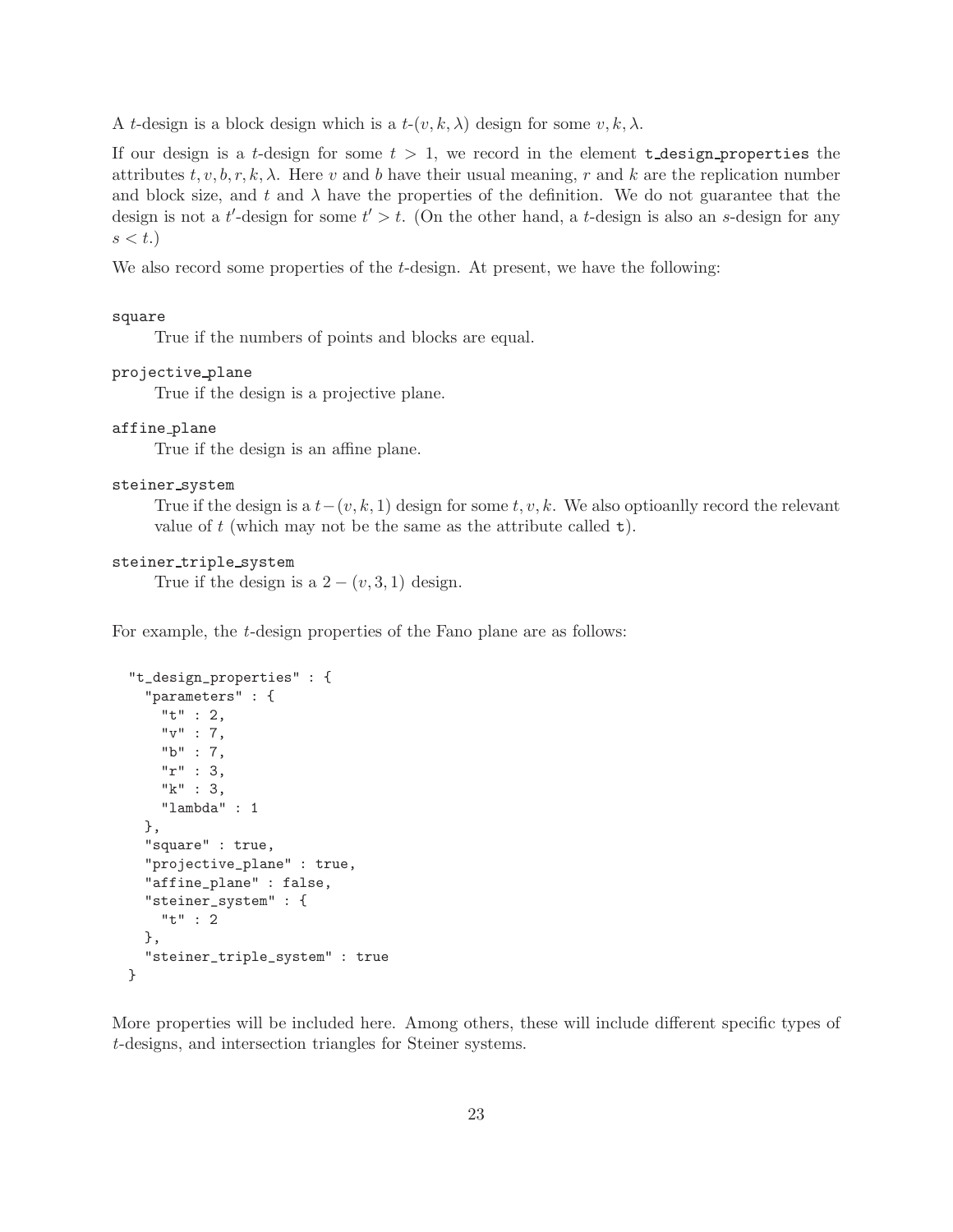#### <span id="page-23-0"></span>8.3.4  $\alpha$ -resolvability

A resolution was defined above, but it can be described as a partition of the block multiset of the design into subdesigns, each of which is equireplicate with  $r = 1$ . More generally, an  $\alpha$ -resolution is a partition of the design into subdesigns, each of which is equireplicate with  $r = \alpha$ .

The element alpha resolvable is a mapping of index flags, which record, for relevant positive values of  $\alpha$ , whether the property is true, false or unknown. It is schematically represented as follows:

```
<alpha_resolvable> = { <index_flag> *( , <index_flag> ) };
<index_flag> = "$integer" : ( $boolean | unknown ) ;
```
An example for a t-design, with parameters  $t = 2$ ,  $v = 9$ ,  $k = 3$ ,  $\lambda = 1$ , displaying this attribute.

```
"alpha_resolvable" : {
  "1" : {
    "lambda" : 4
 },
  "2" : {
    "lambda" : 1
 },
  "4" : true
}
```
From the above snippet we can deduce that the above design contains atleast a resolution, since it is  $\alpha$ -resolvable for  $r=1$ , and that is  $\alpha$ -resolvable, for  $r=2$  and  $r=4$ .

## <span id="page-23-1"></span>8.3.5 t-wise balance

A block design is t-wise balanced if each set of t distinct points is contained in a constant number of blocks; it does not imply constant block size. (The two properties together specify a t-design.) Unlike for t-designs, a block design may be t-wise balanced but not s-wise balanced for  $s < t$ . We store information about the values of  $t$  for which the design is  $t$ -wise balanced as mapping of t index flags.

Here is an example of the  $t$ -wise-balanced element for the Fano plane:

```
"t_wise_balanced" : {
 "1" : {
   "lambda" : 3
 },
  "2" : {
    "lambda" : 1
 }
}
```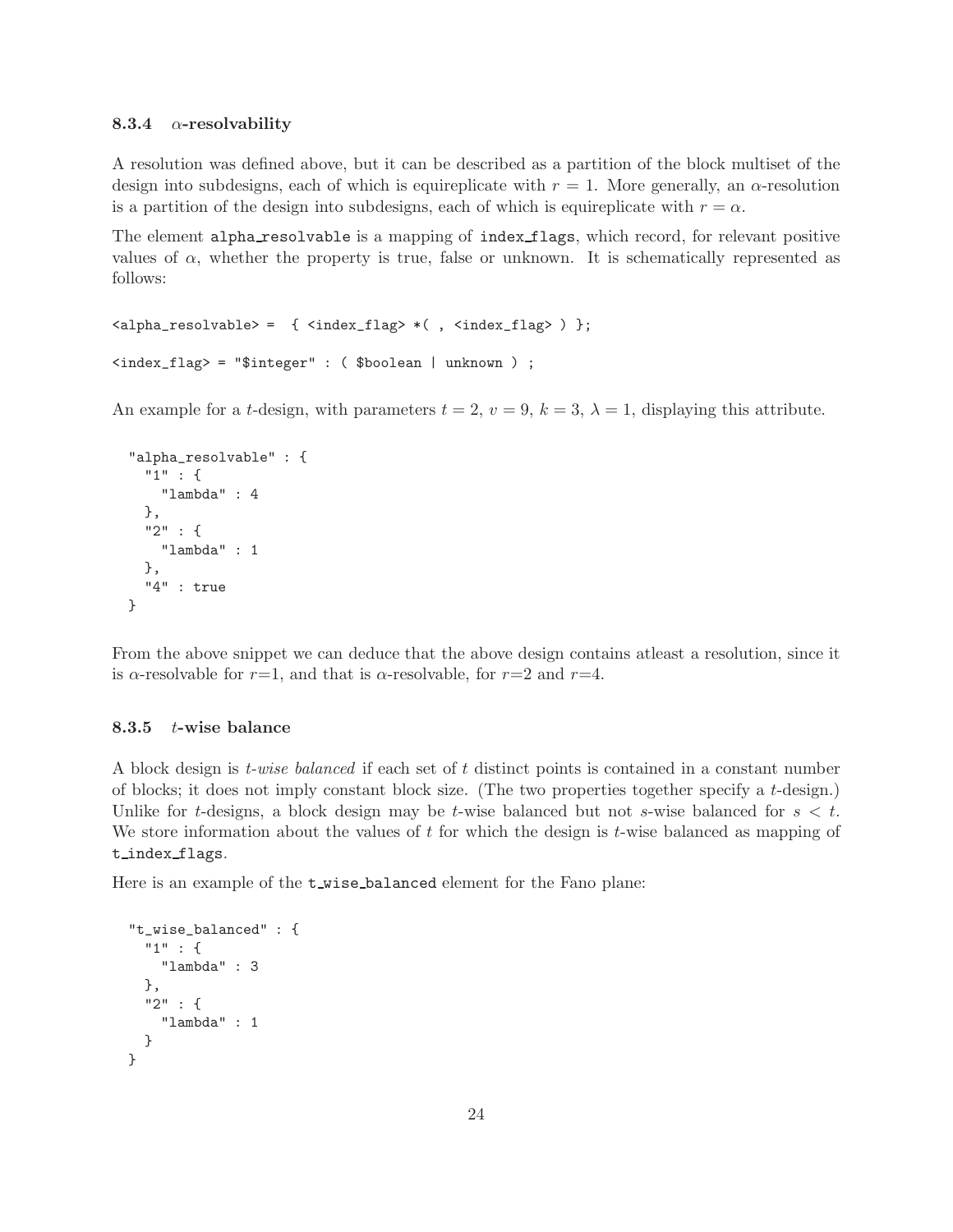t-wise balanced is schematically described as:

```
\langle t\_wise\_balanced \rangle = { \langle t\_index\_flag \rangle * ( , \langle t\_index\_flag \rangle ) } ;
<t_index_flag> = "$integer" : ( $boolean | unknown | { lambda: $integer } ) ;
```
## <span id="page-24-0"></span>8.4 Automorphisms

An *automorphism* of a block design is a permutation of the set of points of the design such that, if this permutation is applied to the elements of each block, the multiset of blocks is the same as before. (In other words: the block multiset is a list of lists; if we apply the permutation to all elements of the inner lists, re-sort each inner list, and then re-sort the outer list, the result is the same as the original list.)

The collection of all automorphisms forms a *group*, that is, it is closed under composition of permutations. Thus, the automorphism group of a design is a permutation group on the set of points.

If the block design does not have repeated blocks, then each automorphism induces a permutation on the set  $[0, \ldots, b-1]$  of block indices: this permutation carries i to j if the image of the i-th block under the automorphism is the j-th block. In this case, the automorphism group has an induced action on the set of block indices. If there are repeated blocks, the action on the set of block indices is undefined.

For example, the example in the Introduction has an automorphism  $[1, 3, 5, 2, 0, 6, 4]$  (mapping 0 to 1, 1 to 3, etc.) Altogether this famous design has 168 automorphisms.

The specifications for automorphism groups and their properties for block designs are:

```
<block_design_automorphism_group> = automorphism_group: {
    <permutation_group>,
    <block_design_automorphism_group_properties>
};
<permutation_group> = permutation_group : {
        degree : $integer ,
        order : $integer ,
        domain : points ,
        <generators>
   ?( , <permutation_group_properties> )
};
<block_design_automorphism_group_properties> =
   automorphism_group_properties: {
       block_primitive : ($boolean | not_applicable ),
       degree_block_transitivity : ( $integer | not_applicable ) ,
       no_block_orbits : ( $integer | not_applicable )
};
```
Permutation groups and their properties have already been described in section [6.](#page-11-0) Some properties of the automorphism group are specific to block designs, and are (optionally) described separately under automorphism group properties. They are: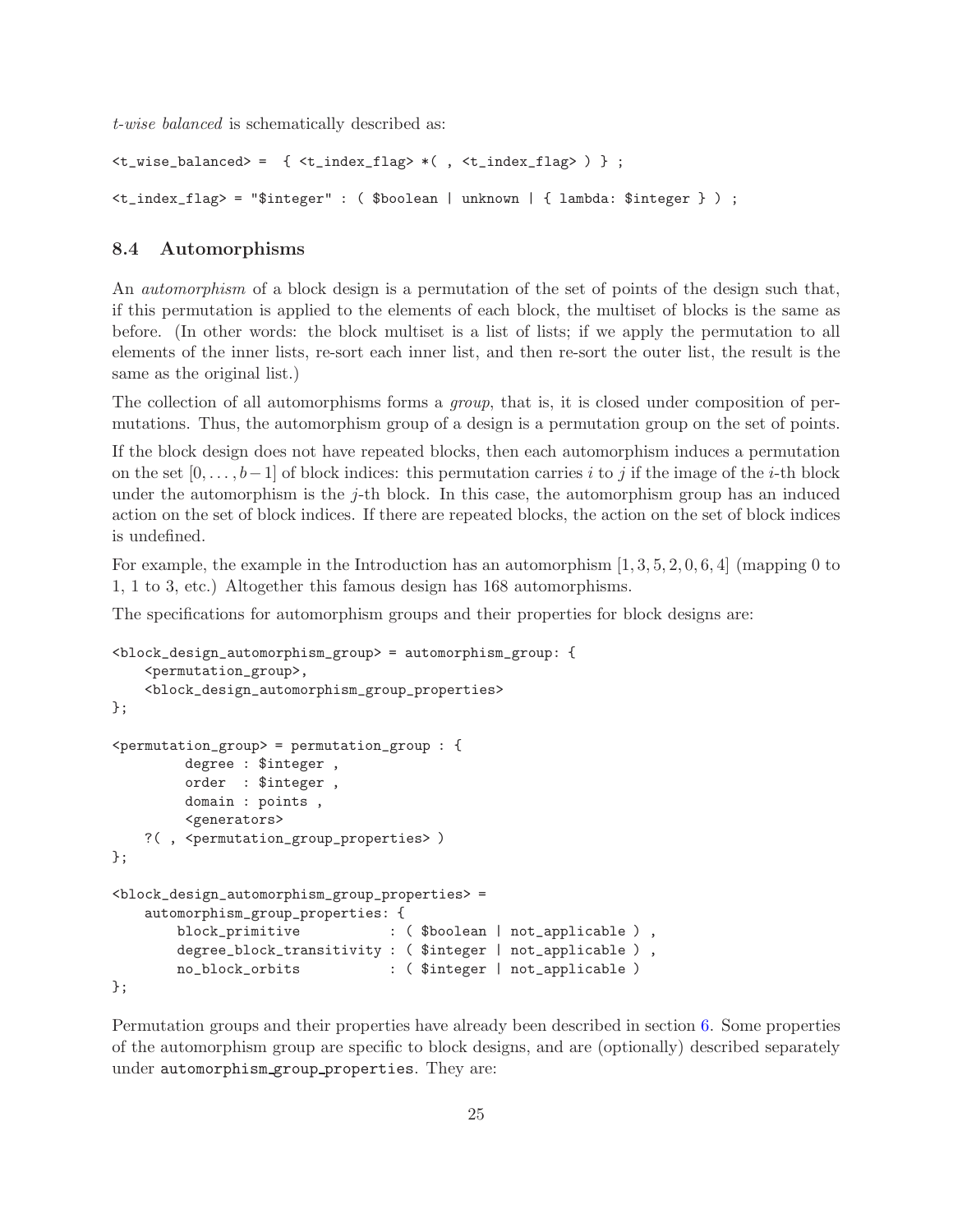#### block primitive

True if the group acts primitively on blocks. (If there are repeated blocks, this is not defined, and takes the value not applicable.)

#### no block orbits

The number of orbits on blocks. (If there are repeated blocks, this is not defined, and takes the value not applicable.)

### degree block transitivity

The maximum number s such that the group is s-transitive on blocks. (If there are repeated blocks, this is not defined, and takes the value not applicable.)

## <span id="page-25-0"></span>8.5 Resolutions

Recall that a *resolution* of a block design is a partition of the blocks into subsets, each of which forms a partition of the point set. Such a partition of the block (multi)set can be represented as a function on the set of indices of blocks (the parts of the partition being the preimages of the elements in the range of the function). We thus store a resolution as a function on indices with domain="blocks".

An *automorphism* of a resolution is a permutation of the set of points of the design such that, if this permutation is applied to the elements of each block in each resolution class, the (multi)set of resolution classes is the same as before. The collection of all automorphisms of a resolution of a design forms a subgroup of the automorphism group of the design itself, and we use the same automorphism group structure for the automorphism group of a resolution as we do for the automorphism group of a block design (although the automorphism group properties for a resolution are different than those for a block design).

We specify a resolution as follows:

```
<resolution> = {
         function_on_indices: <function_on_indices>
    ?( , <resolution_automorphism_group> )
};
```
A block design D may have more than one resolution. We say that two resolutions R and S of D are *isomorphic* if there is an element q in the automorphism group of D, such that, when q is applied to the elements of each block in each resolution class of  $R$ , the resulting resolution is equal to S. Isomorphism defines an equivalence relation on the set of resolutions of D.

We use the element resolutions to store a nonempty list of (distinct) resolutions of a resolvable design. The attributes of this entry are used to specify whether the listed resolutions are pairwise nonisomorphic and whether all isomorphism classes of resolutions are represented in the list.

```
<resolutions> = resolutions : {
   pairwise_nonisomorphic : ( $boolean | unknown ) ,
   all_classes_represented : ( $boolean | unknown ) ,
   value : [ <resolution> *( , <resolution> ) ]
};
```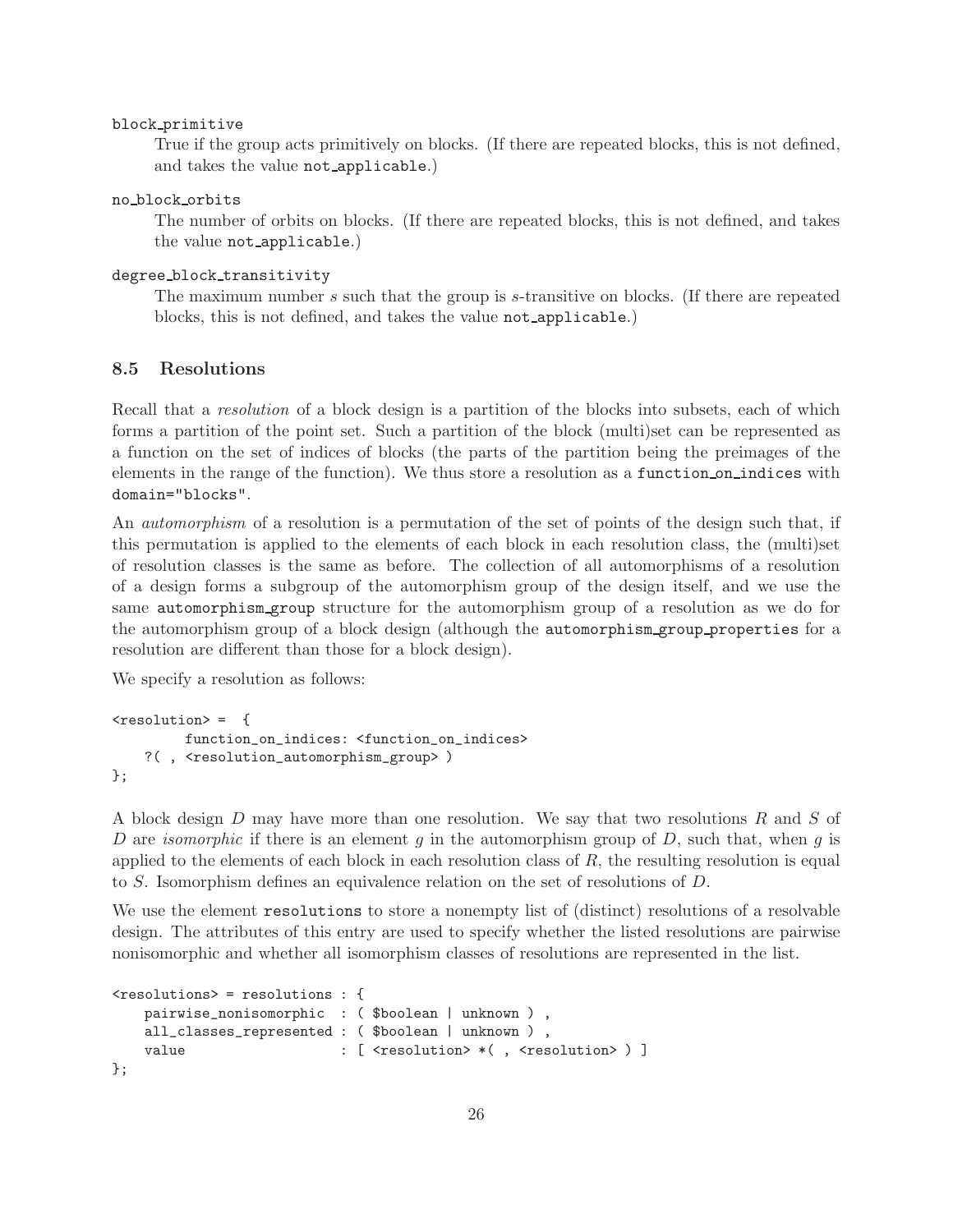We now display a famous resolvable design, the affine plane of order 3, which has just one resolution.

```
{
  "external_representation_version" : "3.0",
  "design_type" : "block_design",
  "number_of_designs" : 1,
  "invariants" : {
    "relations" : [
      ['t", "='', 2],\left[\begin{smallmatrix} 0 & \sqrt{0} & \cdots & 0 \\ 0 & \sqrt{0} & \cdots & 0 \end{smallmatrix}\right],
      ['b", "=', 12],["r", "=", 4],[V'k", "=", 3],["lambda", "=", 1]
    ]
  },
  "pairwise_nonisomorphic" : true,
  "complete_upto_isomorphism" : true,
  "designs" : [
    {
      "type" : "block_design",
      "id" : "t2-v9-b12-r4-k3-L1-0",
      "v" :: 9,"b" : 12,
      "blocks" : [
         [0, 1, 2], [0, 3, 4], [0, 5, 6], [0, 7, 8], [1, 3, 5], [1, 4, 7],
         [1, 6, 8], [2, 3, 8], [2, 4, 6], [2, 5, 7], [3, 6, 7], [4, 5, 8]
      ],
      "resolutions" : {
         "pairwise_nonisomorphic" : true,
         "all_classes_represented" : true,
         "value" : [
           {
             "function_on_indices" : {
                "domain" : "blocks",
                "n" : 12,
                "ordered" : true,
                "title" : "resolution",
                "maps" : [
                  {
                    "preimage" : [0, 10, 11],
                    "image" : 0
                  },
                  {
                    "preimage" : [1, 6, 9],
                    "image" : 1
                  },
                  {
                    "preimage" : [2, 5, 7],
                    "image" : 2
                  },
```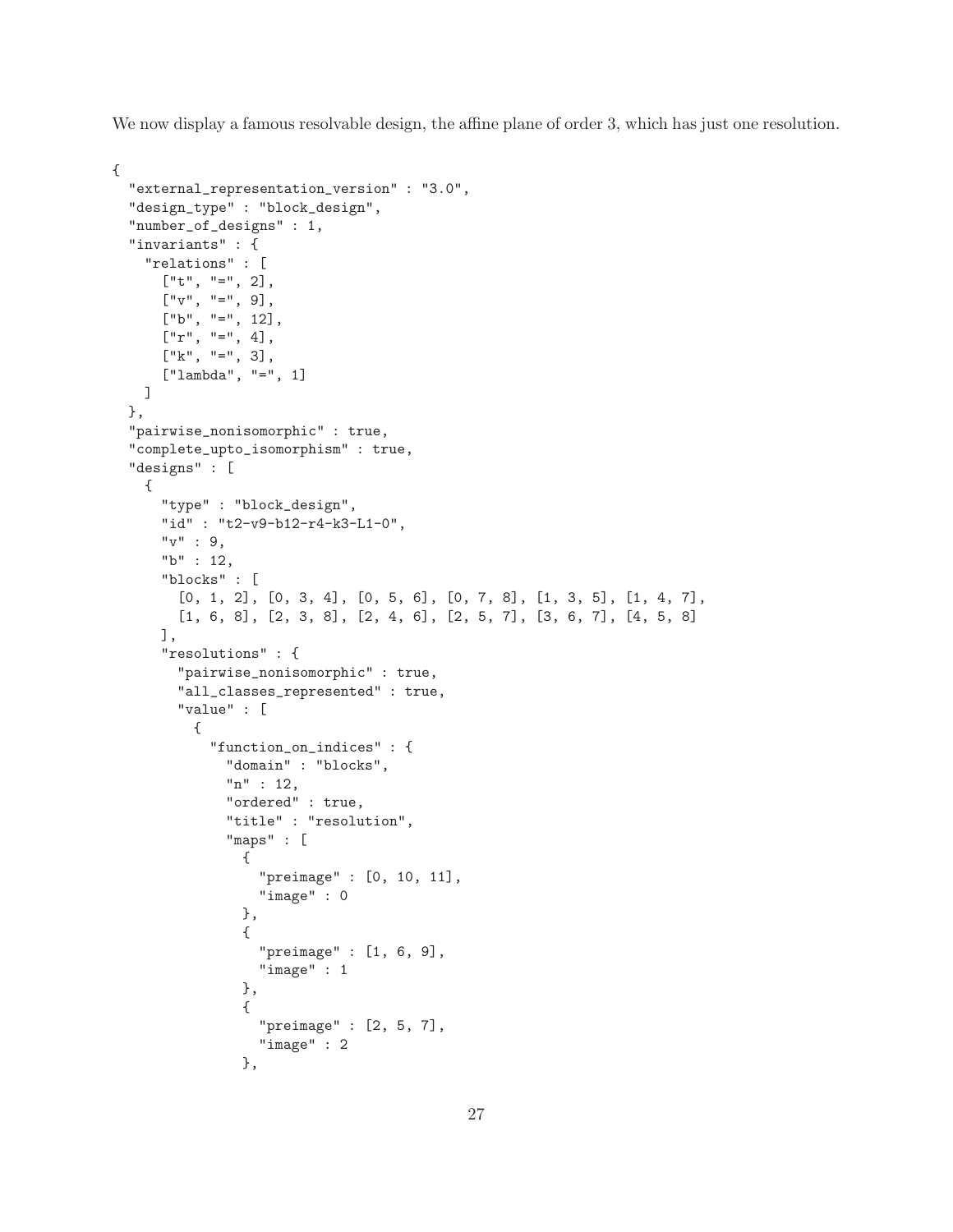```
{
                   "preimage" : [3, 4, 8],
                   "image" : 3
                }
              ]
            },
            "automorphism_group" : {
              "permutation_group" : {
                "degree" : 9,
                "order" : 432,
                "domain" : "points",
                "generators" : [
                   [0, 2, 1, 4, 3, 6, 5, 8, 7], [2, 1, 0, 5, 7, 3, 8, 4, 6],
                   [3, 6, 7, 4, 0, 2, 8, 5, 1], [1, 0, 2, 3, 5, 4, 7, 6, 8],
                   [0, 2, 1, 3, 4, 8, 7, 6, 5], [0, 3, 4, 1, 2, 5, 6, 8, 7],
                   [2, 1, 0, 3, 8, 5, 7, 6, 4], [0, 2, 1, 3, 4, 8, 7, 6, 5]
                ]
              }
            }
          }
       ]
      }
    }
 ]
}
```
## <span id="page-27-0"></span>8.6 Statistical Properties

For a statistician, a block design is a plan for an experiment. The v points of the block design are usually called *treatments*, a general terminology encompassing any set of  $v$  distinct experimental conditions of interest. The purpose of the experiment is to compare the treatments in terms of the magnitudes of change they induce in a response variable, call it  $y$ . These magnitudes are called treatment effects.

In a typical experiment (there are *many* variations on this, but we stick to the basics to start), each treatment is employed for the same number r of experimental runs. Each run is the application of the treatment to an individual experimental unit (also called plot) followed by the observation of the response y. An experiment to compare v treatments using r runs (or "replicates") requires a total of vr experimental units.

If the vr experimental units are homogeneous (for the purposes of the experiment, essentially undifferentiable) then the assignment of the v treatments, each to r units, is made completely at random. Upon completion of the experiment, differences in treatment effects are assessed via differences in the v means of the observed values y for the v treatments (each mean is the average of r observations). This simplest of experiments is said to follow a completely randomized design it is not a block design.

The concept of a *blocked* experiment comes into play when the vr experimental units are not homogeneous. A *block* is a subset of the experimental units which are essentially undifferentiable from one another, but which share a common characteristic thought to affect the response and which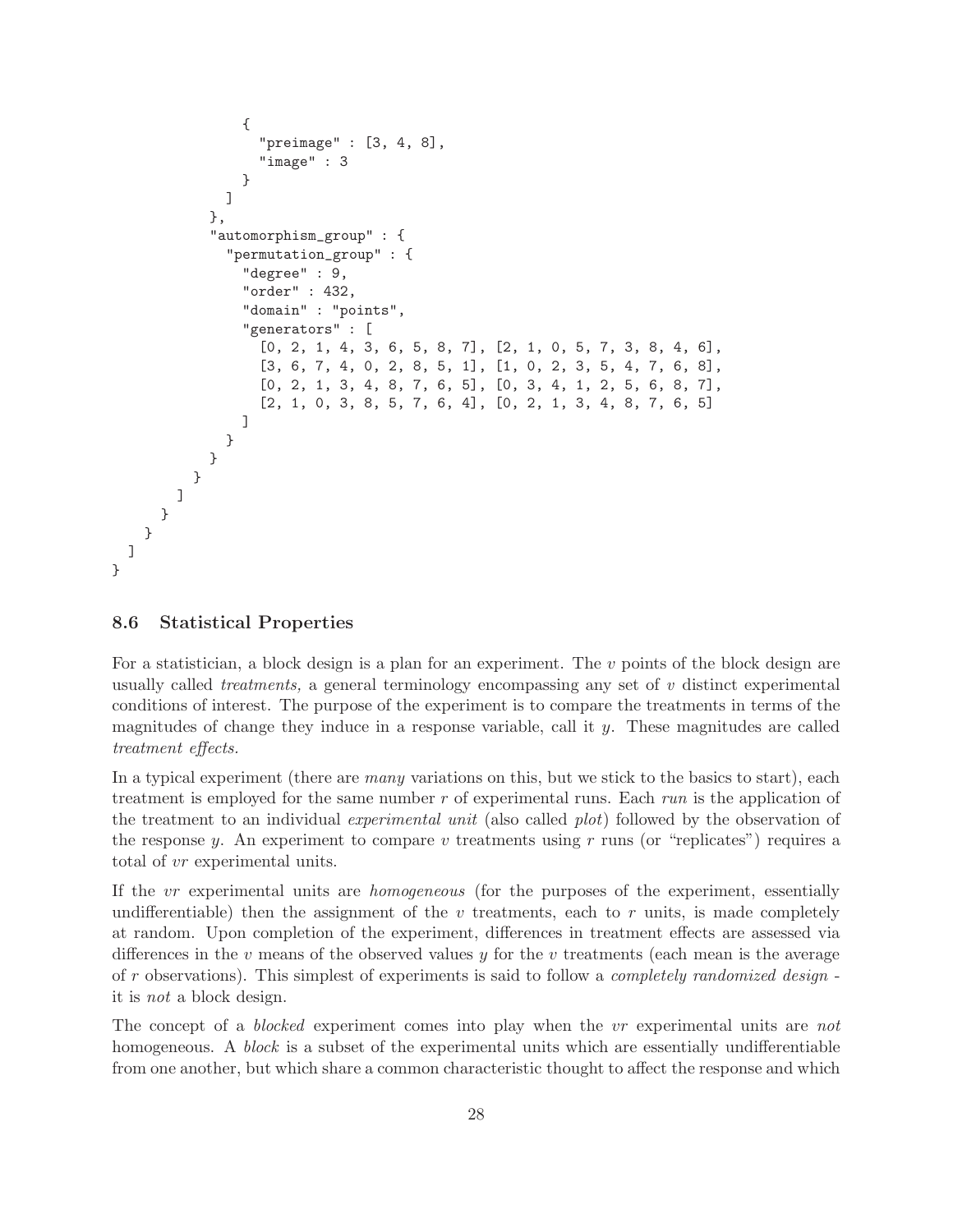differentiates them from other experimental units. If we can partition our  $vr$  heterogeneous units into b such sets (blocks) of k homogeneous units each, then after completion of the experiment, when the statistical analysis of results is performed, we are able to separate the variability in response due to this systematic unit heterogeneity from that induced by differences in the treatments, thereby increasing the precision of treatment comparisons.

To make clear the essential issue here, consider a simple example. We have  $v = 3$  fertilizer cocktails (the treatments) and will compare them in a preliminary greenhouse experiment employing  $vr = 6$ potted tobacco plants (the experimental units). If the pots are identically prepared with a common soil source and each receiving a single plant from the same seed set and of similar size and age, then we deem the units homogeneous. Simply randomly choose two pots for the application of each cocktail. This is a completely randomized design. At the end of the experimental period (two months, say) we measure  $y =$  the total biomass per pot.

Now suppose three of the plants are clearly larger than the remaining three. The statistically "good" design is also the intuitively appealing one: make separate random assignments of the three cocktails to the three larger plants, and to the three smaller plants, so that each cocktail is used once with a plant of each size. We have blocked (by size) the 6 units into two homogeneous sets of 3 units each, then randomly assigned treatments within blocks. Notice that there are  $3! \times 3! = 36$  possible assignments here; above there were 6!=720 possible assignments. The purpose of the blocking is to allow variabilty due to initial size to be removed from treatment comparisons in the statistical analysis. Because  $k = v$  this is called a *complete* block design.

The statistical use of the term "block design" should now be clear: a block design is a plan for an experiment in which the experimental units have been partitioned into homogeneous sets, telling us which treatment each experimental unit receives. The external representation is a bit less specific: each block of a block design in external representation format tells us a set of treatments to use on a homogeneous set (block) of experimental units but without specifying the exact treatment-to-unit map within the block. The latter is usually left to random assignment, and moreover, does not affect the standard measures of "goodness" of a design (does not affect the information matrix; see below), so will not be mentioned again.

There are solid mathematical justifications for why the complete block design in the example above is deemed "good," which we develop next. This development does not require that  $k = v$ , nor that the block sizes are all the same, nor that each treatment is assigned to the same number of units. However, it does assume that the block sizes are known, fixed constants, as determined by the collection (of fixed size) of experimental units at hand. Given the division of units into blocks, we seek an assignment of treatments to units, i.e. a block design, that optimizes the precision of our estimates for treatment effects. From this perspective, two different designs are comparable if and only if they have the same  $v, b$ , and block sizes (more precisely, block size distribution).

Statistical estimation takes place in the context of a model for the observations y. Let  $y_{ij}$  denote the observation on unit i in block j. Of course we must decide what treatment is to be placed on that unit - this is the design decision. Denote the assigned treatment by  $d[i, j]$ . Then the standard statistical model for the block design (there are many variations, but here this fundamental, widely applicable block design model is the only one considered) is

$$
y_{ij} = \mu + \tau_{d[i,j]} + \beta_j + e_{ij}
$$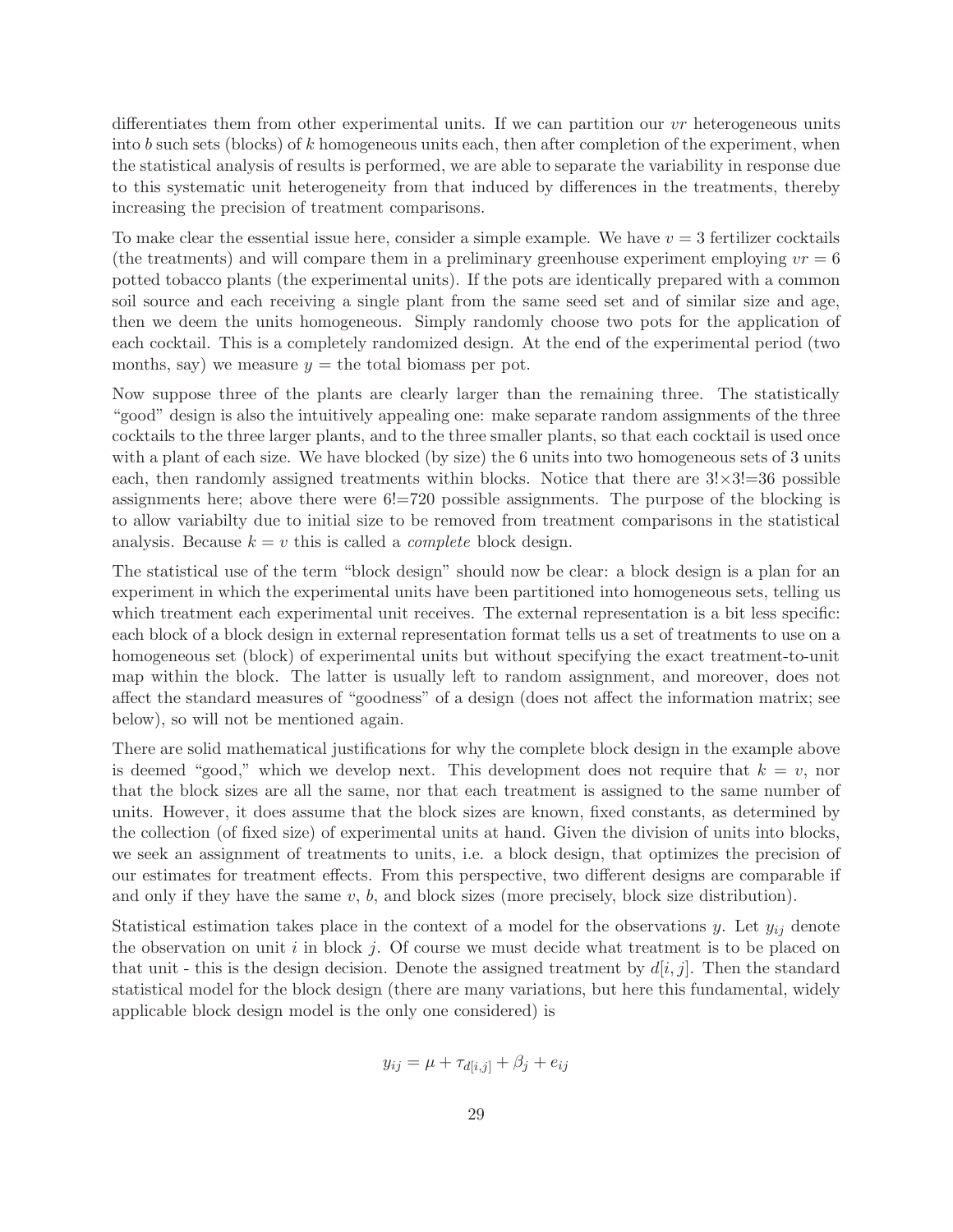where  $\tau$  is the treatment effect mentioned earlier,  $\beta_i$  is the effect of the block (reflecting how this homogeneous set of units differs from other sets),  $\mu$  is an average response (the treatment and block effects may be thought of as deviations from this average), and  $e_{ij}$  is a random error term reflecting variability among homogeneous units, measurement error, and indeed whatever forces that play a role in making no experimental run perfectly repeatable. In this model the  $e_{ij}$ 's have independent probability distributions with common mean 0 and common (unknown) variance  $\sigma^2$ .

With n the total number of experimental units in a block design, the design map  $d$  (note: symbol  $d$ is used both for the map and the block design itself) from plots to treatments can be represented as an  $n \times v$  incidence matrix, denoted  $A_d$ . Also let  $N_d$  be the  $v \times b$  treatment/block incidence matrix, let K be the diagonal matrix of block sizes  $(= kI)$  for equisized blocks), and write

$$
C_d = A'_d A_d - N_d K^{-1} N'_d
$$

which is called the *information matrix* for design d (note:  $A'$  denotes the transpose of a matrix A). Why this name? Estimation focuses on comparing the treatment effects: every treatment contrast  $\sum c_i \tau_i$  with  $\sum c_i = 0$  is of possible interest. All contrasts are *estimable* (can be linearly and unbiasedly estimated) if and only if the block design is connected. For disconnected designs, all contrasts within the connected treatment subsets span the space of all estimable contrasts. For a given design  $d$ , we employ the *best* (minimum variance) linear unbiased estimators for contrasts. The variances of these estimators, and their covariances, though best for given d, are a function of d. In fact, if c is the vector of contrast coefficients  $c_i$  then the variance of contrast  $c' = \sum c_i \tau_i$  is

$$
\sigma^2 c' C_d^+ c
$$

where  $C_d^+$  is the Moore-Penrose inverse of  $C_d$  (if  $C_d = \sum x_{di} E_{di}$  is the spectral decomposition of  $C_d$ , then  $C_d^+ = \sum_{x_{di}\neq 0} \frac{1}{x_{di}} E_{di}$ . The information carried by  $C_d$  is the precision of our estimators: large information  $C_d$  corresponds to small variances as determined by  $C_d^+$ .

We wish to make variances small through choice of d. That is, we choose d so that  $C_d^+$  is (in some sense) small. Design optimality criteria are real-valued functions of  $C_d^+$  that it is desirable to minimize. Obviously a design criterion may also be thought of as a function of  $d$  itself, which we do when convenient.

With this background, let us turn now to what has been implemented for the external representation of statistical properties:

```
<statistical_properties> = statistical_properties: {
         precision: $integer
   ?( , <canonical_variances> )
   ?( , <pairwise_variances> )
   ?( , <optimality_criteria> )
   ?( , <other_ordering_criteria> )
   ?( , <canonical_efficiency_factors> )
   ?( , <functions_of_efficiency_factors> )
   ?(, <robustness_properties>)
};
```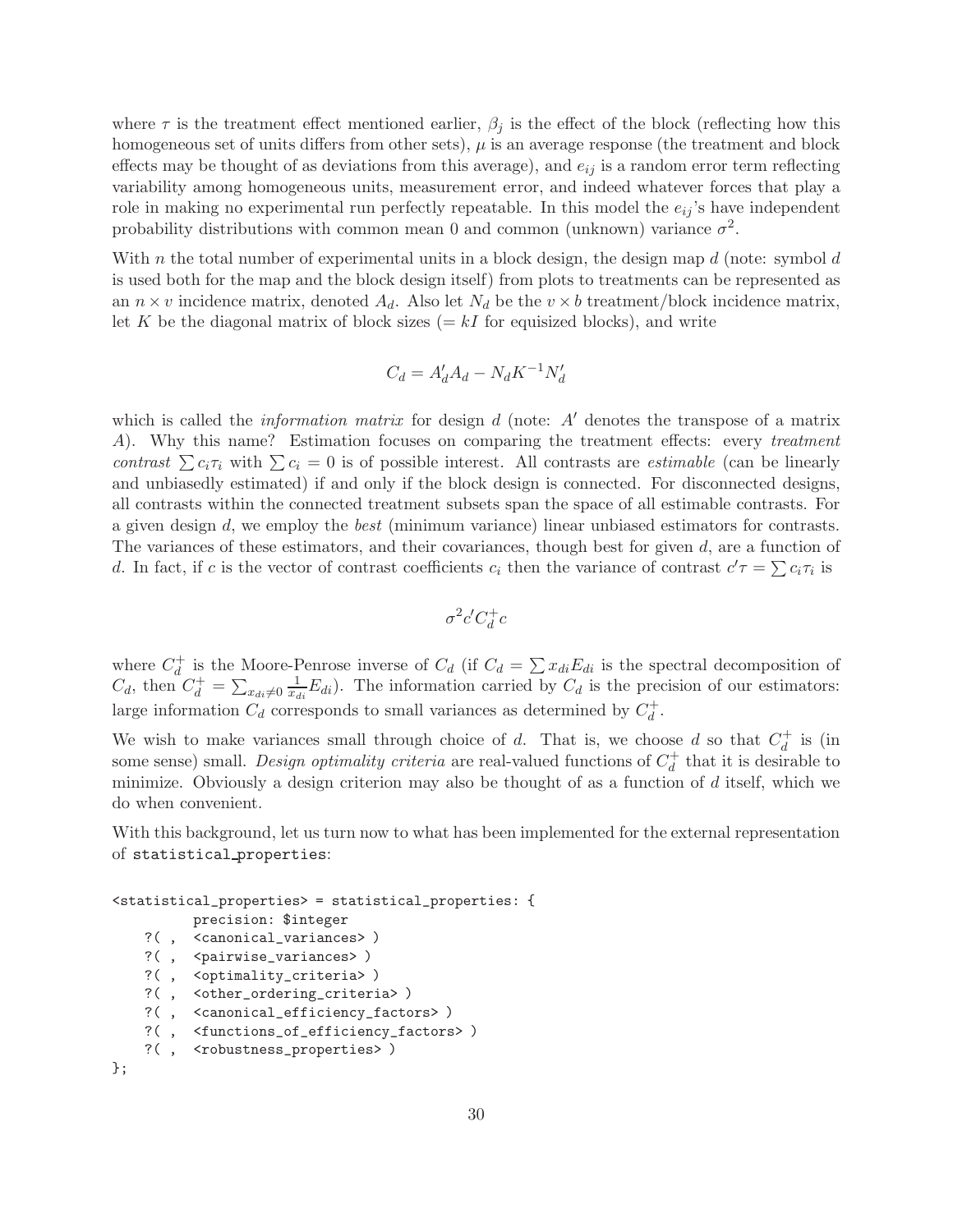The elements of statistical properties are quantities which can be calculated starting from the information matrix  $C_d$ .

#### <span id="page-30-0"></span>8.6.1 Canonical variances

The v×v symmetric, nonnegative definite matrix  $C_d$  is never of full rank; its maximal rank is  $v-1$ , which is achieved exactly when the block design d is connected. Denote the  $v - 1$  ordered, largest eigenvalues of  $C_d$  by

$$
x_{d1} \leq x_{d2} \leq \cdots \leq x_{d,v-1}
$$

Design d is connected if and only if  $x_{d1} > 0$ . The corresponding nonzero eigenvalues of  $C_d^+$  are the inverses of the nonzero  $x_{di}$ 's; for a connected design these are

$$
z_{d1} \geq z_{d2} \geq \cdots \geq z_{d,v-1}
$$

The  $z_{di}$  are called the *canonical variances*. They are the variances, aside from the constant  $\sigma^2$ , of a set of contrasts whose vectors of coefficients are any orthonormal set of eigenvectors of  $C_d$ orthogonal to the all-ones vector (called *standard contrasts*). We define a full set of  $v - 1$  canonical variances even for disconnected designs, in which case some of the  $z_{di}$  are taken as infinity. An infinite canonical variance corresponds to a contrast which is not estimable.

Many of the commonly used design optimality criteria are based on the canonical variances. Because of their importance they have merited an element, canonical variances, in the external representation. Infinite values are recorded there as "not applicable" and, as already explained, correspond to zero values of  $x_{di}$ 's.

#### <span id="page-30-1"></span>8.6.2 Pairwise variances

In statistical practice, some experiments focus on comparing the effect of each treatment to each other treatment; these are the *elementary contrasts*  $\tau_i - \tau_{i'}$ . The variances  $v_{di i'}$  of the elementary contrasts for a connected design d, aside from the constant  $\sigma^2$ , are

$$
v_{dii'} = c_{dii}^+ + c_{dii'i'}^+ - 2c_{dii'}^+
$$

for  $1 \leq i \leq i' \leq v$ , where  $c_{di i'}^+$  is the general element of  $C_d^+$ . Several optimality criteria are based on the  $v(v-1)/2$  numbers  $v_{di'j'}$ , called *pairwise variances*. Moreover, partial balance properties are reflected in the  $v_{di'}.$  For these reasons, pairwise variances is also an element in the external representation. For disconnected designs some elementary contrasts are not estimable; in the external representation, the corresponding values  $v_{di i'}$  are recorded as "not applicable."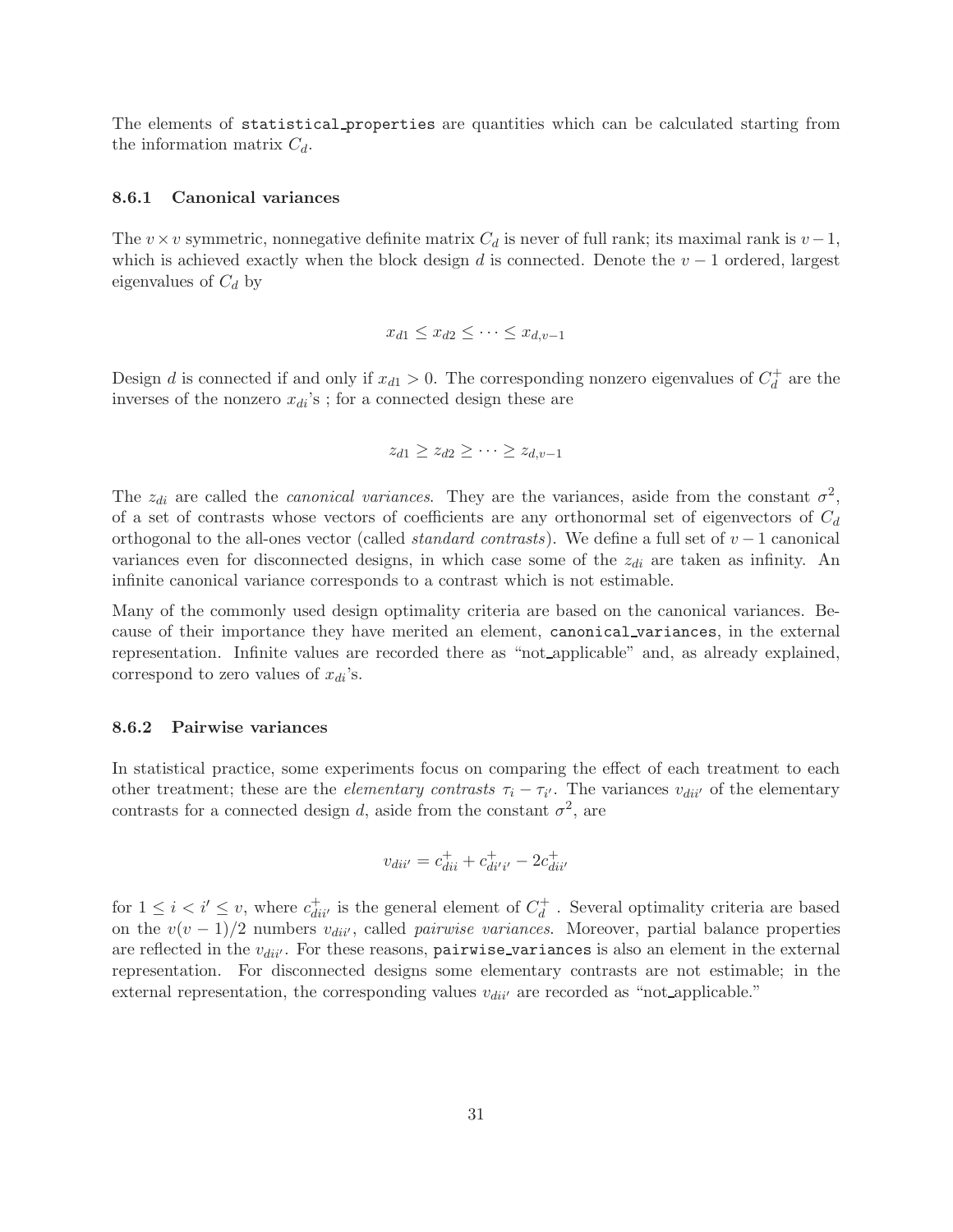#### <span id="page-31-0"></span>8.6.3 Optimality criteria

We are now in a position to define the design optimality\_criteria that have been implemented.

phi 0

 $\Phi_0 = \sum log(z_{di})$ 

This is the log of the product of the canonical variances, called the D-criterion (for "determinant"). The product is proportional to the volume of the confidence ellipsoid for joint estimation of the standard contrasts.

#### phi<sub>1</sub>

 $\Phi_1 = \sum z_{di}/(v-1)$ 

This is the arithmetic mean of the canonical variances, called the A-criterion (for "average"). It is also proportional to the average of the  $v(v-1)/2$  pairwise variances  $v_{di'}.$ 

#### phi 2

 $\Phi_2 = \sum z_{di}^2/(v-1)$ 

This is the mean of the squared canonical variances. For any fixed value of  $\Phi_1$  this is minimized when the  $z_{di}$  are as close as possible in the square error sense. Thus it is a measure of *balance* of the design. A design is said to be variance balanced when all normalized treatment contrasts are estimated with the same variance. This occurs if and only if all the  $z_{di}$  are equal, which gives the smallest conceivable (and often unattainable) value for  $\Phi_2$  for fixed  $\Phi_1$ . Among binary, equiblocksize designs, only balanced incomplete block designs achieve equality of the  $z_{di}$ .

## maximum pairwise variances

The largest pairwise variance  $(\max(v_{div})),$  called the MV-criterion (for "maximum variance"). This is a minimax criterion: minimize the maximum loss (as measured by variance) for estimating the elementary contrasts.

#### E criteria

 $z_{d1} + z_{d2} + \ldots + z_{di}$ 

The sum of the i largest canonical variances, called the  $E_i$  criterion.  $E_1$  is usually called "the" E-criterion; minimization of  $E_1$  is minimization of the worst variance over all possible normalized treatment contrasts.  $E_1$  is the counterpart of maximum pairwise variances for the set of all contrasts. More generally, minimization of  $E_i$  is minimization of the sum of the i worst variances over all possible sets of i normalized orthogonal treatment contrasts. Thus the  $E_i$  are a family of minimax criteria.  $E_{v-1}$  is equivalent to  $\Phi_1$ . A design which minimizes all of the  $E_i$  for  $i = 1, \ldots, v - 1$  is *Schur-optimal* (it minimizes all Schur-convex functions of the canonical variances).

#### <span id="page-31-1"></span>8.6.4 Other ordering criteria

In addition to the optimality criteria just listed, we also implement several ordering criteria for block designs (optimality criteria are ordering criteria that meet conditions described fully in a later subsection).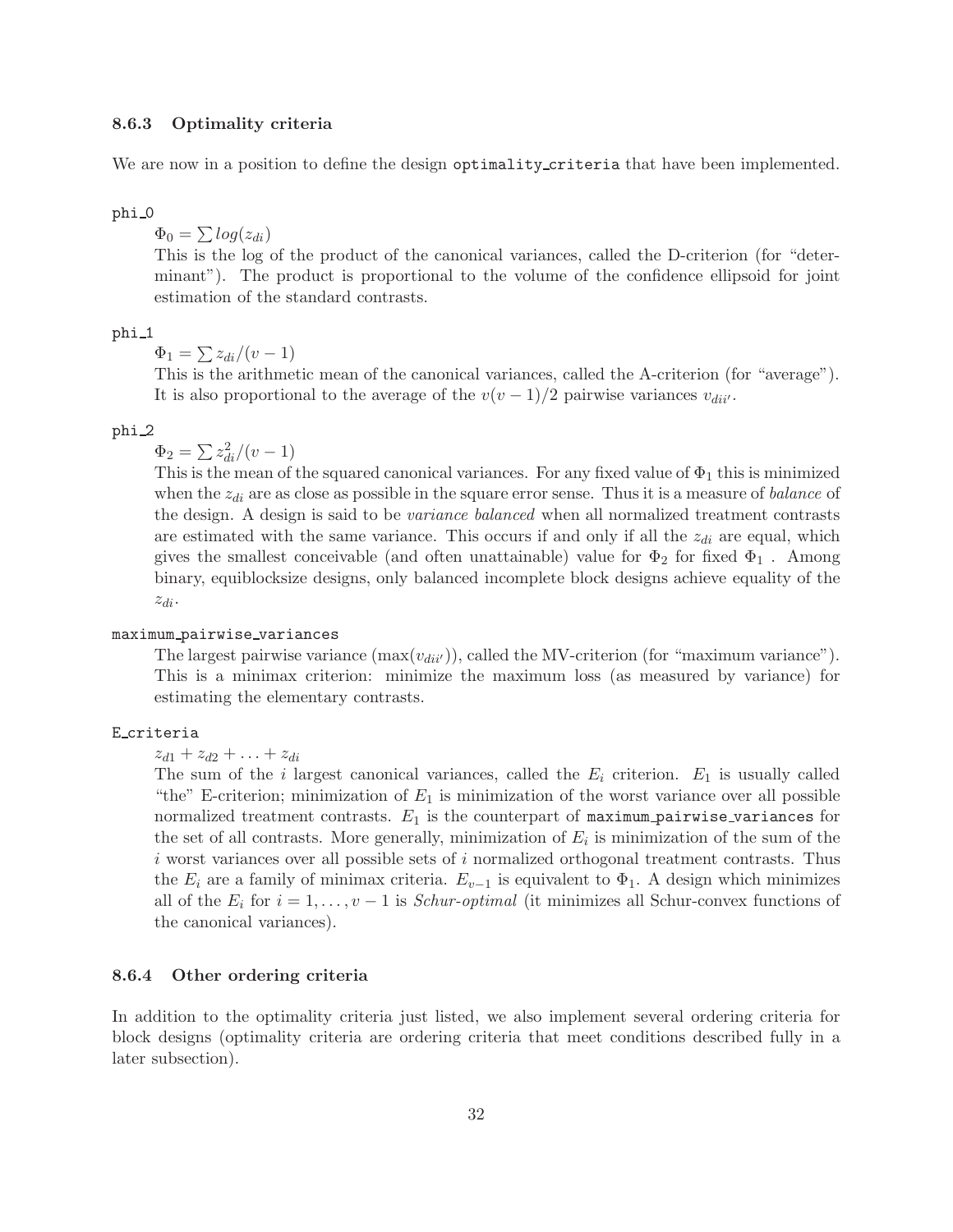#### no distinct canonical variances

The number of distinct  $z_{di}$ . For balanced incomplete block designs this value is 1. A balance criterion; the fewer variances a design produces, the easier are the results to understand.

#### max min ratio canonical variances

The ratio of largest to smallest canonical variance  $(z_{d1}/z_{d,v-1})$ , called the *canonical variance* ratio. Again, the value for a balanced incomplete block design is 1. Values close to one correspond to variances that are quite similar.

### no distinct pairwise variances

The number of distinct  $v_{di''}$ . Analogous to no distinct canonical variances, but for pairwise variances rather than canonical variances.

#### element max min ratio pairwise variances

The ratio of largest to smallest pairwise variance  $(\max(v_{div})/\min(v_{div}))$ , called the pairwise variance ratio. Analogous to max min ratio canonical variances, but for pairwise variances rather than canonical variances.

### trace of square

 $\sum z_{di}^{-2} = \sum x_{di}^2.$ 

The trace of the square of  $C_d$ . This is called the S-criterion. Typically invoked as part of an  $(M, S)$ -optimality argument (minimize S subject to maximizing the trace of  $C_d$ ). No direct statistical interpretation, though usually leads to reasonably "good" designs.

It was mentioned above that a complete block design (each block size is  $v$  and each treatment is assigned to one unit in each block) is a "good" design. Now we state why. Over all possible assignments of  $v$  treatments to  $b$  blocks of size  $v$ , a complete block design minimizes all of the criteria defined above (save for  $tr(C_d^2)$ , which it minimizes subject to the mean of the unsquared components). The same statement holds for a balanced incomplete block design for constant block size less than v (whenever a BIBD exists). Otherwise, the optimal block design problem can be quite tricky, with such uniform optimality hard to come by.

An optimality value for any of the optimality criteria above has three elements: its numerical value and two associated numbers absolute efficiency and calculated efficiency (for other ordering criteria, the same concepts are implemented under the names absolute comparison and calculated comparison so are not separately discussed here - see the later subsection on design orderings). Given any two designs,  $d_1$  and  $d_2$  say, they can be compared on any of the listed optimality criteria. The *relative efficiency* of design  $d_2$  with respect to criterion  $\Phi$ , compared to design  $d_1$ , is  $\Phi(d_1)/\Phi(d_2)$ . If  $d_1$  is in fact an *optimal* design as measured by  $\Phi(d_1)$  minimizes  $\Phi(d)$ over all d), then the relative efficiency of any d compared to  $d_1$  is the absolute efficiency of d. Both of these efficiencies are between 0 and 1, with smaller criterion values corresponding to larger efficiencies; the absolute efficiency of an optimal design is 1.

The concept of absolute efficiency depends on what is meant by the phrase "all d". It has already been explained that comparisons are for designs with the same  $v, b$ , and block sizes. In the external representation, an absolute efficiency is for the class of all binary designs with the same  $v$ , b, and block size distribution, called the reference universe. When the minimum criterion value over the reference universe is not known, absolute efficiency takes the value "unknown." For a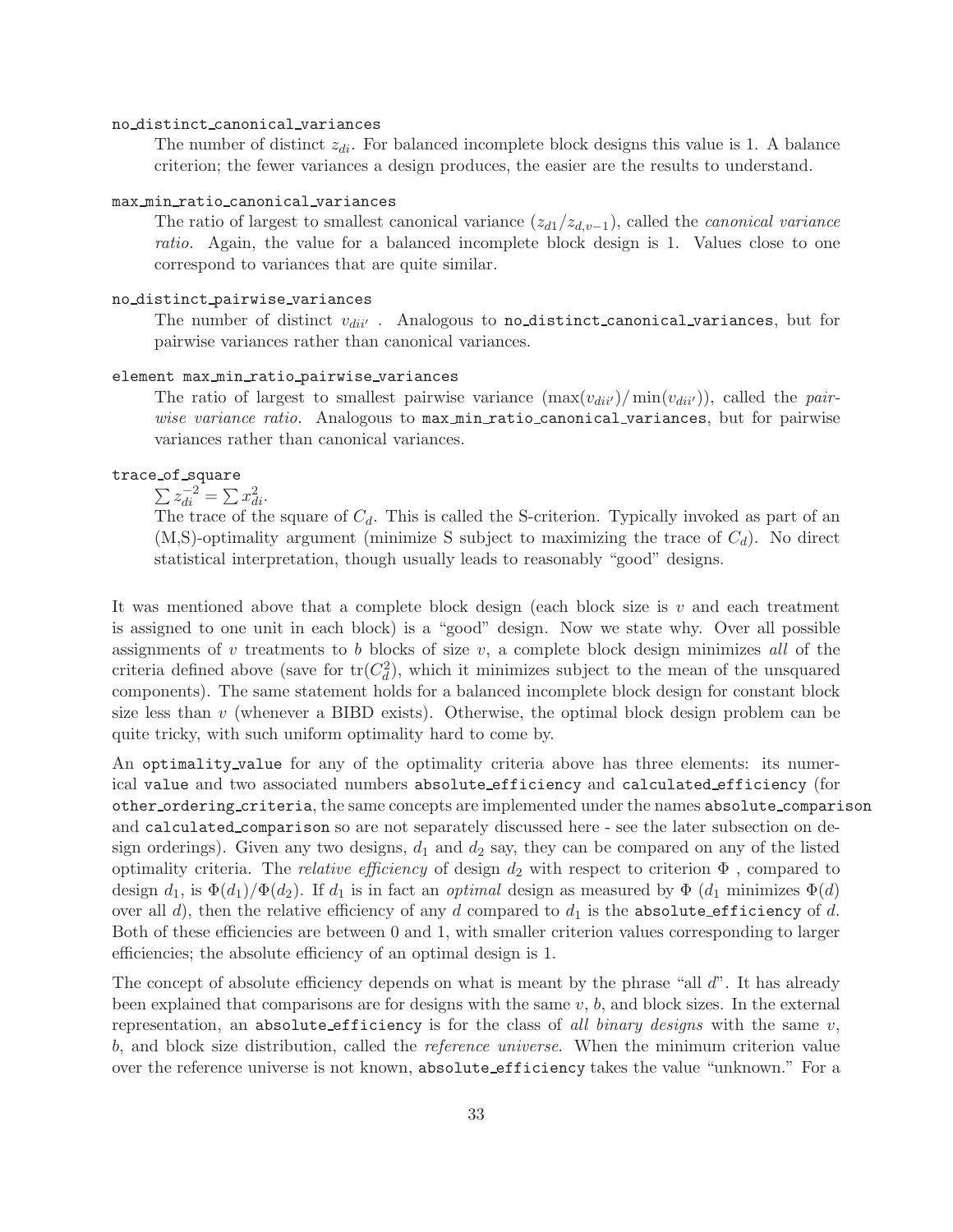disconnected design absolute efficiency takes the value "0" regardless of whether the optimal value is known or not. It happens, only rarely, that a smaller value of a criterion can be found for a nonbinary design with the same  $v, b$ , and block sizes, in which case the absolute efficiency of the nonbinary design will be greater than 1. Nonbinary designs are not at present considered in the external representation. Relative efficiencies when the best value over the reference universe is not known, or within a subclass of the reference universe, can be calculated on a case-by-case basis; in external representation terminology, this is a calculated efficiency. For instance, one may wish to compare only resolvable designs. calculated efficiency takes the value "0" for all disconnected designs.

### <span id="page-33-0"></span>8.6.5 Efficiency factors

There is another set of values, the canonical efficiency factors, that are used to evaluate a design but which has not yet been discussed. Let  $r_i$  be the number of units receiving treatment i (this is the general diagonal element of  $A'_dA_d$ ) and let R be the diagonal matrix with the  $\sqrt{r_i}$  along the diagonal. The canonical efficiency factors

$$
e_{d1} \le e_{d2} \le \cdots \le e_{d,v-1}
$$

for design d are the  $v-1$  largest eigenvalues of  $F_d = R^{-1}C_dR^{-1}$ . The remaining eigenvalue of  $F_d$ is 0.

In the incomplete block design, the variance of the estimator of  $x'\tau$  is equal to  $x'C_d^-x\sigma_{\text{IBD}}^2$ , while the variance in a completely randomized design with the same replication is  $x'R^{-2}x\sigma_{\text{CRD}}^2$ , where the two values of  $\sigma^2$  are the variances per plot in the incomplete block design and the completely randomized design respectively. Therefore the relative efficiency of the IBD to this CRD is

$$
\frac{x'R^{-2}x}{x'C_d^-x} \times \frac{\sigma_{\rm CRD}^2}{\sigma_{\rm IBD}^2}
$$

The first part of this, which depends on the design but not on the values of the plot variances, is called the *efficiency factor* for the contrast  $x'$ . Put  $R^{-1}x = u$ . Then the efficiency factor for  $x'\tau$ can be expressed as

$$
\frac{u'u}{u'F_d^-u},
$$

which, if u is an eigenvector of F with eigenvalue  $\varepsilon$ , is equal to  $\varepsilon$ .

Since  $F_d$  is symmetric, it can orthogonally diagonalized. The contrast  $x' \tau$  is called a *basic contrast* if  $x = Ru$  for an eigenvector u of  $F<sub>d</sub>$  which is not a multiple of  $Ru<sub>0</sub>$ , where  $u<sub>0</sub>$  is the all-1 vector. Thus the canonical efficiency factors are the efficiency factors of the basic contrasts. The basic contrasts span the space of all treatment contrasts; moreover, if  $u_1$  is orthogonal to  $u_2$  then the estimators of  $(Ru_1)'\tau$  and  $(Ru_2)'\tau$  are uncorrelated (and independent if the errors are normally distributed).

Each efficiency factor lies between 0 and 1; at the extremes are contrasts that cannot be estimated (efficiency factor  $= 0$ ) and contrasts that are estimated just as well as in an unblocked design with the same  $\sigma^2$  (efficiency factor = 1). Thus  $1 - e_{di}$  is the proportion of information lost to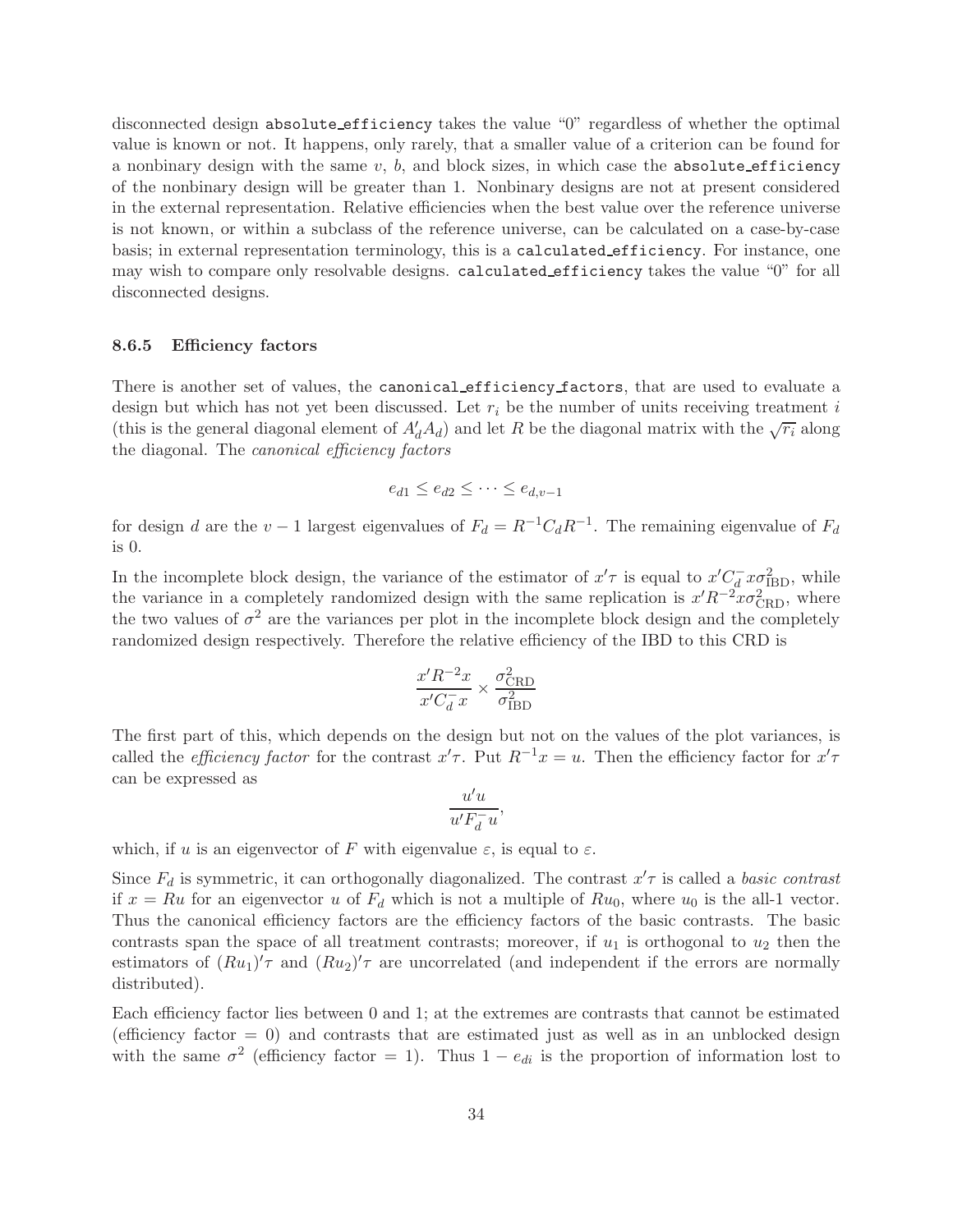blocking when estimating a corresponding basic contrast (or any contrast in its eigenspace);  $e_{di}$  is the proportion of information retained. Design d is disconnected if and only if  $e_{d1} = 0$ .

The comparison to a completely randomized design with the same replication numbers is the key concept here. Efficiency factors evaluate design  $d$  over the universe of all designs with the same replications  $r_1, \ldots, r_v$  as d, constraining the earlier discussed reference universe of competitors with the given  $v$  and block size distribution. This constrained universe of comparison is typically justified as follows: the replication numbers have been purposefully chosen (and thus fixed) to reflect relative interest in the treatments, or the replication numbers are forced by the availablity of the material (for example, scarce amounts of seed of new varieties but plenty of the control varieties), so the task is to determine a best (in whatever sense) design within those constraints. The idealized best (in every sense) is the completely randomized design (no blocking) so long as this does not increase the variance per plot. Though experimental material at hand has forced blocking, the unobtainable CRD can still be used as a fixed standard for comparison.

Variances of contrasts estimated with a CRD exactly mirror the selected sample sizes. If the replication numbers are intended to reflect relative interest in treatments, then a reasonable design goal is to find d for which variances of all contrast estimators enjoy the same relative magnitudes as in the CRD. This is exactly the property of efficiency balance: design d is efficiency balanced if its canonical efficiency factors are all equal:  $e_{d1} = e_{d2} = \ldots = e_{d,v-1}$ .

For equal block sizes  $k \, \langle \, \langle v \rangle$ , the only equireplicate, binary, efficiency balanced designs are the BIBDs. Unfortunately, an unequally replicated design cannot be efficiency balanced if the block sizes are constant and it is binary. Thus in many instances the best hope is to approximate the relative interest intended by the choice of sample sizes. Approximating efficiency balance (seeking small dispersion in the efficiency factors) will then be a design goal, typically in conjunction with seeking a high overall efficiency factor as measured through one or more summary functions of the canonical efficiency factors. The harmonic mean of the canonical efficiency factors (see below) is often called "the" efficiency factor of a design; if the value is 0.87, for instance, then use of blocks has resulted in an overall 13% loss of information.

For an equireplicate design (all  $r_i$  are equal—to r say) the canonical efficiency factors are just  $1/r$ times the inverses of the canonical variances; some statisticians consider them a more interpretable alternative to the canonical variances in this case. If all the efficiency factors are 1, the design is fully efficient, a property achieved in the equiblocksize case (with  $k \leq v$ ) only by complete block designs. Consequently, efficiency factors for equireplicate designs can also be interpreted as summarizing the loss of information when using incomplete blocks (block sizes smaller than  $v$ ) rather than complete blocks.

The external representation contains the following commonly used summaries of efficiency factors. In terms of these measures, an optimal design is one which maximizes the value. Each summary measure induces a design ordering which is identical to that for one of the optimality criteria above, based on the canonical variances, provided the set of competing designs is restricted to be equireplicate. More generally, these measures should only be used to compare designs with the same replication numbers.

harmonic mean

 $(v-1)/\sum(1/e_{di})$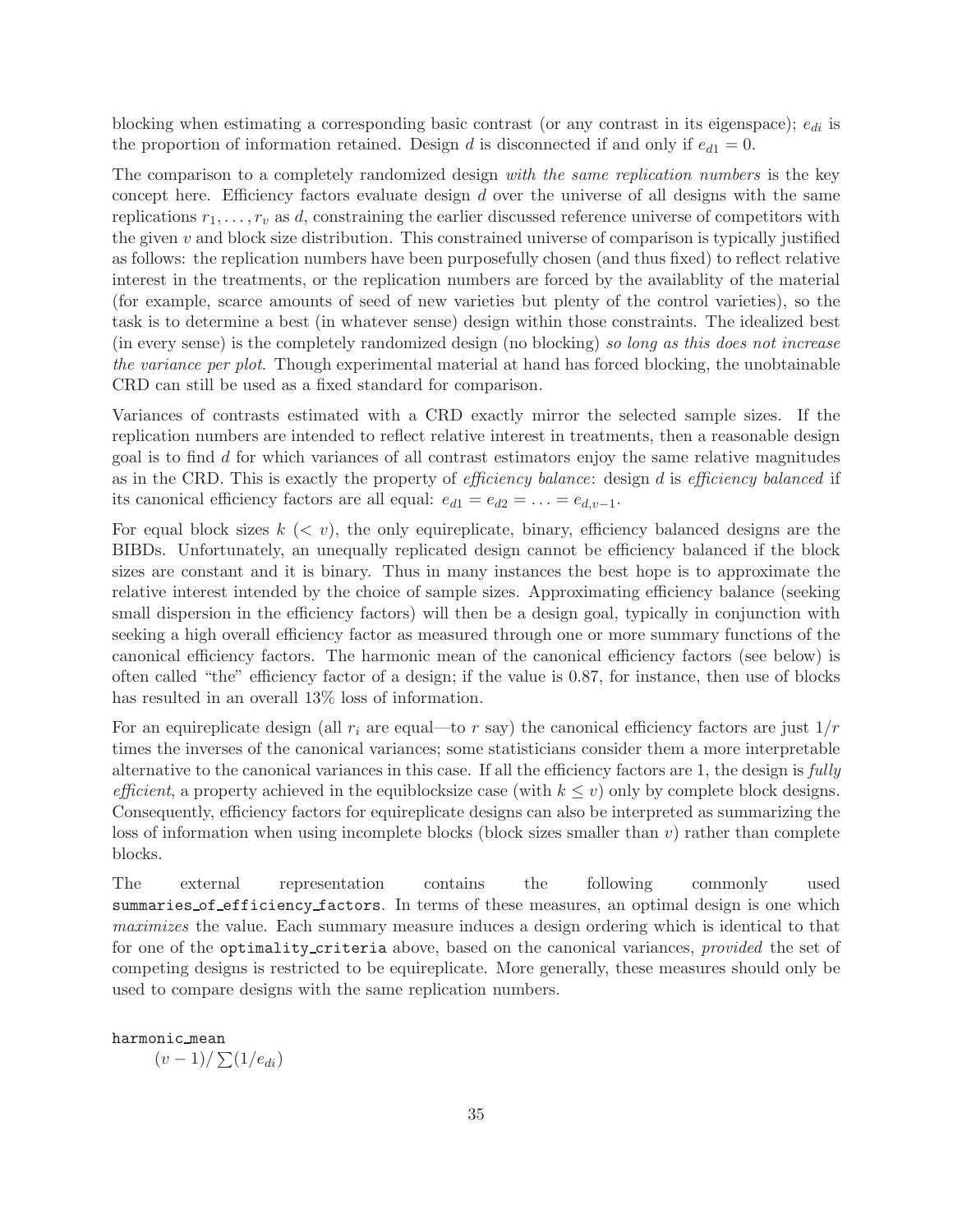This is the harmonic mean of the efficiency factors. Equivalent to (produces the same design ordering as)  $\Phi_1$  in the equireplicate case.

## geometric mean

 $exp(\sum log(e_{di})/(v-1))$ 

This is the geometric mean of the efficiency factors. Equivalent to (produces the same design ordering as)  $\Phi_0$  in the equireplicate case.

#### minimum

The smallest efficiency factor  $(e_{d1})$ . Equivalent to  $E_1$  in the equireplicate case.

The Introduction gives an example of a block design which is called the Fano plane. It is a BIBD for 7 treatments in 7 blocks of size 3. As with any BIBD, it is pairwise balanced, variance balanced, and efficiency balanced, and it is optimal with respect to all of the optimality criteria over its entire reference universe. Here are all of the statistical properties, that have been discussed so far, for this example:

```
"statistical_properties" : {
  "precision" : 9,
 "canonical_variances" : {
    "no_distinct" : 1,
    "ordered" : true,
    "value" : [
      {
        "multiplicity" : 6,
        "canonical_variance" : 0.428571429
      }
   ]
 },
  "pairwise_variances" : {
    "domain_base" : "points",
    "n" : 7,
    "k" : 2,
    "ordered" : true,
    "maps" : [
      {
        "preimage" : ["entire_domain"],
        "image" : 0.857142857
      }
   ]
 },
  "optimality_criteria" : {
    "phi_0" : {
      "value" : -5.08378716,
      "absolute_efficiency" : 1,
      "calculated_efficiency" : 1
    },
    "phi_1" : {
      "value" : 0.428571429,
      "absolute_efficiency" : 1,
```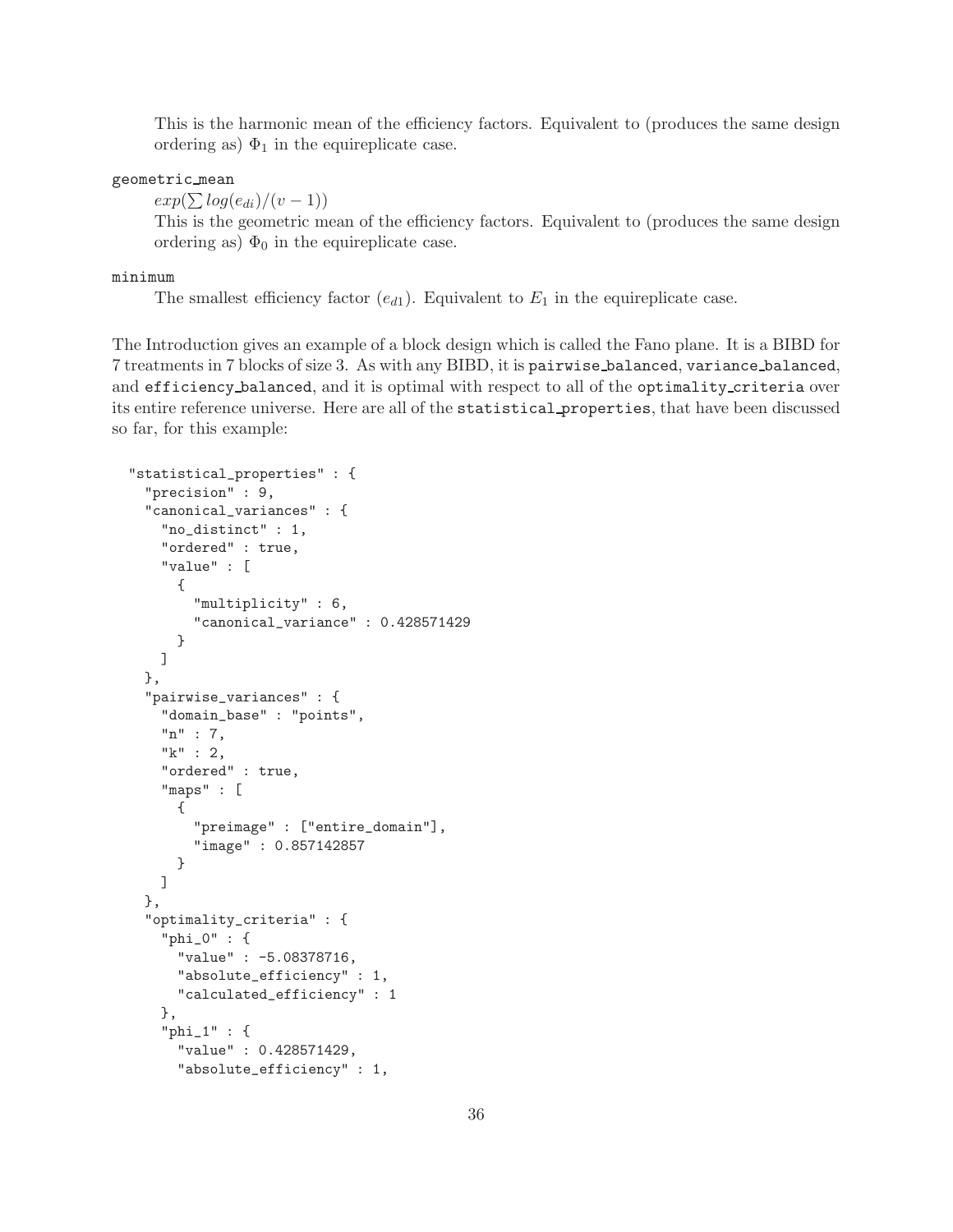```
"calculated_efficiency" : 1
  },
  "phi_2" : {
    "value" : 0.183673469,
    "absolute_efficiency" : 1,
    "calculated_efficiency" : 1
 },
  "maximum_pairwise_variances" : {
    "value" : 0.857142857,
    "absolute_efficiency" : 1,
    "calculated_efficiency" : 1
  },
  "E_criteria" : {
    "1" : {
      "value" : 0.428571429,
      "absolute_efficiency" : 1,
      "calculated_efficiency" : 1
   },
    "2" : {
     "value" : 0.857142857,
      "absolute_efficiency" : 1,
      "calculated_efficiency" : 1
   },
    "3" : {
     "value" : 1.28571429,
      "absolute_efficiency" : 1,
      "calculated_efficiency" : 1
   },
    "4" : {
      "value" : 1.71428571,
      "absolute_efficiency" : 1,
     "calculated_efficiency" : 1
   },
    "5" : {
      "value" : 2.14285714,
      "absolute_efficiency" : 1,
      "calculated_efficiency" : 1
   },
    "6" : {
      "value" : 2.57142857,
      "absolute_efficiency" : 1,
      "calculated_efficiency" : 1
   }
 }
},
"other_ordering_criteria" : {
  "trace_of_square_of_C" : {
   "value" : 32.6666667,
    "absolute_comparison" : 1,
    "calculated_comparison" : 1
 },
```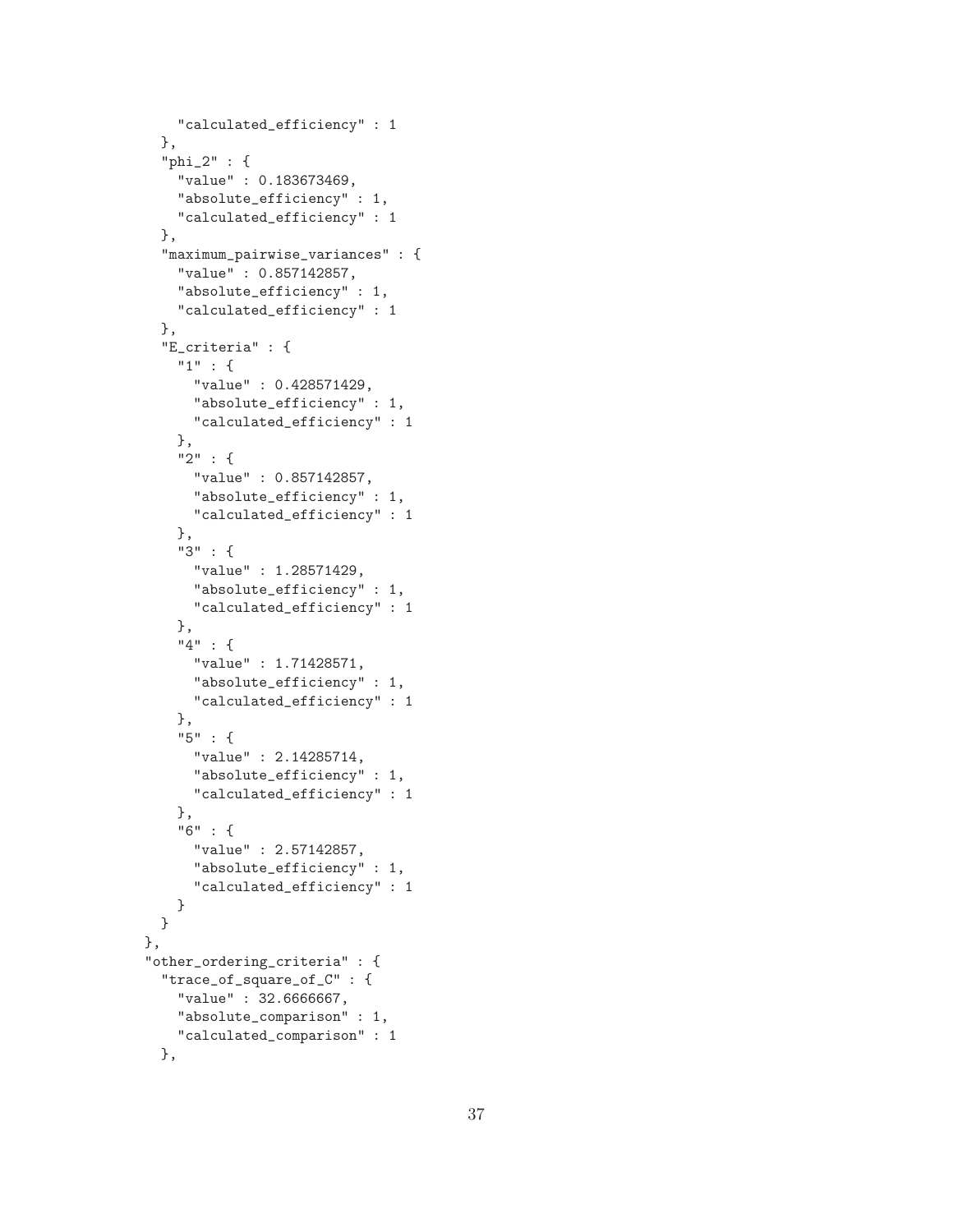```
"max_min_ratio_canonical_variances" : {
    "value" : 1.0,
    "absolute_comparison" : 1,
    "calculated_comparison" : 1
 },
  "max_min_ratio_pairwise_variances" : {
    "value" : 1.0,
    "absolute_comparison" : 1,
    "calculated_comparison" : 1
  },
  "no_distinct_canonical_variances" : {
    "value" : 1,
    "absolute_comparison" : 1,
    "calculated_comparison" : 1
  },
  "no_distinct_pairwise_variances" : {
    "value" : 1,
    "absolute_comparison" : 1,
    "calculated_comparison" : 1
  }
},
"canonical_efficiency_factors" : {
  "no_distinct" : 1,
  "ordered" : true,
  "value" : [
    {
      "multiplicity" : 6,
      "canonical_efficiency_factor" : 0.777777778
    }
  ]
},
"functions_of_efficiency_factors" : {
  "harmonic_mean" : 0.777777778,
  "geometric_mean" : 0.777777778,
  "minimum" : 0.777777778
}
```
## <span id="page-37-0"></span>8.6.6 Robustness properties

}

Experiments do not always run successfully on all experimental units. In the fertilizer/tobacco example above, if midway through the growth period one of the pots is accidentally broken, then one experimental unit has been "lost." One is effectively left with a different block design, with different properties than the one initiated.

The concept of robustness of a block design is here considered as its ability to maintain desirable statistical properties under loss of individual plots or entire blocks. Such a loss is catastrophic if the design becomes disconnected. Less than catastrophic but of genuine concern are losses in the information provided by the design, as measured by various optimality criteria. The two elements of robustness properties accommodate these two perspectives.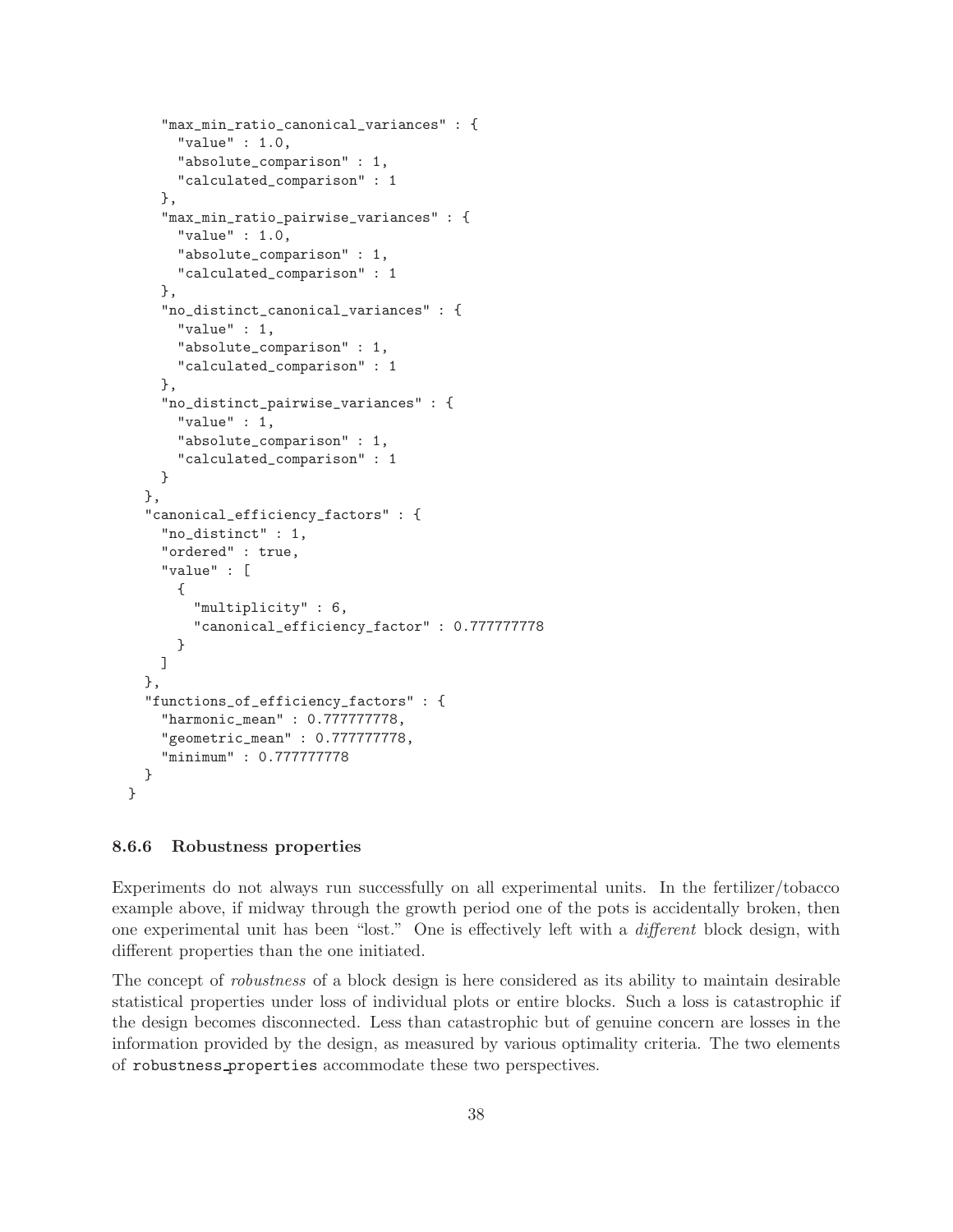The element robust connected makes the statement The design is connected under all possible ways in which number lost of category lost can be removed. If the reported value of number lost is known to be the largest integer for which this statement is true then is max takes the value "true" and otherwise takes the value "unknown" (the value "false" is not allowed).

The element robust efficiencies reports A, E, D, and MV efficiencies for a given number (number lost) of plots or blocks (category lost) removed from the design. The efficiencies can be calculated from two different perspectives. If loss measure ="average" then the criterion value used is the average of all its values over all possible deletions of the type and number prescribed. If loss measure ="worst" then the criterion value used is the maximum of all its values over all possible deletions of the type and number prescribed.

Balance measures have not been incorporated under robust efficiencies. This is because designed balance is typically severely affected by plot/block loss and in ways that need have no relation to treatment structure.

<span id="page-38-0"></span>The calculations associated with the values reported here can be quite expensive.

#### 8.6.7 Computational details

As has already been explained, the elements of statistical properties are quantities which can be calculated starting from the information matrix  $C_d$ . There are three fundamental calculations: the canonical variances, the pairwise variances, and the canonical efficiency factors.

The canonical variances are the inverses of the eigenvalues of  $C_d$ , eigenvalues of zero corresponding to canonical variances of  $\infty$ . Thus we need the roots of the polynomial  $|C_d - xI| = 0$ . As  $C_d$  is a rational matrix, this polynomial admits a factorization into irreducible factors over the rational field. Thus, in theory, the multiplicities of the canonical variances can be determined exactly, even if some of the values themselves are irrational. If the eigenvalues of  $C_d$  are numerically extracted directly without factoring the characteristic polynomial, then the problem of inexact counts of those eigenvalues can arise.

Pairwise variances are defined above in terms of the Moore-Penrose inverse  $C_d^+$  of  $C_d$ :  $v_{di''} =$  $c_{dii}^+ + c_{di'i'}^+ - 2c_{dii'}^+$ . In fact, any generalized inverse  $C_d^-$  of  $C_d$  can be used, from which  $v_{dii'} =$  $c_{dii}^- + c_{dii'i'}^+ - 2c_{dii'}^-$ . Let J be an all-ones matrix. If d is connected, then  $C_d + aJ$  is invertible for any  $a \neq 0$  and  $C_d^- = (C_d + aJ)^{-1}$  is a generalized inverse of  $C_d$  (the same operation can be carried out for the connected components of  $C_d$  if d is disconnected). Thus pairwise variances can be calculated by inversion of a rational, nonsingular matrix.

Efficiency factors are defined as eigenvalues of the matrix  $F_d = R^{-1}C_dR^{-1}$ , which can certainly be irrational. Extracting the roots of  $N_d K^{-1} N'_d$  with respect to  $R^2$ , that is, solving the equation  $|N_dK^{-1}N'_d - \mu R^2| = 0$ , produces values  $\mu_{di}$  for  $i = 1, ..., v$  satisfying  $\mu_{dv} = 0$  and otherwise  $\mu_{di} = 1 - e_{di}$ . Thus efficiency factors can be found by extracting roots of a symmetric, rational matrix, involving the same computational issues as for the canonical variances.

The number of infinite canonical variances equals the number of connected components of d less 1 (this being zero for any connected designs). Numerical extraction of eigenvalues of  $C_d$  can potentially produce, at a given level of precision, values indistinguishable from zero that are in actuality positive, consequently producing an erroneous number of infinite canonical variances. This approximation error is prohibited by cross-checking against the connected indicator.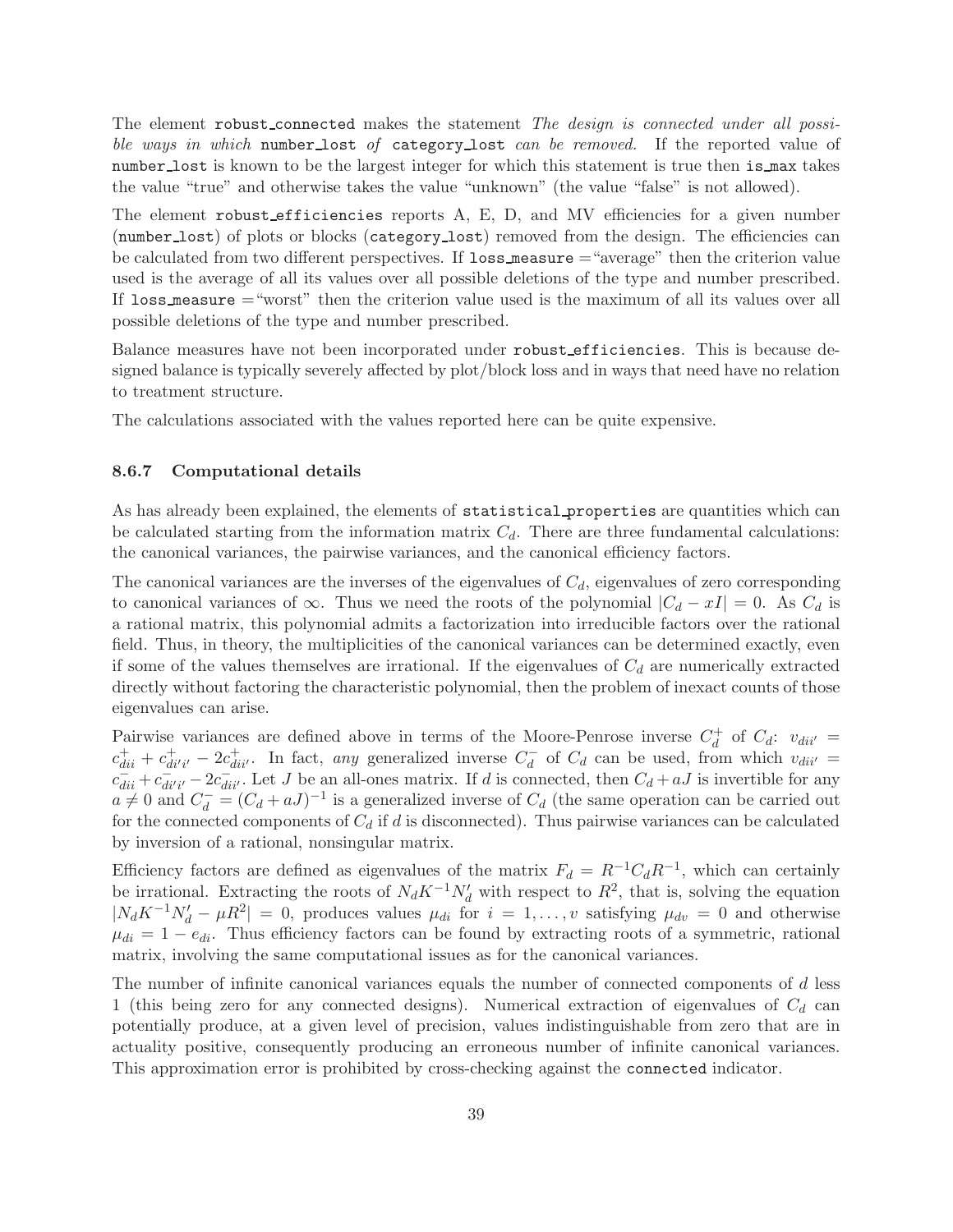#### <span id="page-39-0"></span>8.6.8 Design orderings based on the information matrix

The external representation implements optimality criteria and other ordering criteria as aids in judging statistical properties of of members of a class of block designs. Definitions and motivating principles for these two classes of criteria are given here.

Denote by  $\mathcal C$  the class of information matrices for the class of designs  $\mathcal D$  under consideration, that is,

$$
\mathcal{C} = \{C_d : d \in \mathcal{D}\}.
$$

If g map elements of C to a subset of the reals plus  $\infty$ , then g provides an ordering on d:

$$
d_1 \geq_g d_2 \iff g(C_{d1}) \leq g(C_{d2})
$$

Usually D is our reference universe, but need not be so. In any case D is finite and  $g(C_d) = \infty$  if and only if d is disconnected.

While it is trivial to define ordering functions g, what does it mean for a function  $g: \mathcal{C} \to \mathcal{R}$  to be an optimality criterion? Any ordering of information matrices could be allowed, but not all orderings reflect a reasonable statistical concept of optimality. We work here towards appropriate definitions.

The first fundamental consideration is that of relative interest in the  $v$  members of the treatment set. Let P be the class of  $v \times v$  permutation matrices. If treatments are of equal interest, then order g should satisfy the symmetry condition

$$
g(C_d) = g(PC_dP') \text{ for every } P \in \mathcal{P}.
$$

Only g satisfying this condition are considered here.

Another fundamental principle arises from the nonnegative definite ordering on information matrices:

$$
C_{d_1} \geq_{nnd} C_{d_2} \iff C_{d_1} - C_{d_2}
$$
 is nonegative definite

Now  $C_{d_1} \ge_{nnd} C_{d_2} \iff C_{d_2}^+ \ge_{nnd} C_{d_1}^+$  so this ordering says  $var_{d_1}(\widehat{l'}\tau) \leq var_{d_2}(\widehat{l'}\tau)$  for every contrast  $l'$ . A reasonable restriction to place on an optimality criterion g is that it respect the nonnegative definite ordering:

$$
C_{d_2}^+ \geq_{nnd} C_{d_1}^+ \Rightarrow g(C_{d_1}) \leq g(C_{d_2})
$$

Fact: In the reference universe of all binary block designs with  $v$  treatments and fixed block size distribution,  $C_{d_2}^+ \geq_{nnd} C_{d_1}^+ \iff C_{d_1} = C_{d_2}$ 

*Proof*: The trace  $tr(C_d)$  is fixed for all d in the reference universe. Consequently  $C_{d_1} \geq_{nnd} C_{d_2}$ says that  $C_{d_1} - C_{d_2}$  is a nonnegative definite matrix with zero trace, that is, it is the zero matrix.

Thus the nonnegative definite ordering does not distinguish among ordering functions g for the reference universe. While the external representation does not currently include nonbinary designs, we take as part of our definition that an optimality criterion  $g$  must respect the nonnegative definite ordering; effectively, it must be able to make this fundamental distinction in the larger class of all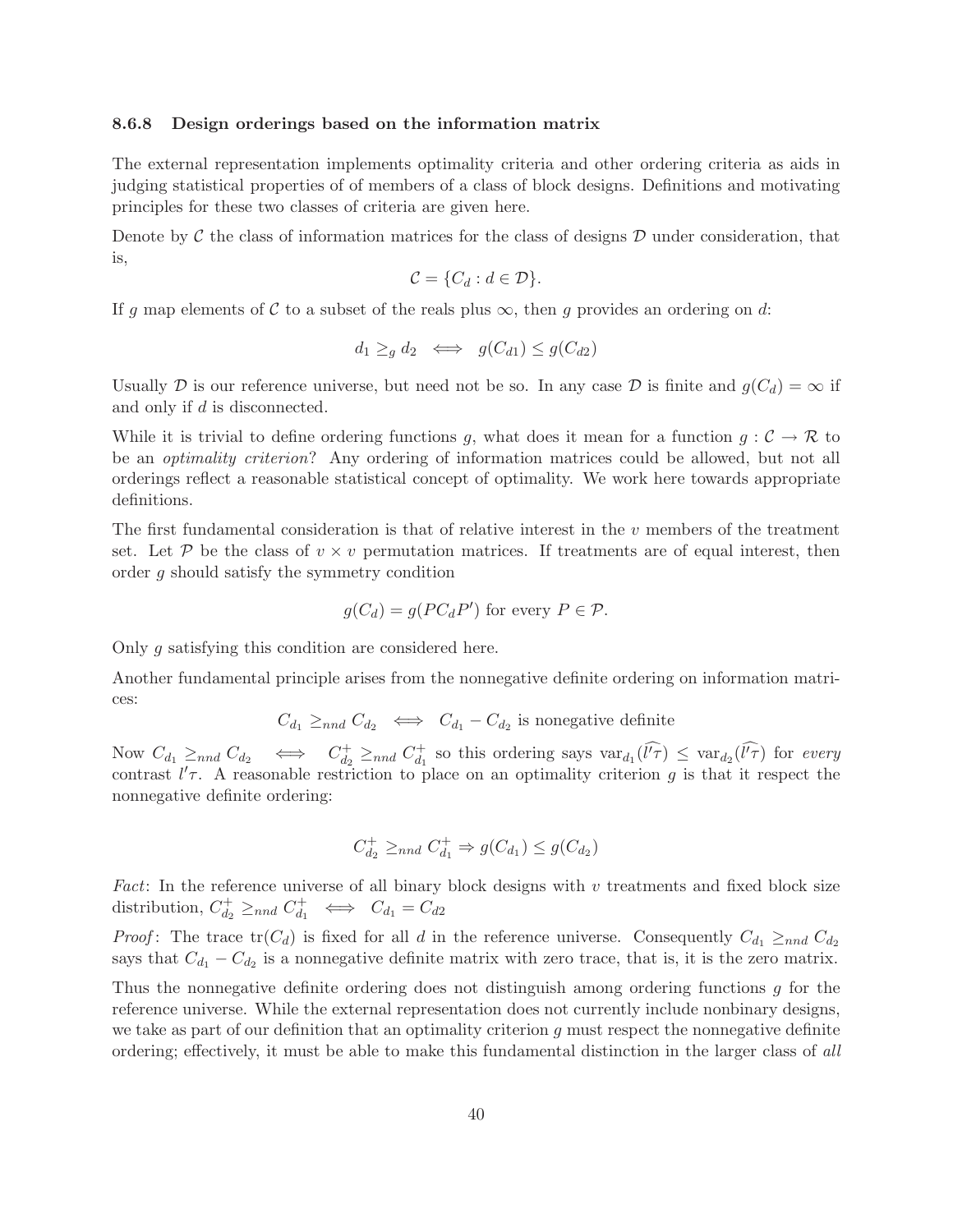designs with the same v and block size distribution. A criterion that cannot do this has little (if any) capacity to detect inflated variances.

Typically one wishes to consider not arbitrary functions on the matrices  $C_d$ , but functions of some characteristic(s) of those matrices. Of particular interest are the lists of canonical variances and pairwise variances. A criterion which is a function of a list of values should respect orderings of lists, as follows. A list  $L_d$  of s real values calculated from  $C_d$  may be thought of as the uniform probability distribution  $p(l) = \frac{1}{s}$  for each  $l \in L_d$ . Probability distributions may be stochastically ordered: the distribution of X is stochastically larger than that of Y, written  $X \geq_s Y$ , if  $Pr(X \leq a) \leq$  $Pr(Y \le a)$  for every a. Thus define  $L_{d_2}$  to be stochastically larger than  $L_{d_1}$ , written  $L_{d_2} \ge s L_{d_1}$ , if  $|L_{d_2} \le a| \le |L_{d1} \le a|$  for every a. Criterion g respects the stochastic ordering with respect to list L if

$$
L_{d_2} \geq_s L_{d_1} \Rightarrow g(C_{d_1}) \leq g(C_{d_2})
$$

The nnd order on information matrices (or their M-P inverses) implies the stochastic order on both the lists of canonical variances and the lists of pairwise variances.

Fact: In the reference universe of all binary block designs with  $v$  treatments and fixed block size distribution, if L is the list of canonical variances, then  $L_{d_2} \geq_s L_{d_1} \iff L_{d_2} = L_{d_1}$ .

Proof: This follows from fixed trace of the information matrix in the reference universe, and that element-wise inversion of nonnegative lists reverses the stochastic ordering.

Thus every ordering criterion that is a function of the list of canonical variances trivially respects the stochastic order over the binary class. This may not be so for a criterion based on the list of pairwise variances.

A weaker ordering of lists than stochastic ordering, which is of some interest and which is not trivially respected in the binary class, is the *weak majorization ordering*. Let  $L_{d[i]}$  be the *i*<sup>th</sup> largest member of list  $L_d$ . Define  $L_{d_2}$  to weakly majorize  $L_{d_1}$ , written  $L_{d_2} \geq_m L_{d_1}$ , if  $\sum_{i=1}^t L_{d_2[i]} \geq$  $\sum_{i=1}^t L_{d_1[i]}$  for every  $t = 1, 2, \ldots, s$ . If also equality of the two sums holds at  $t = s$ , then  $L_{d_2}$  is said simply to *majorize*  $L_{d_1}$ . Criterion g respects the weak majorization ordering with respect to list L if

$$
L_{d_2} \geq_m L_{d_1} \Rightarrow g(C_{d_1}) \leq g(C_{d_2}).
$$

The weak majorization ordering is respected by every function of the form  $g(C_d) = \sum_{i=1}^{s} h(L_{di})$ for continuous, increasing, convex h.

For any connected design d, the inverses of the canonical variances are the eigenvalues of the information matrix  $C_d$ . Now the list of eigenvalues has constant sum for all d in the reference universe; for these lists, majorization and weak majorization are equivalent. Moreover, if two lists of eigenvalues are ordered by majorization, then the corresponding lists of canonical variances are ordered by weak majorization. Consequently, weak majorization can sometimes be determined for canonical variances over the reference universe via the corresponding eigenvalues of information matrices.

Relationships among the three ordering principles discussed are

nnd ordering ⇒ stochastic ordering ⇒ weak majorization ordering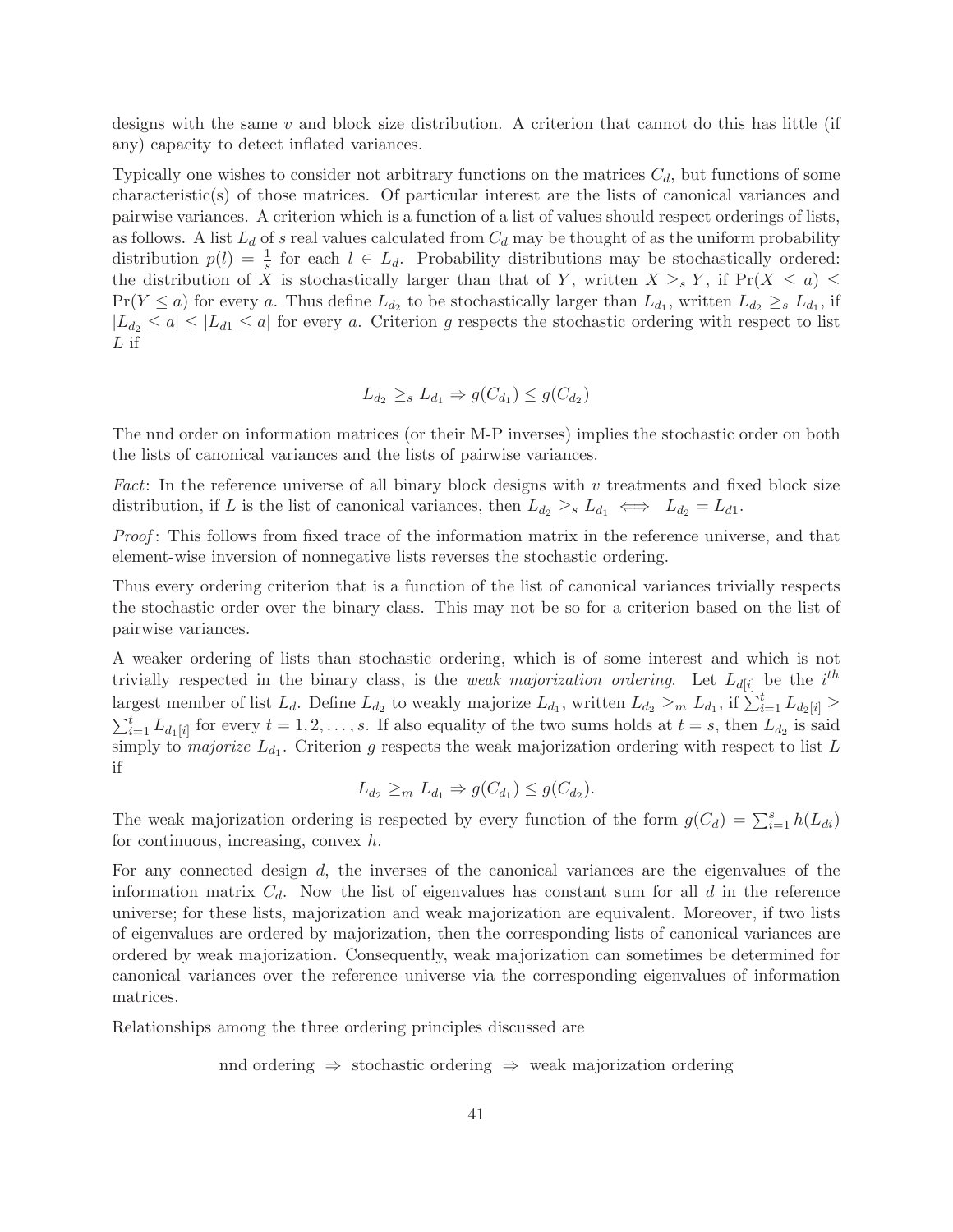the latter two for either the pairwise variances or the canonical variances. None of the implications can in general be reversed.

We call a symmetric ordering criterion an *optimality criterion* if (1) it preserves the nnd definite ordering of information matrices over the generalized universe of all designs for given  $v$  and block size distribution, and (2) it admits direct interpretation as a summary measure of magnitude of variances of one or more treatment contrast estimators. Each of the functions in optimality\_criteria possesses these two properties.

Ordering criteria can fall outside this scope yet still be of interest, such as those provided in the element other\_ordering\_criteria. These functions, discussed next, typically fail on both requirements for an optimality criterion, but may preserve orderings in restricted classes.

The S-criterion  $(tr(C_d^2))$  is typically employed as the second step in a so-called  $(M, S)$ -optimality argument: first maximize  $tr(C_d)$  (that is, restrict to the binary class - our reference universe), then minimize S. Within the binary class, S preserves the weak majorization order on the canonical variances; outside of that class, it is possible to find considerably smaller values of S, though inevitably at considerable cost on one or more optimality criteria. Thus S may be viewed as an ordering criterion suitable for use in restricted classes, and/or in a subsidiary role to one or more optimality criteria in a multi-criterion design screening.

The function max\_min\_ratio\_canonical\_variances preserves the weak majorization order over the binary class (indeed within any fixed  $tr(C_d)$  class), and max\_min\_ratio\_pairwise\_variances preserves the majorization order over that class. Both suffer the same defects as S outside the reference universe. Each of these three criteria is a summary measure of scatter of variances, not of magnitude; minimizing over too large a class will reduce scatter at the cost of increasing magnitude.

Two additional ordering criteria implemented are the support sizes of the distributions of canonical variances and pairwise variances. These, too, can be informative as subsidiary criteria in a multi-criterion design search, but because they do not employ the values in the corresponding distributions, no\_distinct\_canonical\_variances and no\_distinct\_pairwise\_variances cannot be guaranteed to preserve (outside of the reference universe) any of the list orderings discussed. Like S and the variance ratios, these measures give information on scatter in a list of variances, and thus are fairly called balance criteria.

Included with other\_ordering\_criteria are absolute\_comparisons and calculated\_comparisons. These serve the same role, and are computed with the same rules, as absolute\_efficiencies and calculated\_efficiencies for optimality\_criteria. Because other\_ordering\_criteria typically do not measure magnitude of variance, we do not consider it correct terminological usage to call their relative values "efficiencies."

## <span id="page-41-0"></span>9 Lists of Block Designs

A list of block designs is essentially what the name implies. However, the listed designs must be distinct, and we allow assertions to be made about this list; in particular, it will be possible to say

• the designs in the list are pairwise non-isomorphic;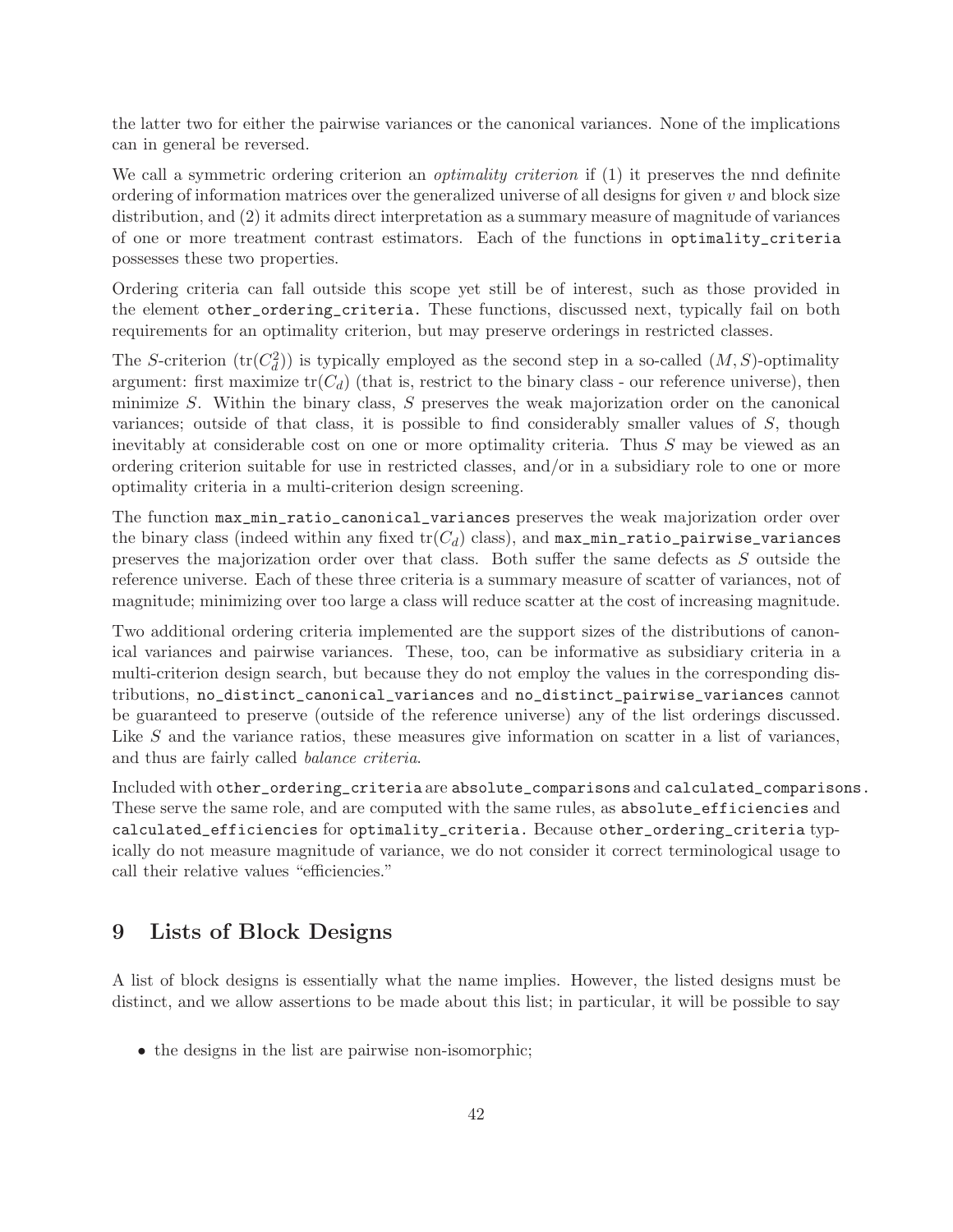• these are all the designs with such-and-such properties.

Here is the schema definition for the *list* of designs entity which is the root element of any valid external representation document.

```
<list_of_designs> = {
   <header> ,
   <designs>
};
\langleheader> =
        external_representation_version : "3.0"
        design_type : ( block_design | latin_square | mixed )
        number_of_designs : ( $integer | unknown ) )
   ?( , <invariants> )
   ?( , pairwise_nonisomorphic : ( $boolean | unknown ) )
   ?( , complete_upto_isomorphism : ( $boolean | unknown ) )
   ?( , number_of_isomorphism_classes : ( $integer | unknown ) )
   ?(, precision : $integer )
   ?(\ , <\inf<);
<designs> = designs : [ <design> *( , <design> ) ] ;
```
There are two compulsory entries:

#### external representation version

It will be used by applications to check compliance of documents and of themselves. It must contain a fixed string representing the current protocol version of external representation schema.

In the future, the minor version number will be incremented when backward compatible minor changes have been made. That means that older documents satisfying previous protocols with the same major version number remain valid under the new protocol. The corresponding requirement for implementations is that an implementation in compliance with a given protocol version should be able to deal with any document of the same major and a lower protocol version.

The major version will be incremented between not entirely compatible versions or when significant new structures have been introduced.

#### designs

This is the entry under which each design is listed.

The optional list definition component will be used to define *list invariants* and to formulate queries to the database. These concepts are the subjects of future development.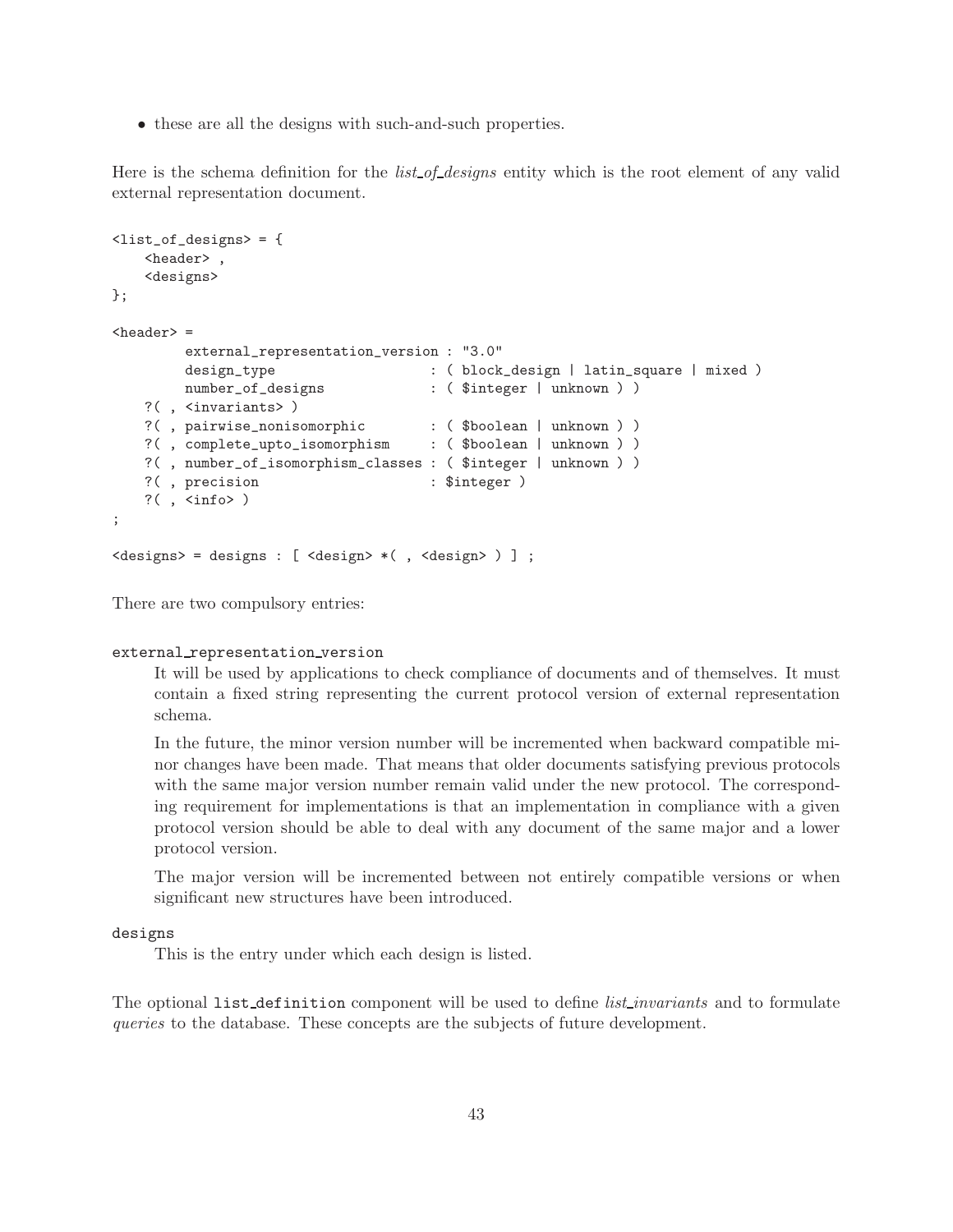## <span id="page-43-0"></span>10 Implementation Policies

#### (Under development)

The external representation for block designs gives the implementor a great deal of choice about what to include when specifying a block design and its properties. Here we record our policies about what (and what not) to include in certain cases:

#### How far to go with point\_concurrences?

If the given block design is not a t-design (with  $t \geq 2$ ), then include the k-wise point concurrences only for  $k = 1$  and (unless there is just one point)  $k = 2$ . In both cases, the full preimage should be given (which may be entire domain). This policy gives the replication number for each point and the pairwise point concurrences. If the given block design  $D$  is a t-design (with  $t = 2$ ) then include the k-wise point concurrences for  $k = 1, 2, \ldots, max(t)$ for which  $D$  is a t-design. Again, full preimages should be given and they are all, of course, entire domain.

```
How far to go with block concurrences?
```
Include the k-wise block concurrences for  $k = 1$  and (unless there is just one block)  $k = 2$ . In both cases, preimages should be collapsed to preimage cardinalities. This policy gives the sizes of the blocks, the number of blocks of each size, the sizes of the pairwise intersections of blocks, and the number of pairs of blocks giving each intersection size.

```
How far to go with t_wise_balanced?
```
This is analogous to point concurrences. If the given block design  $D$  is not a t-design (with  $t = 2$ , then normally include whether or not D is t-wise balanced only for  $t = 1$  and  $t = 2$ . Otherwise, include this information for  $t = 1, 2, \ldots, max(t)$  for which D is a t-design. Note that this maximum  $t$  is recorded in the  $t$ -design indicator.

## <span id="page-43-3"></span>References

- <span id="page-43-4"></span>[1] Javascript object notation (json). <http://www.json.org>.
- <span id="page-43-1"></span>[2] Relax ng schema language for xml. <http://relaxng.org>.
- [3] R.A. Bailey, Peter J. Cameron, Peter Dobcs´anyi, John P. Morgan, and Leonard H. Soicher. Designs on the web. Discrete Mathematics, 306(23):p3014 – 3027, 20061201.
- [4] T. Beth, D. Jungnickel, and H. Lenz. Design Theory, volume 1 and 2 (Second edition). Cambridge University Press, 1999.
- [5] T. Calinski and S. Kageyama. Block designs: A randomization approach. In Lecture Notes in Statistics 150. Springer, New York, 2000.
- <span id="page-43-2"></span>[6] Peter J. Cameron, editor. Encyclopaedia of DesignTheory. 2004.
- [7] Peter J. Cameron, Peter Dobcs´anyi, John P. Morgan, and Leonard H. Soicher. Dtrs protocol version 2.0, 2004.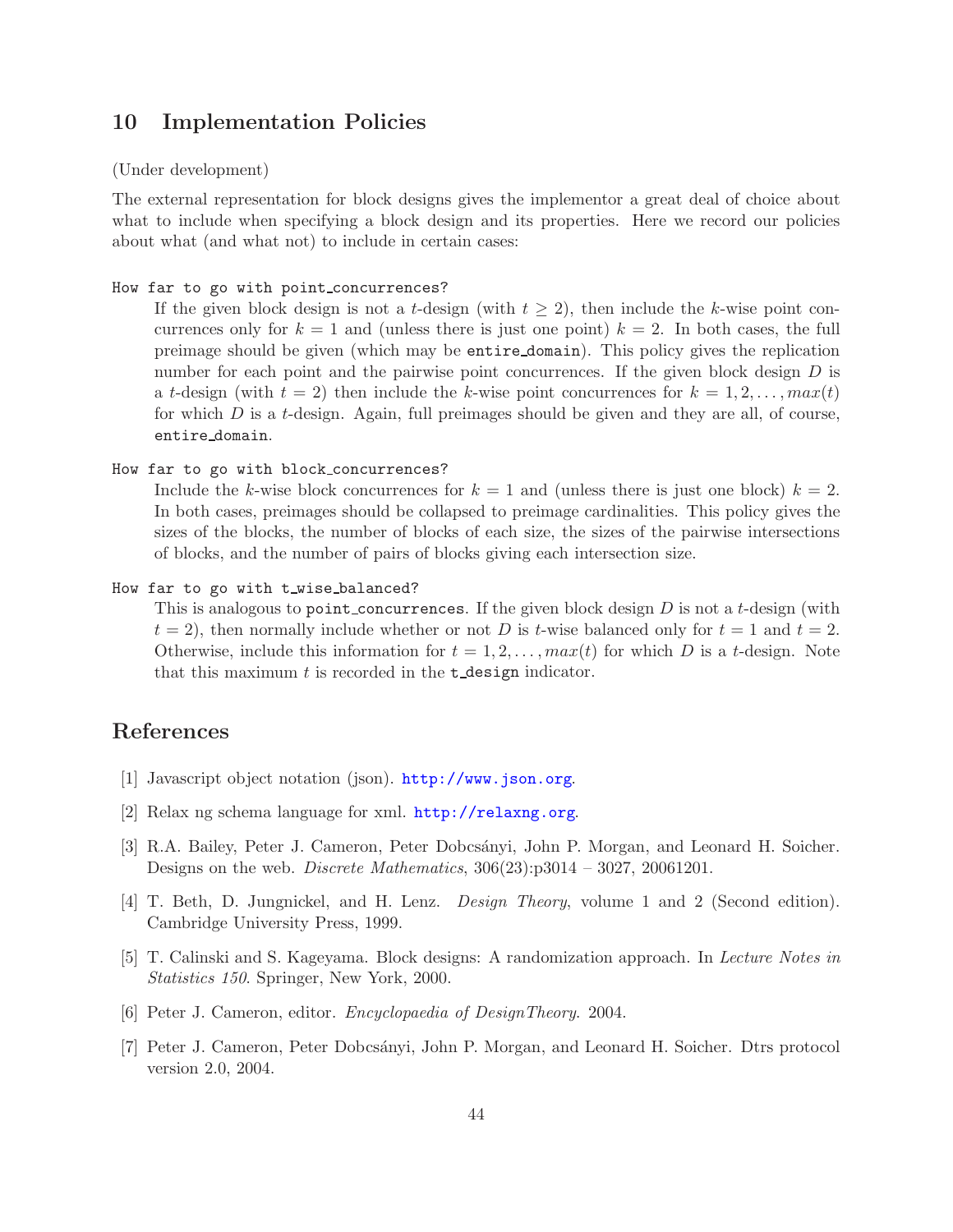- <span id="page-44-0"></span>[8] PJ Cameron, P. Dobcsányi, JP Morgan, and LH Soicher. The External Representation of Block Designs.
- [9] C.J. Colbourn and J.H. Dinitz, editors. The CRC Handbook of Combinatorial Designs. CRC Press, 1996.
- <span id="page-44-1"></span>[10] Douglas Crockford. Rfc4627: Javascript object notation, 2006.
- [11] K. R. Shah and B. K. Sinha. Theory of Optimal Designs. Springer, New York, 1989.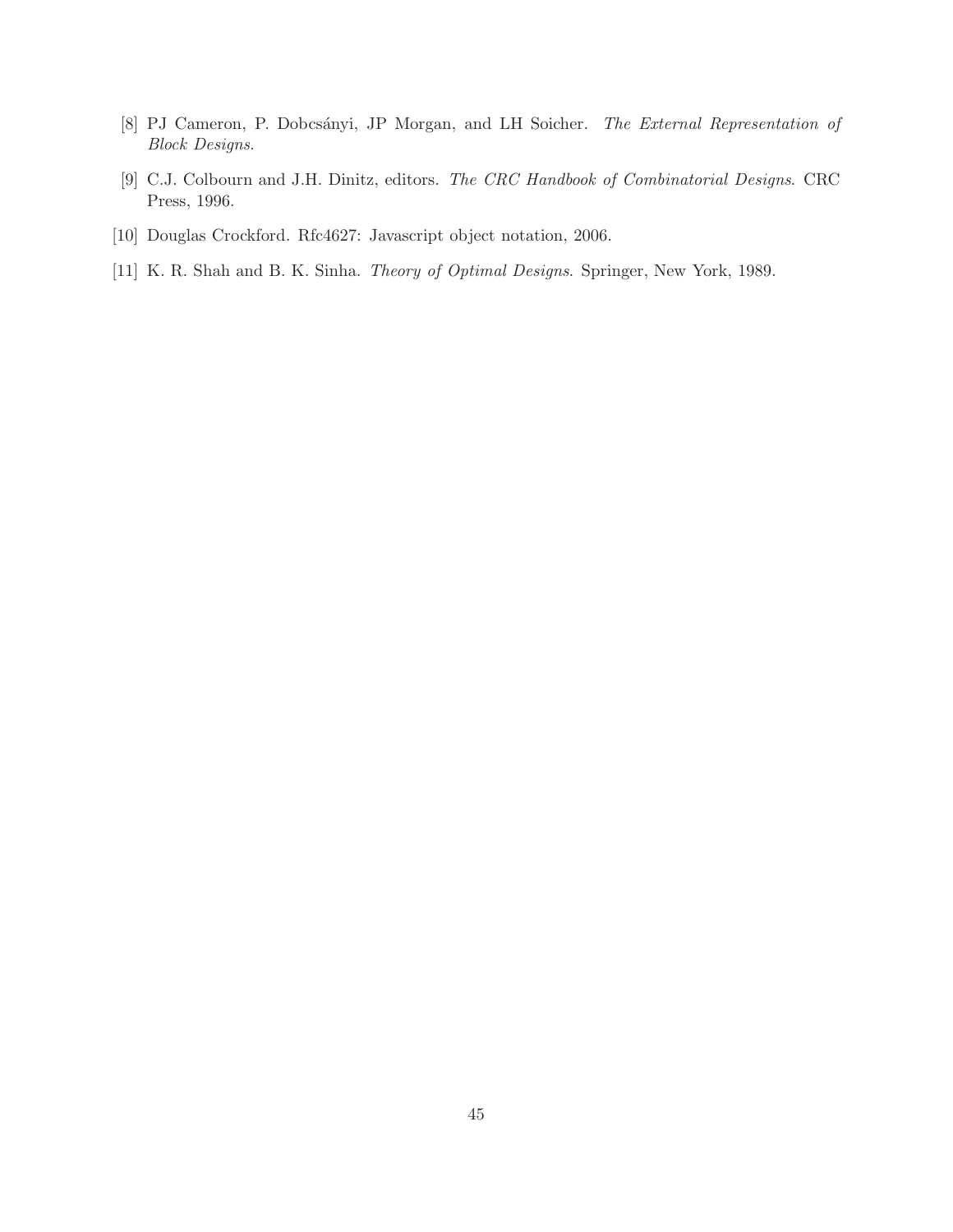## <span id="page-45-0"></span>A Design Schema

```
#
# The External Representation of Block Designs
#
# an EBNF based schema
#
<list_of_designs> = {
   <header> ,
    <designs>
};
<sub>header</sub> =</sub>
         external_representation_version : "3.0"
         design_type \qquad \qquad : \quad ( \text{ block\_design } \mid \text{ latin\_square } \mid \text{ mixed } )number_of_designs : ( $integer | unknown ) )
   ?( , <invariants> )
    ?( , pairwise_nonisomorphic : ( $boolean | unknown ) )
    ?( , complete_upto_isomorphism : ( $boolean | unknown ) )
   ?( , number_of_isomorphism_classes : ( $integer | unknown ) )
   ?(, precision : $integer )
   ?( , <i>info</i>);
<invariants> = invariants : {
   # relations which hold over the list of designs
   # conjunction implicitly assumed
   ?( relations : [
             [ <rel_arg>, <rel_op>, <rel_arg> ]
        *( , [ <rel_arg>, <rel_op>, <rel_arg> ] )
   ]
    # optional invariant description as needed
    ?( invariant_description : $string )
};
<rel_arg> = <design_parameter> | <scalar> ;
\le design_parameter> = t | v | b | ... | resolvable | ... ;
\text{Yrel\_op} > = "=" | ":=" | "\text{Y}" | "\text{Y}=" | "\text{Y}" | "\text{Y}=" ;
<designs> = designs : [ <design> *( , <design> ) ] ;
<design> = <block_design> | <latin_square> ;

         type : block_design ,
         id : ($string | $integer ),
         v : $integer ,
   ?( b : $integer , )
```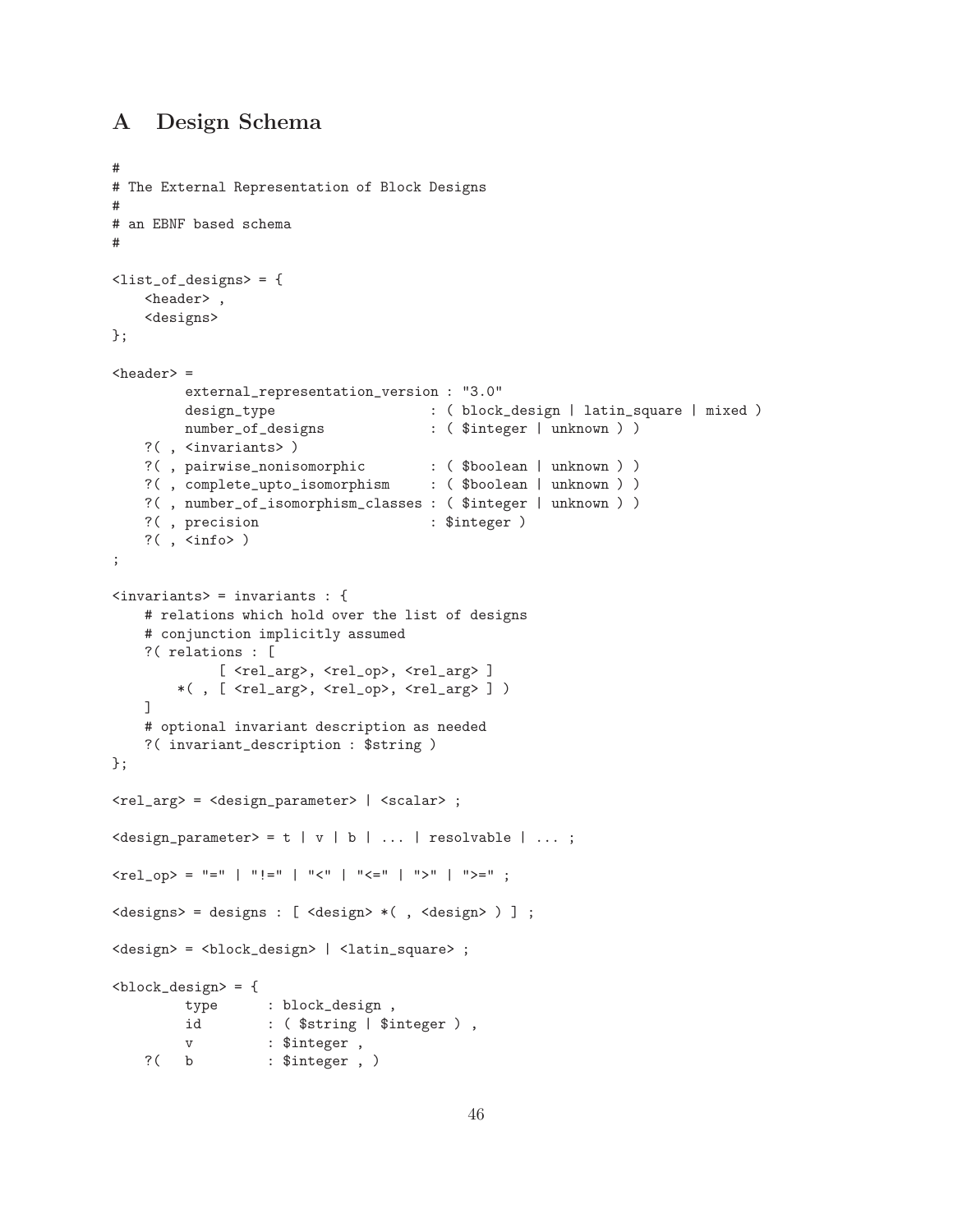```
?( precision : $integer , )
        <blocks>
   ?( , <point_labels> )
   ?( , <indicators> )
   ?( , <combinatorial_properties> )
   ?( , <block_design_automorphism_group> )
   ?(, <resolutions>)
   ?( , <statistical_properties> )
   ?( , <alternative_representations> )
   ?( , <info> )
};

\langle block \rangle = [ $integer *(, $integer )];
<point_labels> = point_labels : [
     ( $integer *( , $integer ) )
   | ( $string *( , $string ) )
];
\langlelatin_square> = { latin_square : \langle to be defined later> };
\langleindicators> = indicators : { \langleindicator> *(, \langleindicator> ) } ;
\langleindicator> =
    repeated_blocks : $boolean
   | resolvable : $boolean
   | affine_resolvable : ($boolean | { mu : $integer } )
   | equireplicate : ( $boolean | { r * : $integer } )
    | constant_blocksize : ($boolean | { k : $integer } )
    | t_design : ( $boolean | { maximum_t : $integer } )
    | connected : ( $boolean | { no_components : $integer } )
   | pairwise_balanced : ($boolean | { lambda : $integer } )
   | variance_balanced : $boolean
   | efficiency_balanced : $boolean
   | cyclic : $boolean
   | one_rotational : $boolean
;
<combinatorial_properties> =
   combinatorial_properties : {
       <point_concurrences> ,
       <block_concurrences> ,
       <t_design_properties> ,
       <alpha_resolvable> ,
       <t_wise_balanced>
};
<point_concurrences> = point_concurrences : [
   <function_on_ksubsets_of_indices> *( , <function_on_ksubsets_of_indices> )
```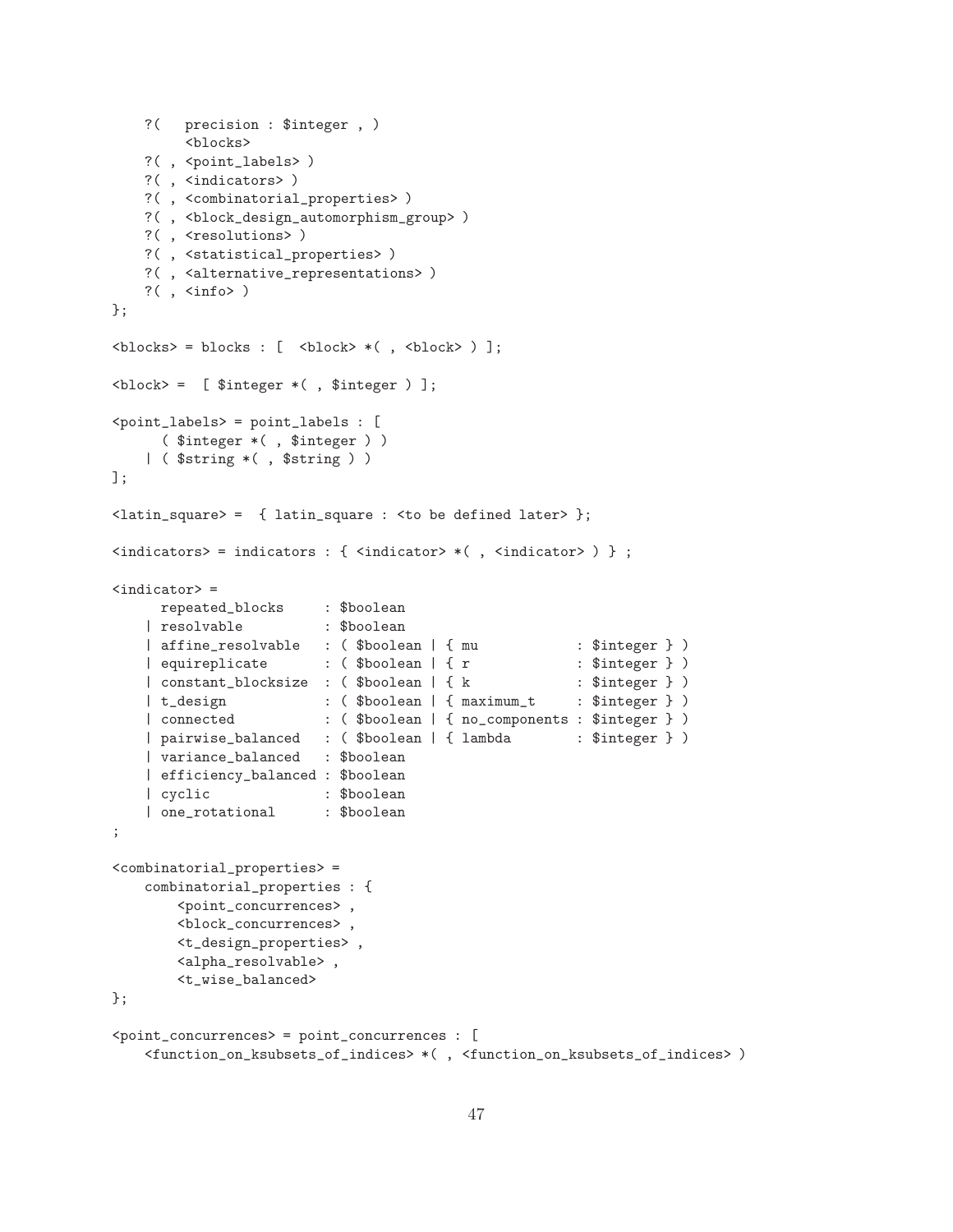```
<block_concurrences> = block_concurrences : [
   <function_on_ksubsets_of_indices> *( , <function_on_ksubsets_of_indices> )
];
<t_design_properties> = t_design_properties : {
   t_design_properties_member *( , t_design_properties_member )
};
<t_design_properties_member> =
     parameters : {
         t : $integer ,
         v : $integer ,
         b : $integer ,
         r : $integer ,
         k : $integer ,
         lambda : $integer
     }
   | square : $boolean
    | projective_plane : $boolean
    | affine_plane : $boolean
   | steiner_system : ( $boolean | { t: $integer } )
    | steiner_triple_system : $boolean
;
\langlealpha_resolvable> = { \langleindex_flag> *(, \langleindex_flag> ) };
<index_flag> = "$integer" : ( $boolean | unknown ) ;
<t_wise_balanced> = { <t_index_flag> *( , <t_index_flag> ) } ;
<t_index_flag> = "$integer" : ( $boolean | unknown | { lambda: $integer } ) ;
<resolutions> = resolutions : {
   pairwise_nonisomorphic : ( $boolean | unknown ) ,
   all_classes_represented : ( $boolean | unknown ),
   value : [ <resolution> *( , <resolution> ) ]
};
<sub>resolution</sub> = {</sub>
        function_on_indices: <function_on_indices>
   ?(, <resolution_automorphism_group>)
};
<resolution_automorphism_group> = resolution_automorphism_group : {
        <permutation_group>
   ?( , <resolution_automorphism_group_properties> )
};
```

```
<resolution_automorphism_group_properties> =
```
];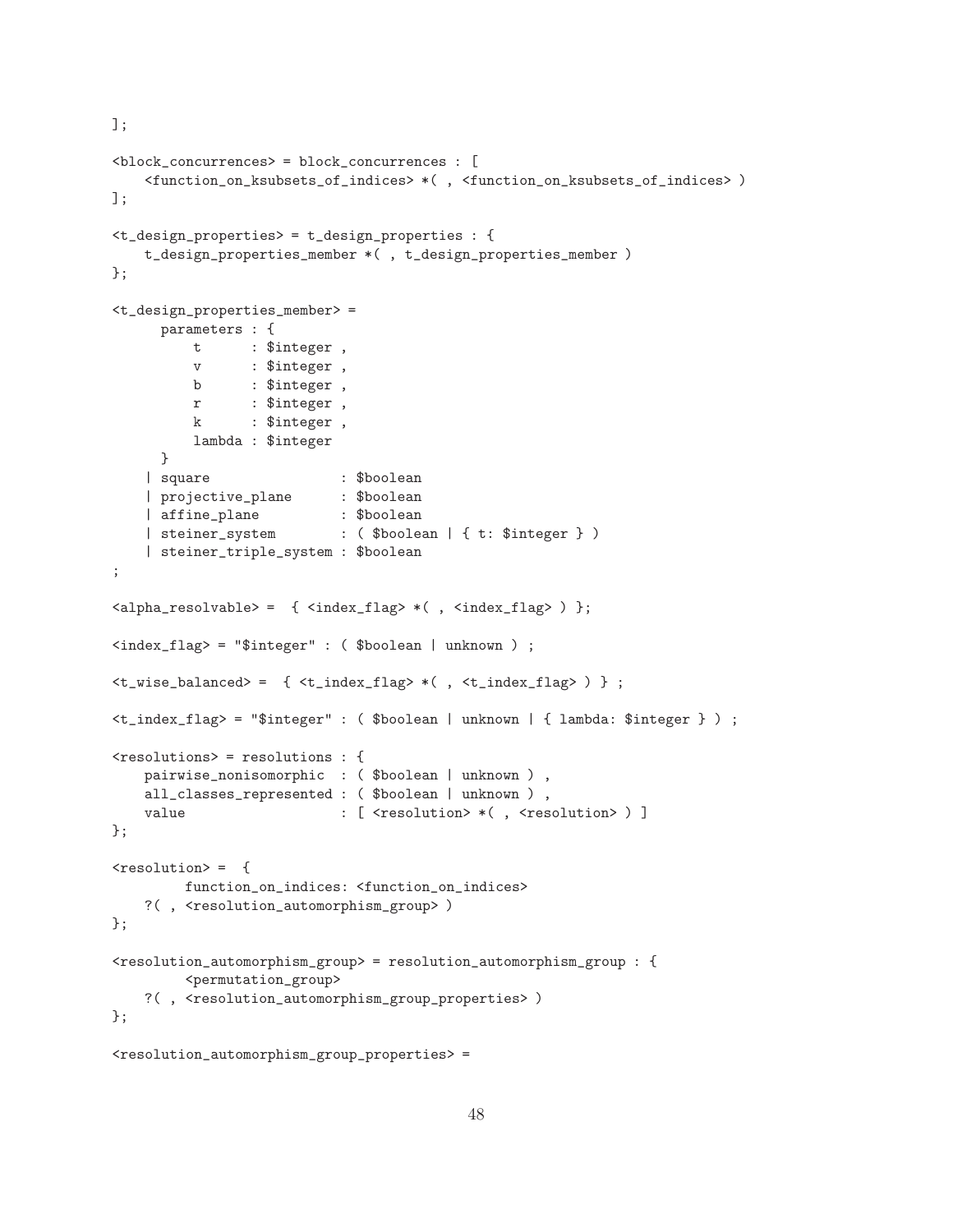```
resolution_automorphism_group_properties : <to be defined later> ;
<block_design_automorphism_group> = automorphism_group: {
    <permutation_group>,
    <block_design_automorphism_group_properties>
};
<permutation_group> = permutation_group : {
         degree : $integer ,
         order : $integer ,
         domain : points ,
         <generators>
    ?( , <permutation_group_properties> )
};
<permutation_group_properties> = permutation_group_properties : {
    <permutation_group_properties_member> *( , <permutation_group_properties_member> )
};
<permutation_group_properties_member> =
      primitive : $boolean
    | generously_transitive : $boolean
    | multiplicity_free : $boolean
    | stratifiable : $boolean
    | no_orbits : $integer
    | degree_transitivity : $integer
    | rank : $integer
    | <cycle_type_representatives>
;
<block_design_automorphism_group_properties> =
    automorphism_group_properties: {
        block_primitive : ($boolean | not_applicable ),
        degree_block_transitivity : ( $integer | not_applicable ) ,
        no_block_orbits : ( $integer | not_applicable )
};
<cycle_type_representatives> = cycle_type_representatives : [
        <cycle_type_representative> *( , <cycle_type_representative> )
];
<cycle_type_representative> = {
    permutation : <permutation>,
    cycle_type : [ $integer *( , $integer ) ] ,
    no_having_cycle_type : $integer
};
\leq \leq \leq \leq \leq \leq \leq \leq \leq \leq \leq \leq \leq \leq \leq \leq \leq \leq \leq \leq \leq \leq \leq \leq \leq \leq \leq \leq \leq \leq \leq \leq \leq \leq \leq \leq \leq<permutation> = [ $integer *( , $integer ) ];
```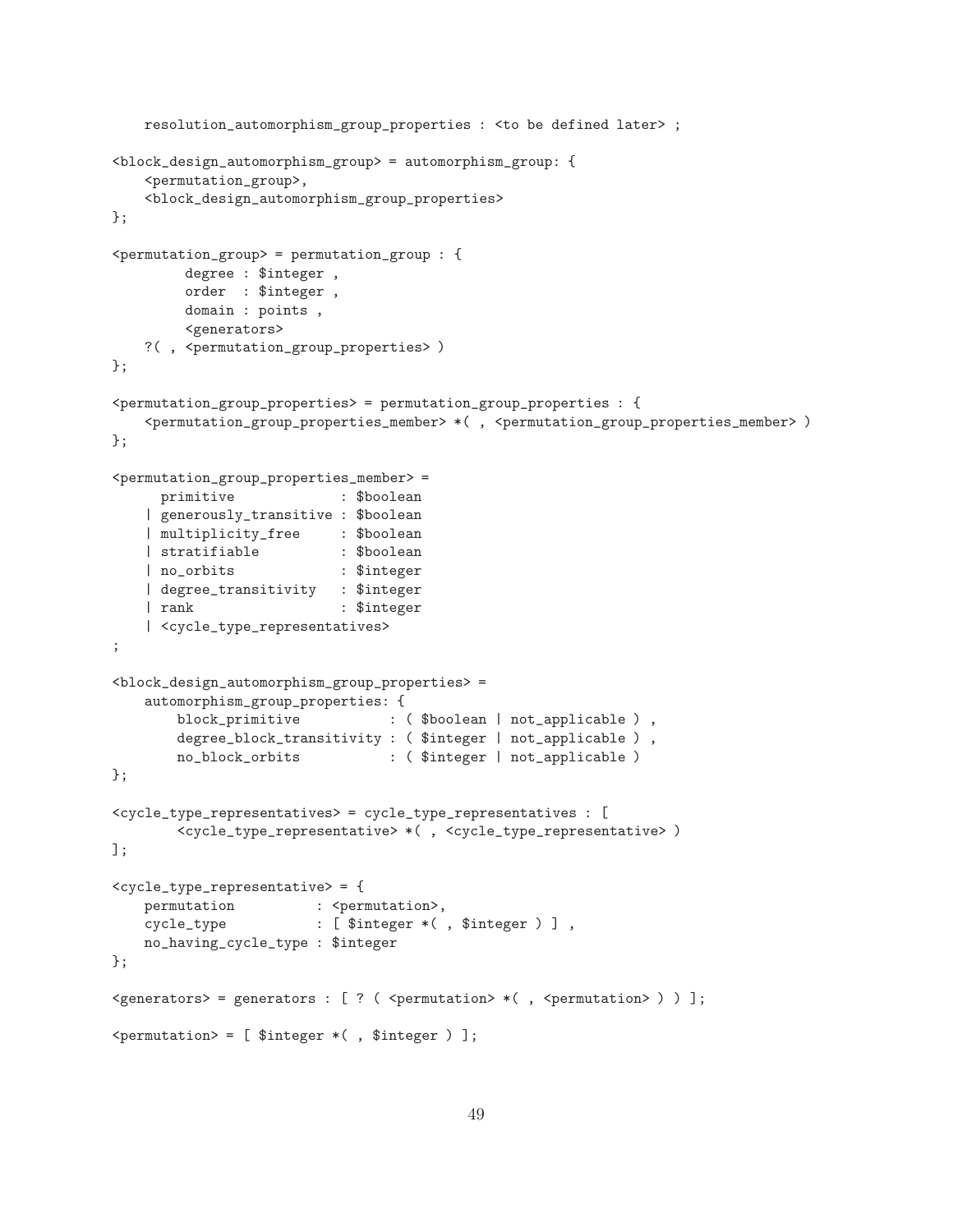```
<alternative_representations> = alternative_representations : {
    <incidence_matrix>
};
<incidence_matrix> = incidence_matrix: {
    shape : points_by_blocks ,
    <matrix>
};
<math>mark</math> =no_rows : $integer ,
      no_columns : $integer ,
    ?( title : $string , )
      matrix : [ <row> *(, <row>) ]
;
\langle \text{row} \rangle = [ \langle \text{number} \rangle * ( \ , \langle \text{number} \rangle ) ];
<statistical_properties> = statistical_properties: {
         precision: $integer
    ?( , <canonical_variances> )
    ?(, <pairwise_variances>)
    ?( , <optimality_criteria> )
    ?( , <other_ordering_criteria> )
    ?( , <canonical_efficiency_factors> )
    ?( , <functions_of_efficiency_factors> )
    ?(, <robustness_properties>)
};
<robustness_properties> = robustness_properties: {
    ?( <robustness_properties_member> *( , <robustness_properties_member> ) )
};
<robustness_properties_member> =
     robust_connected_plots : <robust_connected_value>
    | robust_connected_blocks : <robust_connected_value>
    | robust_efficiencies_plots : <robust_efficiencies_value>
    | robust_efficiencies_blocks : <robust_efficiencies_value>
;
<robust_efficiencies_value> = {
    precision: $integer ,
    robustness_efficiency_values: [
        <robustness_efficiency_values> * ( , <robustness_efficiency_values> )
    ]
};
<robustness_efficiency_values> = {
         number_lost : $integer ,
        loss_measure : ( average | worst ),
    ?(, phi_0 : <robustness_efficiency_values_value> )
```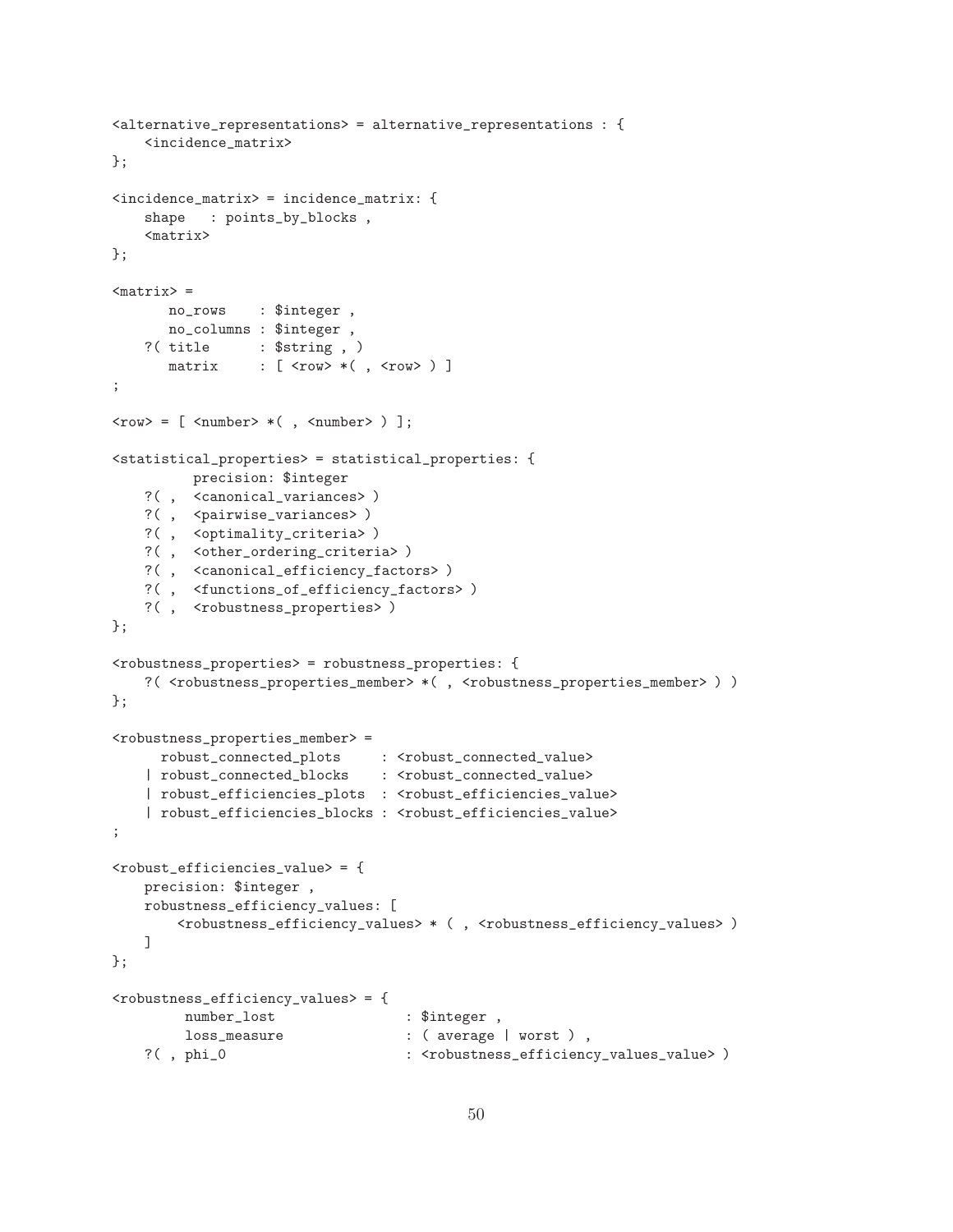```
?(, phi_1 : <robustness_efficiency_values_value> )
   ?(, maximum_pairwise_variances : <robustness_efficiency_values_value> )
   ?(, E_1 \qquad \qquad : <robustness_efficiency_values_value> )
};
<robustness_efficiency_values_value> = {
        self_efficiency : <number>
   ?( , absolute_efficiency : ( <number> | unknown ) )
   ?( , calculated_efficiency : ( <number> | unknown ) )
};
<robust_connected_value> = {
   number_lost : $integer ,
   is_max : ( true | unknown )
};
<functions_of_efficiency_factors> = functions_of_efficiency_factors: {
   geometric_mean : <number>,
   minimum : <number>,
   harmonic_mean : <number>
};
<canonical_efficiency_factors> = canonical_efficiency_factors: {
   no_distinct: $integer | unknown | not_applicable ,
   ordered: true | unknown ,
   value: [
            { multiplicity : ( $integer | not_applicable ) ,
             canonical_efficiency_factor : ( <number> | blank ) }
       *( , { multiplicity : ( $integer | not_applicable ) ,
             canonical_efficiency_factor : ( <number> | blank ) } )
   ]
};
<other_ordering_criteria> = other_ordering_criteria : {
   ?( <other_ordering_criteria_member> *( , <other_ordering_criteria_member> ) )
};
<other_ordering_criteria_member> =
     trace_of_square_of_C : <ordering_criteria_value1>
   | max_min_ratio_canonical_variances : <ordering_criteria_value1>
   | max_min_ratio_pairwise_variances : <ordering_criteria_value1>
   | no_distinct_canonical_variances : <ordering_criteria_value2>
   | no_distinct_pairwise_variances : <ordering_criteria_value2>
;
<ordering_criteria_value1> = {
        value : ( <number> | not_applicable )
   ?( , absolute_comparison : ( <number> | unknown ) )
   ?( , calculated_comparison : ( <number> | unknown ) )
};
```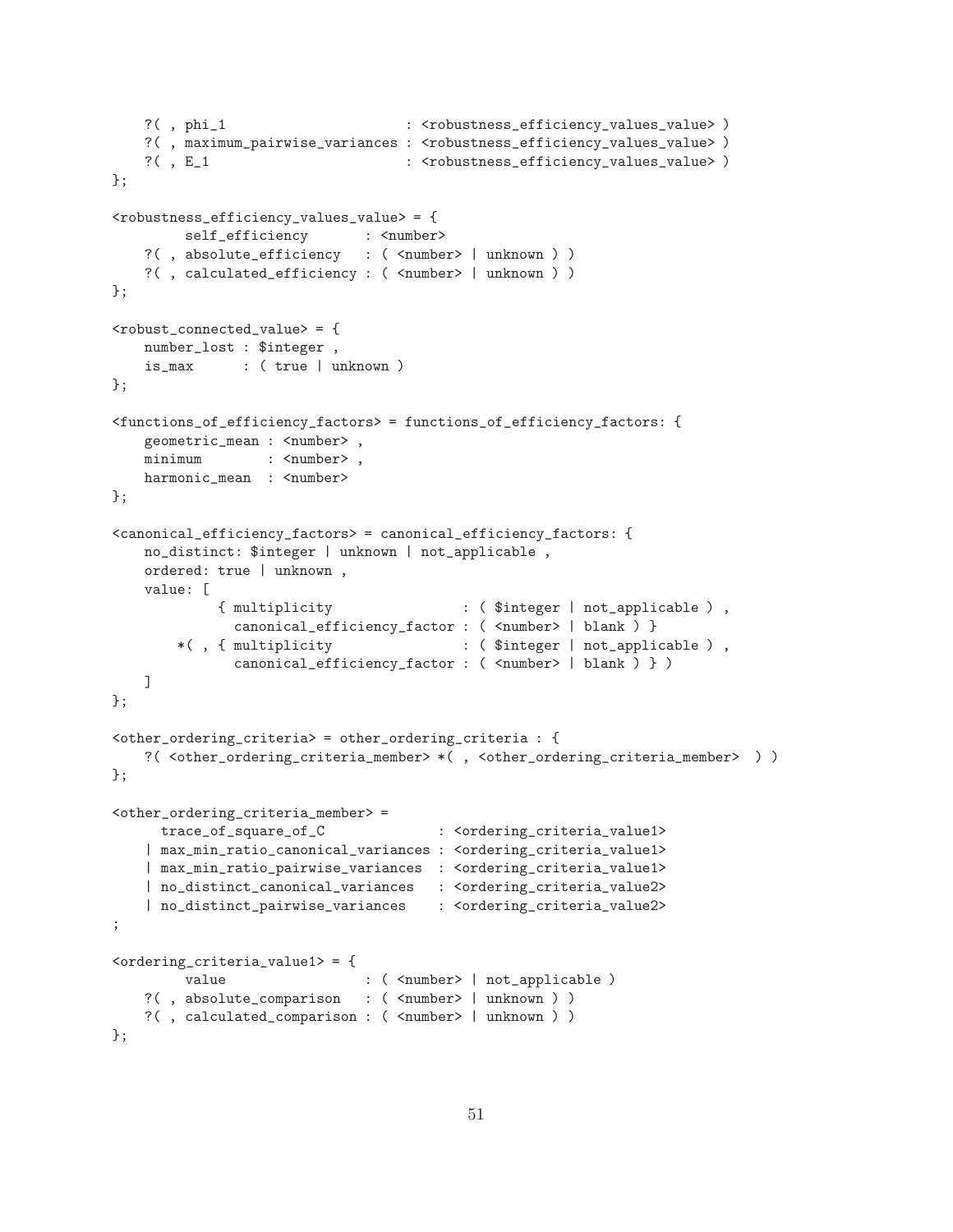```
<ordering_criteria_value2> = {
        value : ( $integer | unknown | not\_applicable )
   ?( , absolute_comparison : ( <number> | unknown ) )
   ?( , calculated_comparison : ( <number> | unknown ) )
};
<optimality_criteria> = optimality_criteria: {
   ?( <optimality_criteria_member> *( , <optimality_criteria_member> ) )
};
<optimality_criteria_member> =
     phi_0 : <optimality_criteria_value>
   | phi_1 : <optimality_criteria_value>
   | phi_2 : <optimality_criteria_value>
   | maximum_pairwise_variances : <optimality_criteria_value>
   | E_criteria \qquad : \{ \langle E\_value \rangle \times (\ , \langle E\_value \rangle \ ) \ \};
<optimality_criteria_value> = {
        value : ( <number> | not_applicable )
   ?( , absolute_efficiency : ( <number> | unknown ) )
   ?( , calculated_efficiency : ( <number> | unknown ) )
};
<E_value> = "$integer" : {
        value : ( <number> | not_applicable )
   ?( , absolute_efficiency : ( <number> | unknown ) )
   ?(, calculated_efficiency : (<number> | unknown ) )
};
<pairwise_variances> =
   # function with domain_base=points and k=2
   pairwise_variances: <function_on_ksubsets_of_indices> ;
<canonical_variances> = canonical_variances: {
   no_distinct : ( $integer | unknown | not_applicable ) ,
   ordered : ( true | unknown ) , # do we need this?
   value: [
            { multiplicity : ( $integer | not_applicable ) ,
             canonical_variance : ( <number> | blank | not_applicable ) }
       *( , { multiplicity : ( $integer | not_applicable ) ,
             canonical_variance : ( <number> | blank | not_applicable ) } )
   ]
};
<function_on_ksubsets_of_indices> = {
      domain_base : ( points | blocks ),
      n : $integer,
      k : $integer ,
      ordered : (true | unknown ),
   ?( image_cardinality : $integer , )
```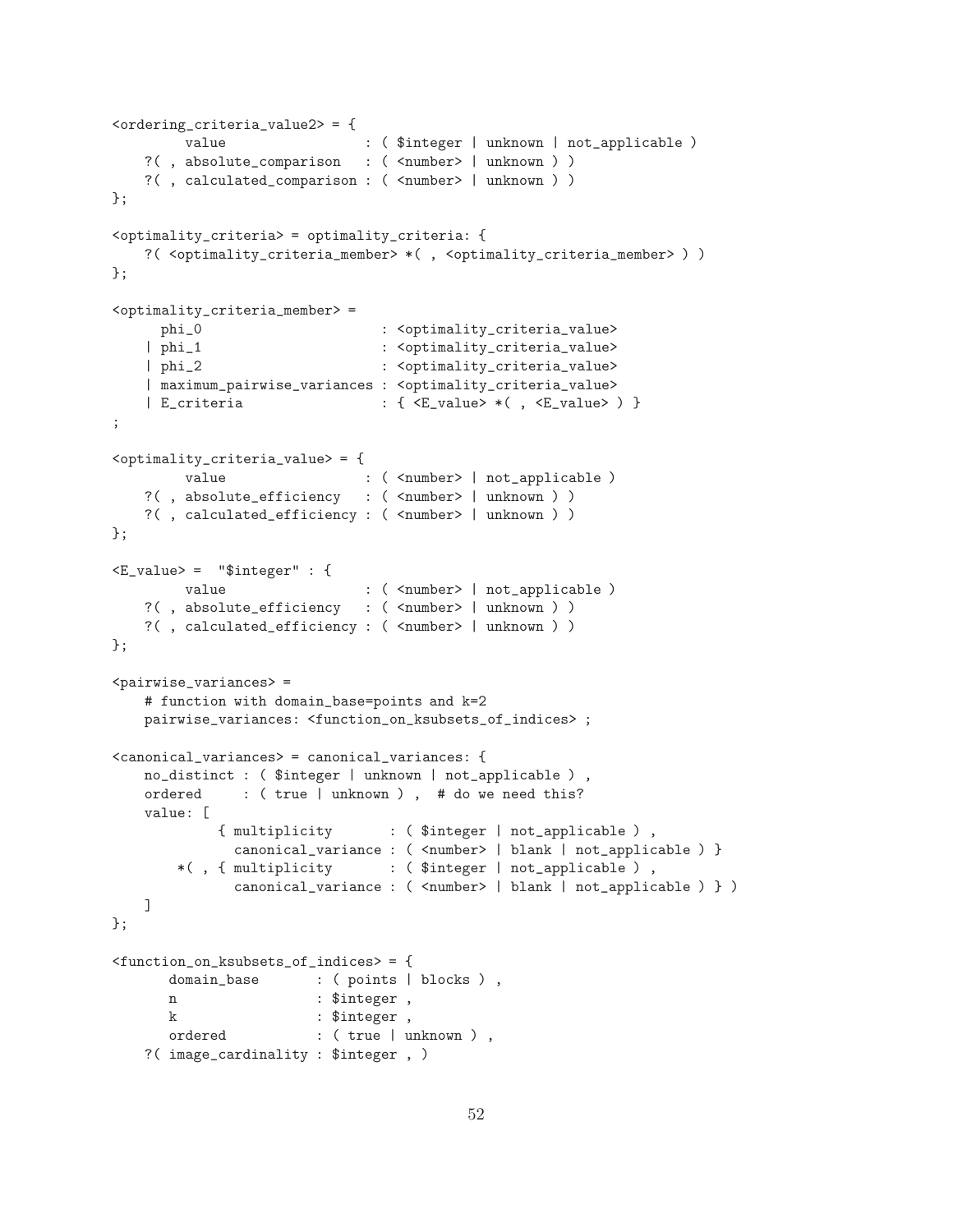```
?( precision : $integer , )
   ?( title : $string , )
       maps : [ ?( <map> *( , <map> ) ) ]
};
<function_on_indices> = {
      domain : ( points | blocks ),
      n : $integer,
      ordered : ( true | unknown ) ,
   ?( image_cardinality : $integer , )
   ?( precision : $integer, )
   ?( title : $string , )
       maps : [ ?( <map> *( , <map> ) ) ]
};
<sub>map</sub> = {</sub>
   ( <preimage> | <preimage_cardinality> | blank ) ,
   image : ( <number> | not_applicable )
};
\langlepreimage> = preimage : [
     $integer *( , $integer )
   # Removed: word ksubset, substituting with a seq of lists
   | [ $integer *( , $integer ) ] *( , [ $integer *( , $integer ) ] )
   | entire_domain
];
<preimage_cardinality> = preimage_cardinality : $integer ;
\langleinfo> = info : {
        software : [ $string *( , $string ) ]
   ?( , reference : [ ?( $string *( , $string ) ) ] )
   ?( , note : [ ?( $string *( , $string ) ) ] )
};
# scalars
<scalar> = <number> | $boolean | $null | unknown
<number> = $integer | $float | <rational> ;
\{
```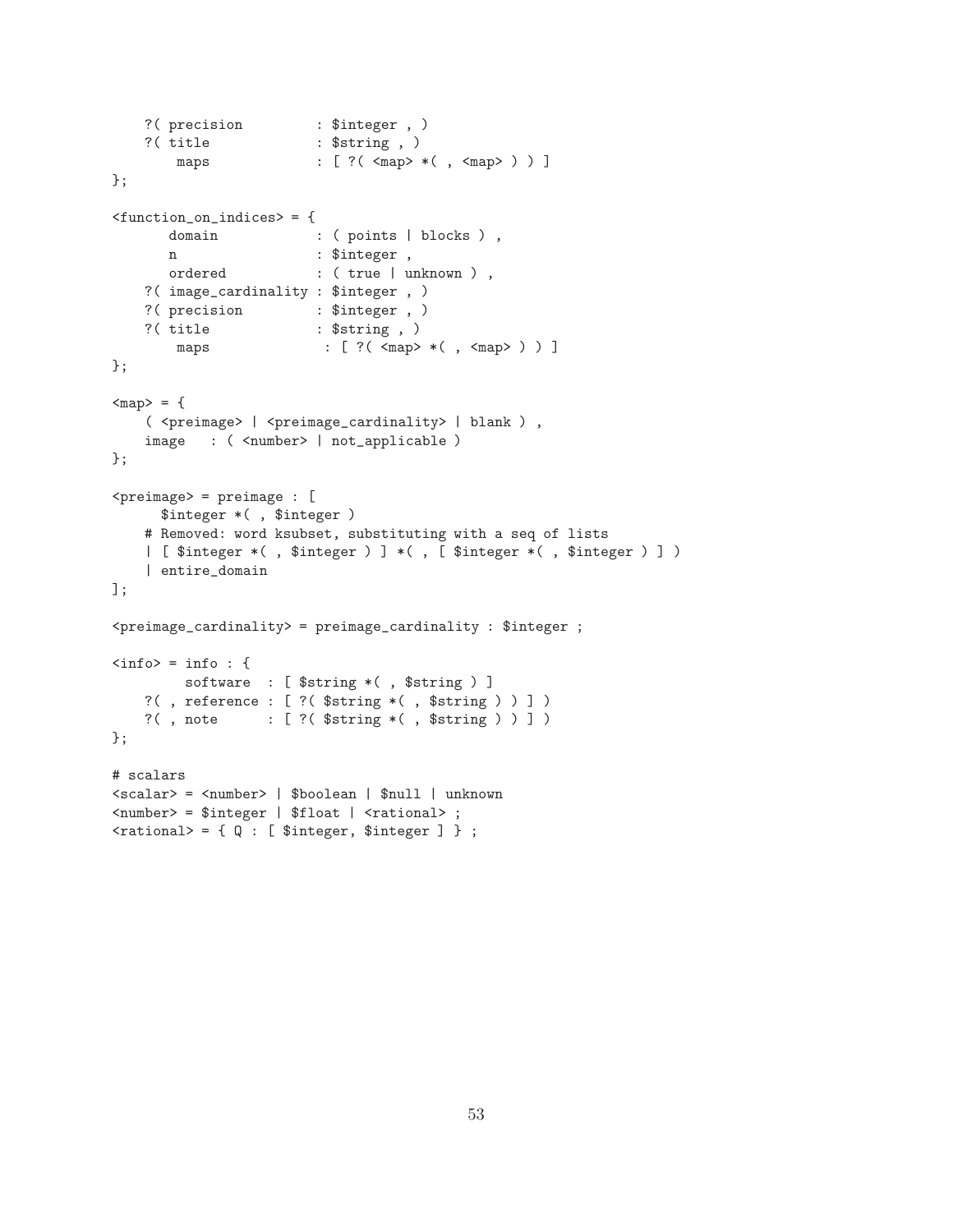## <span id="page-53-0"></span>B An example

Here in its entirety is the example which we have seen in parts throughout this document.

```
{
   "external_representation_version" : "3.0",
   "design_type" : "block_design",
   "number_of_designs" : 1,
   "invariants" : {
      "relations" : [
         ['t", "='', 2],\left[\begin{array}{ccc} \n\frac{1}{2} & \frac{1}{2} & \frac{1}{2} & \frac{1}{2} & \frac{1}{2} & \frac{1}{2} & \frac{1}{2} & \frac{1}{2} & \frac{1}{2} & \frac{1}{2} & \frac{1}{2} & \frac{1}{2} & \frac{1}{2} & \frac{1}{2} & \frac{1}{2} & \frac{1}{2} & \frac{1}{2} & \frac{1}{2} & \frac{1}{2} & \frac{1}{2} & \frac{1}{2} & \frac{1}{2} & \frac{1}{2} & \frac{1}{2} & \frac{1}{2} & \frac{1}{2} & \\begin{bmatrix} \n^{\text{m}} b^{\text{m}}, & \n^{\text{m}} = \n^{\text{m}}, & \n^{\text{m}} \n\end{bmatrix}["r", "=", 3],[''k", "='', 3],["lambda", "=", 1]
     ]
   },
   "pairwise_nonisomorphic" : true,
   "complete_upto_isomorphism" : true,
   "info" : {
     "software" : [
         "[ DESIGN-1.1, GRAPE-4.2, GAPDoc-0.9999, GAP-4.4.3 ]",
         "[ bdstat-0.8/280, numarray-1.1.1, pydesign-0.5/274, python-2.4.0.candidate.1 ]",
         "['python 2.5.2.final.0', 'blockdesign 0.1.5', 'ddb2 0.2.1', 'ddb-xt2json 0.1']"
     ]
   },
   "designs" : [
     {
        "type" : "block_design",
         "id" : "t2-v7-b7-r3-k3-L1-0",
         "v" : 7,
         "b" : 7,
         "blocks" : [
            [0, 1, 2], [0, 3, 4], [0, 5, 6], [1, 3, 5], [1, 4, 6], [2, 3, 6],
            [2, 4, 5]
         ],
         "indicators" : {
            "repeated_blocks" : false,
            "resolvable" : false,
            "affine_resolvable" : false,
            "equireplicate" : {
               "r" : 3
            },
            "constant_blocksize" : {
               "k" : 3
            },
            "t_design" : {
               "maximum_t" : 2
            },
            "connected" : {
```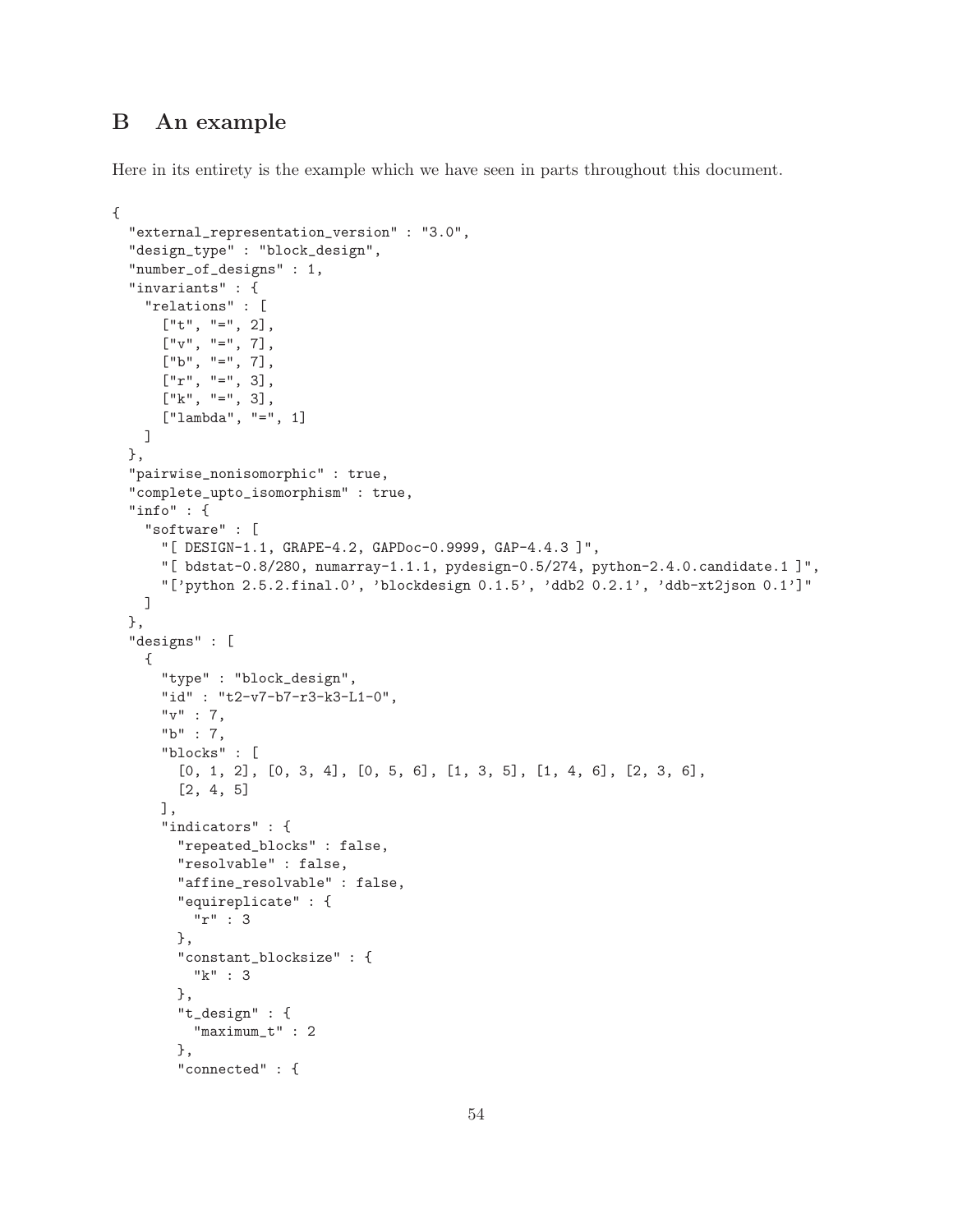```
"no_components" : 1
 },
  "pairwise_balanced" : {
    "lambda" : 1
 },
  "variance_balanced" : true,
  "efficiency_balanced" : true,
  "cyclic" : true,
  "one_rotational" : false
},
"combinatorial_properties" : {
  "point_concurrences" : [
    {
      "domain_base" : "points",
      "n" : 7,
      "k" : 1,
      "ordered" : true,
      "title" : "replication_numbers",
      "maps" : [
        {
          "preimage" : ["entire_domain"],
          "image" : 3
        }
      ]
    },
    {
      "domain_base" : "points",
      "n" : 7,
      "k" :: 2,"ordered" : true,
      "title" : "pairwise_point_concurrences",
      "maps" : [
        {
          "preimage" : ["entire_domain"],
          "image" : 1
        }
      ]
    }
 ],
  "block_concurrences" : [
    {
      "domain_base" : "blocks",
      "n" : 7,
      "k" : 1,
      "ordered" : "unknown",
      "title" : "block_sizes",
      "maps" : [
        {
          "preimage_cardinality" : 7,
          "image" : 3
        }
```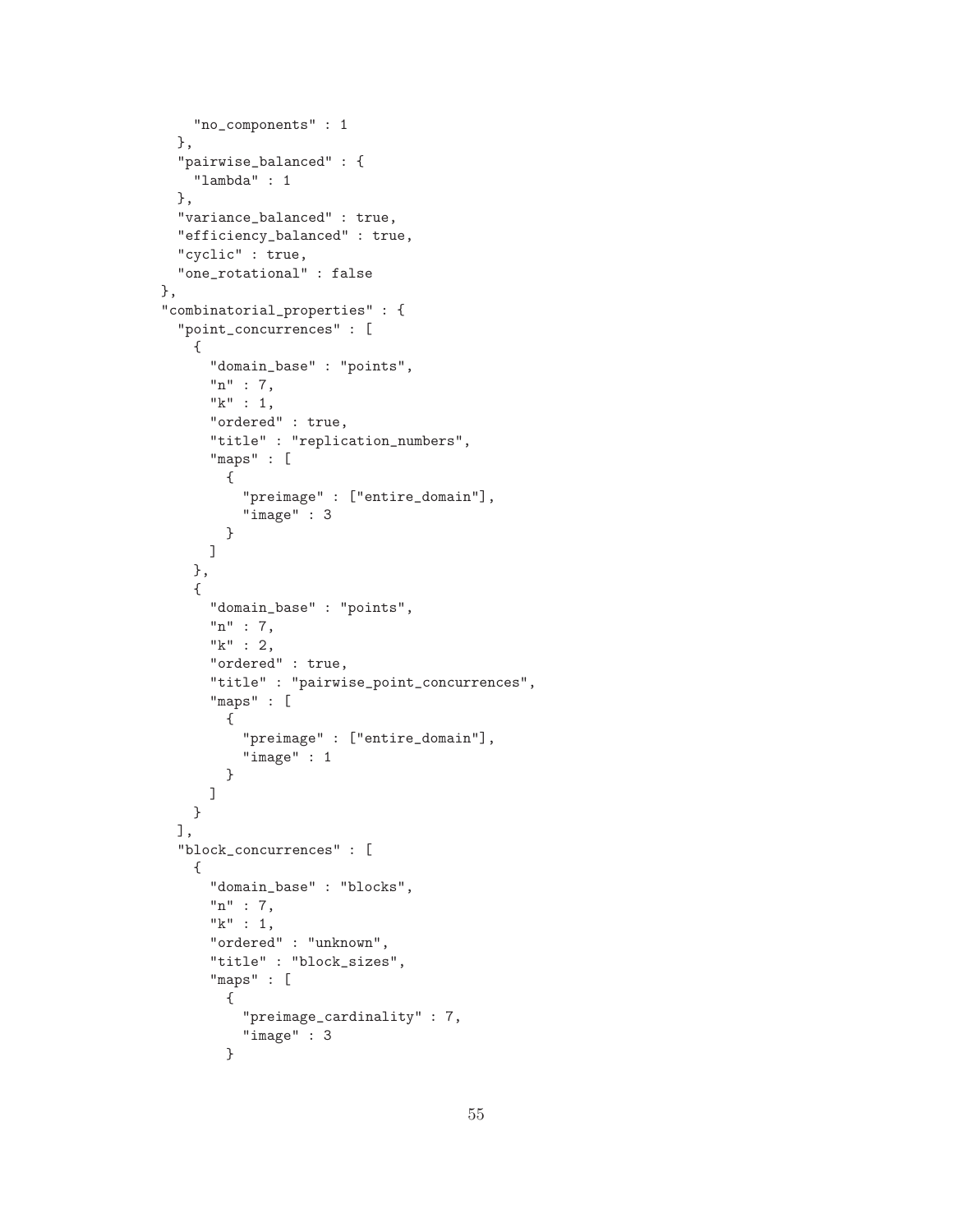```
]
    },
    {
      "domain_base" : "blocks",
      "n" : 7,
      "k" : 2,
      "ordered" : "unknown",
      "title" : "pairwise_block_intersection_sizes",
      "maps" : [
        {
          "preimage_cardinality" : 21,
          "image" : 1
        }
      ]
    }
  ],
  "t_design_properties" : {
    "parameters" : {
      "t" : 2,
      "v" : 7,
      "b" : 7,
      "r" : 3,
      "k" : 3,
      "lambda" : 1
    },
    "square" : true,
    "projective_plane" : true,
    "affine_plane" : false,
    "steiner_system" : {
      "t" : 2
    },
    "steiner_triple_system" : true
 },
  "alpha_resolvable" : {
    "3" : true
  },
  "t_wise_balanced" : {
    "1" : {
      "lambda" : 3
    },
    "2" : {
      "lambda" : 1
    }
 }
},
"automorphism_group" : {
  "permutation_group" : {
    "degree" : 7,
    "order" : 168,
    "domain" : "points",
    "generators" : [
```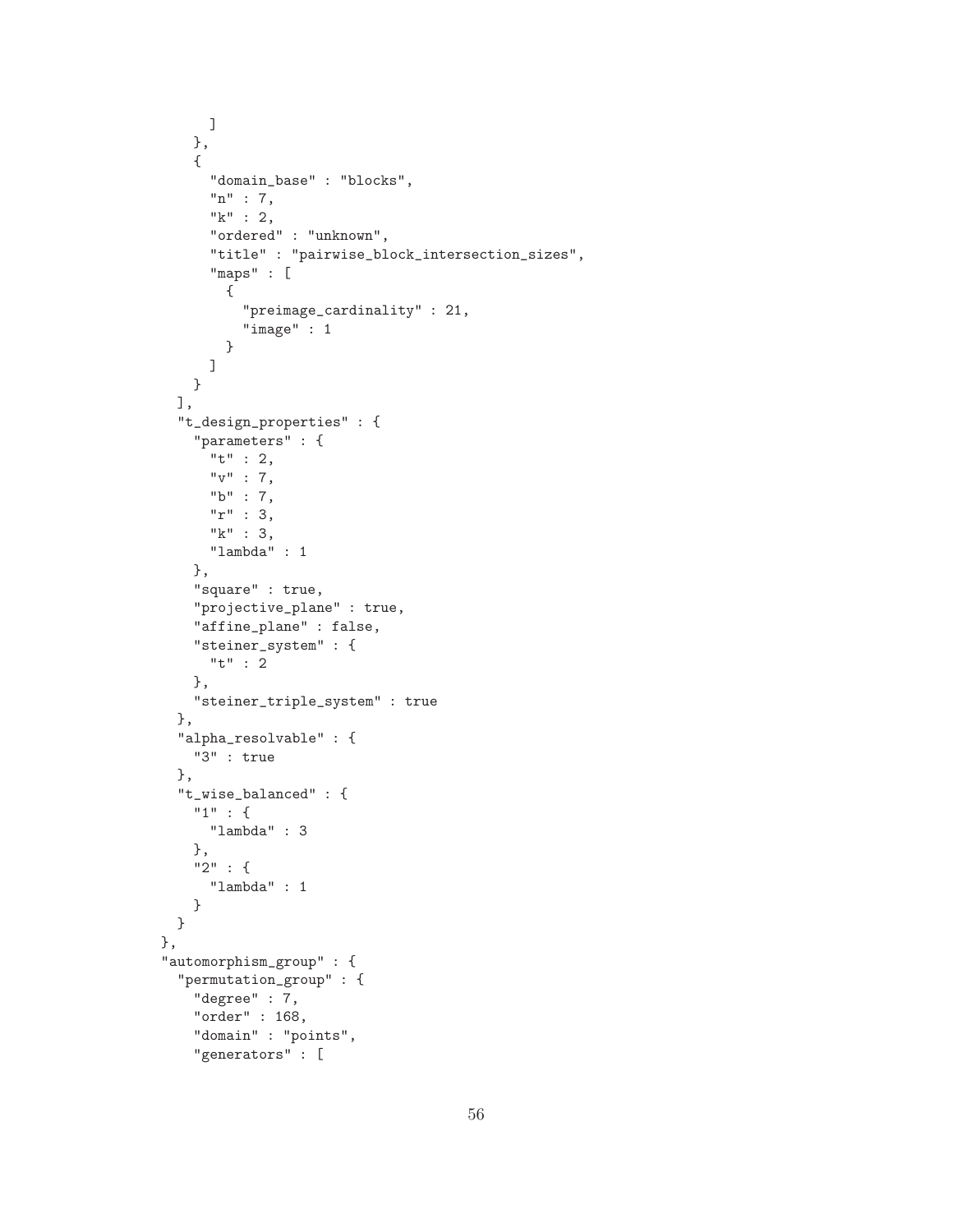```
[1, 0, 2, 3, 5, 4, 6], [0, 2, 1, 3, 4, 6, 5],
      [0, 3, 4, 1, 2, 5, 6], [0, 1, 2, 5, 6, 3, 4],
      [0, 1, 2, 4, 3, 6, 5]
   ],
    "permutation_group_properties" : {
      "primitive" : true,
      "generously_transitive" : true,
      "multiplicity_free" : true,
      "stratifiable" : true,
      "no_orbits" : 1,
      "degree_transitivity" : 2,
      "rank" : 2,
      "cycle_type_representatives" : [
       {
          "permutation" : [1, 3, 5, 2, 0, 6, 4],
          "cycle_type" : [7],
          "no_having_cycle_type" : 48
       },
       {
          "permutation" : [0, 2, 1, 5, 6, 4, 3],
          "cycle_type" : [1, 2, 4],
          "no_having_cycle_type" : 42
       },
       {
          "permutation" : [0, 3, 4, 5, 6, 1, 2],
          "cycle_type" : [1, 3, 3],
          "no_having_cycle_type" : 56
       },
       {
          "permutation" : [0, 1, 2, 4, 3, 6, 5],
          "cycle_type" : [1, 1, 1, 2, 2],
          "no_having_cycle_type" : 21
       },
       {
          "permutation" : [0, 1, 2, 3, 4, 5, 6],
          "cycle_type" : [1, 1, 1, 1, 1, 1, 1],
          "no_having_cycle_type" : 1
       }
      ]
   }
 },
 "automorphism_group_properties" : {
   "block_primitive" : true,
    "no_block_orbits" : 1,
    "degree_block_transitivity" : 2
 }
"statistical_properties" : {
 "precision" : 9,
 "canonical_variances" : {
   "no_distinct" : 1,
```
},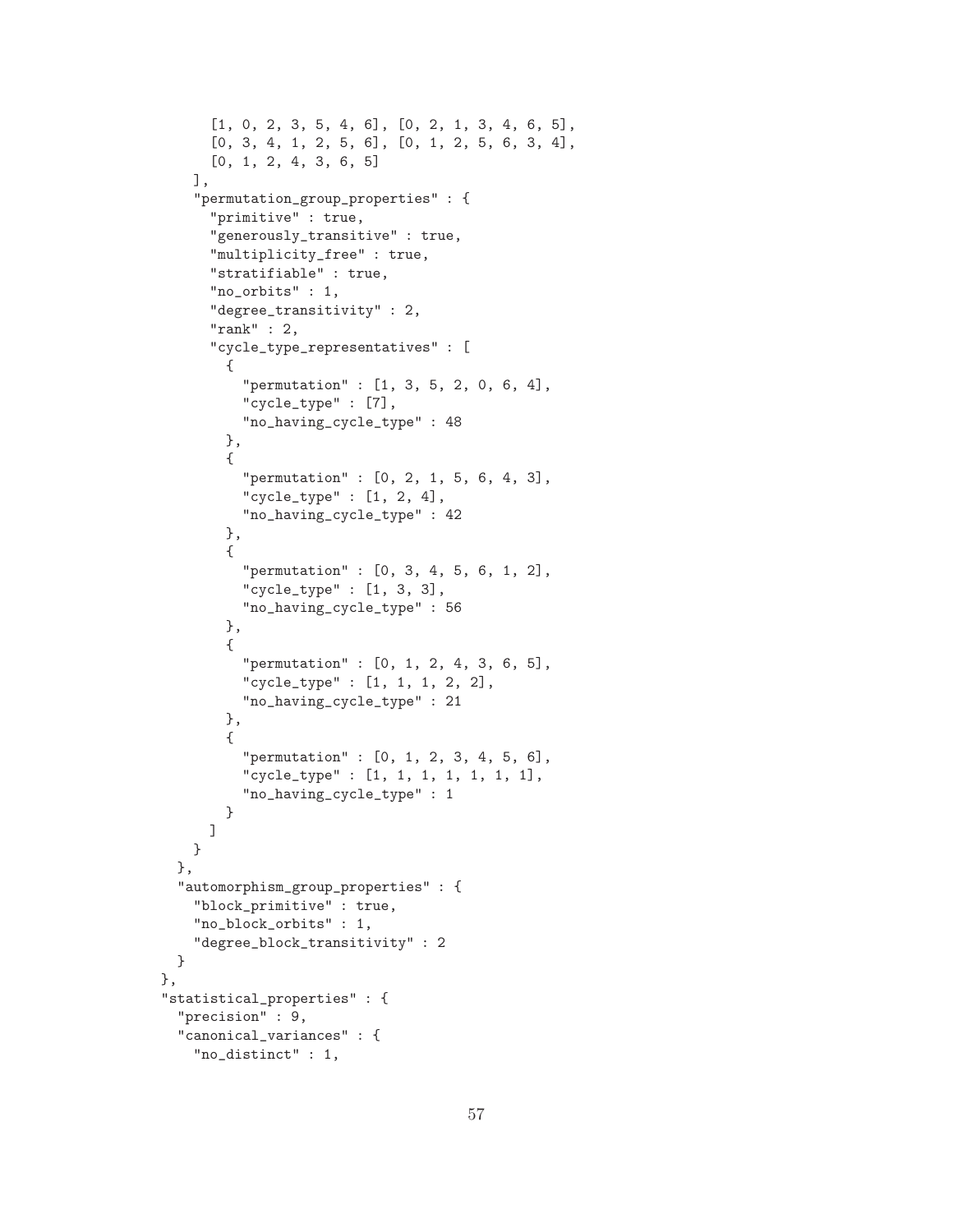```
"ordered" : true,
  "value" : [
   {
      "multiplicity" : 6,
      "canonical_variance" : 0.428571429
   }
 ]
},
"pairwise_variances" : {
  "domain_base" : "points",
  "n" : 7,
  "k" : 2,
  "ordered" : true,
  "maps" : [
    {
      "preimage" : ["entire_domain"],
      "image" : 0.857142857
    }
 ]
},
"optimality_criteria" : {
  "phi_0" : {
    "value" : -5.08378716,
    "absolute_efficiency" : 1,
    "calculated_efficiency" : 1
  },
  "phi_1" : {
    "value" : 0.428571429,
    "absolute_efficiency" : 1,
    "calculated_efficiency" : 1
 },
  "phi_2" : {
    "value" : 0.183673469,
    "absolute_efficiency" : 1,
    "calculated_efficiency" : 1
  },
  "maximum_pairwise_variances" : {
    "value" : 0.857142857,
    "absolute_efficiency" : 1,
    "calculated_efficiency" : 1
  },
  "E_criteria" : {
    "1" : {
      "value" : 0.428571429,
      "absolute_efficiency" : 1,
      "calculated_efficiency" : 1
    },
    "2" : {
      "value" : 0.857142857,
      "absolute_efficiency" : 1,
      "calculated_efficiency" : 1
```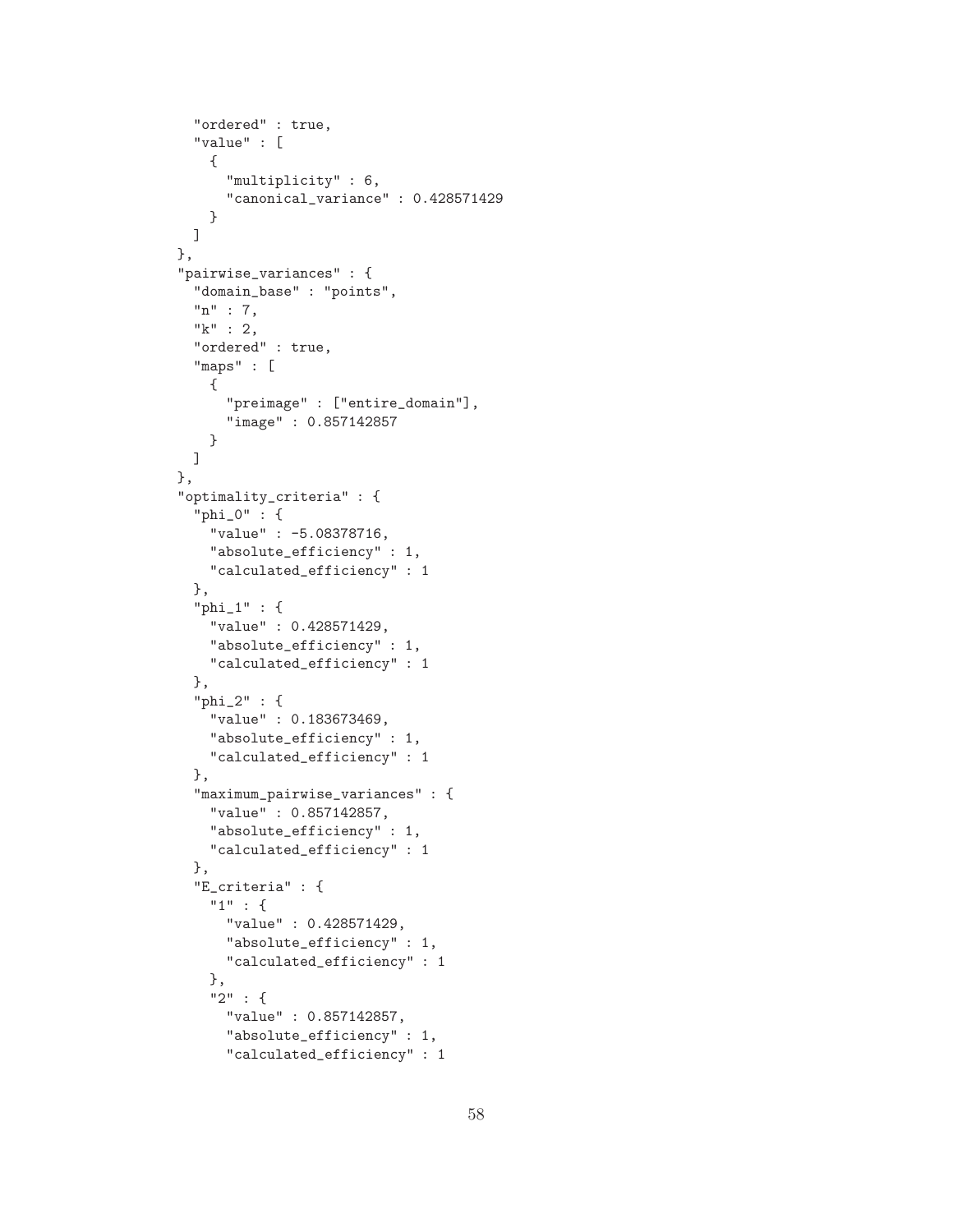```
},
    "3" : {
      "value" : 1.28571429,
      "absolute_efficiency" : 1,
      "calculated_efficiency" : 1
    },
    "4" : {
      "value" : 1.71428571,
      "absolute_efficiency" : 1,
      "calculated_efficiency" : 1
    },
    "5" : {
      "value" : 2.14285714,
      "absolute_efficiency" : 1,
      "calculated_efficiency" : 1
    },
    "6" : {
      "value" : 2.57142857,
      "absolute_efficiency" : 1,
      "calculated_efficiency" : 1
   }
  }
},
"other_ordering_criteria" : {
  "trace_of_square_of_C" : {
    "value" : 32.6666667,
    "absolute_comparison" : 1,
    "calculated_comparison" : 1
  },
  "max_min_ratio_canonical_variances" : {
    "value" : 1.0,
    "absolute_comparison" : 1,
    "calculated_comparison" : 1
  },
  "max_min_ratio_pairwise_variances" : {
    "value" : 1.0,
    "absolute_comparison" : 1,
    "calculated_comparison" : 1
 },
  "no_distinct_canonical_variances" : {
    "value" : 1,
    "absolute_comparison" : 1,
    "calculated_comparison" : 1
  },
  "no_distinct_pairwise_variances" : {
    "value" : 1,
    "absolute_comparison" : 1,
    "calculated_comparison" : 1
  }
},
"canonical_efficiency_factors" : {
```